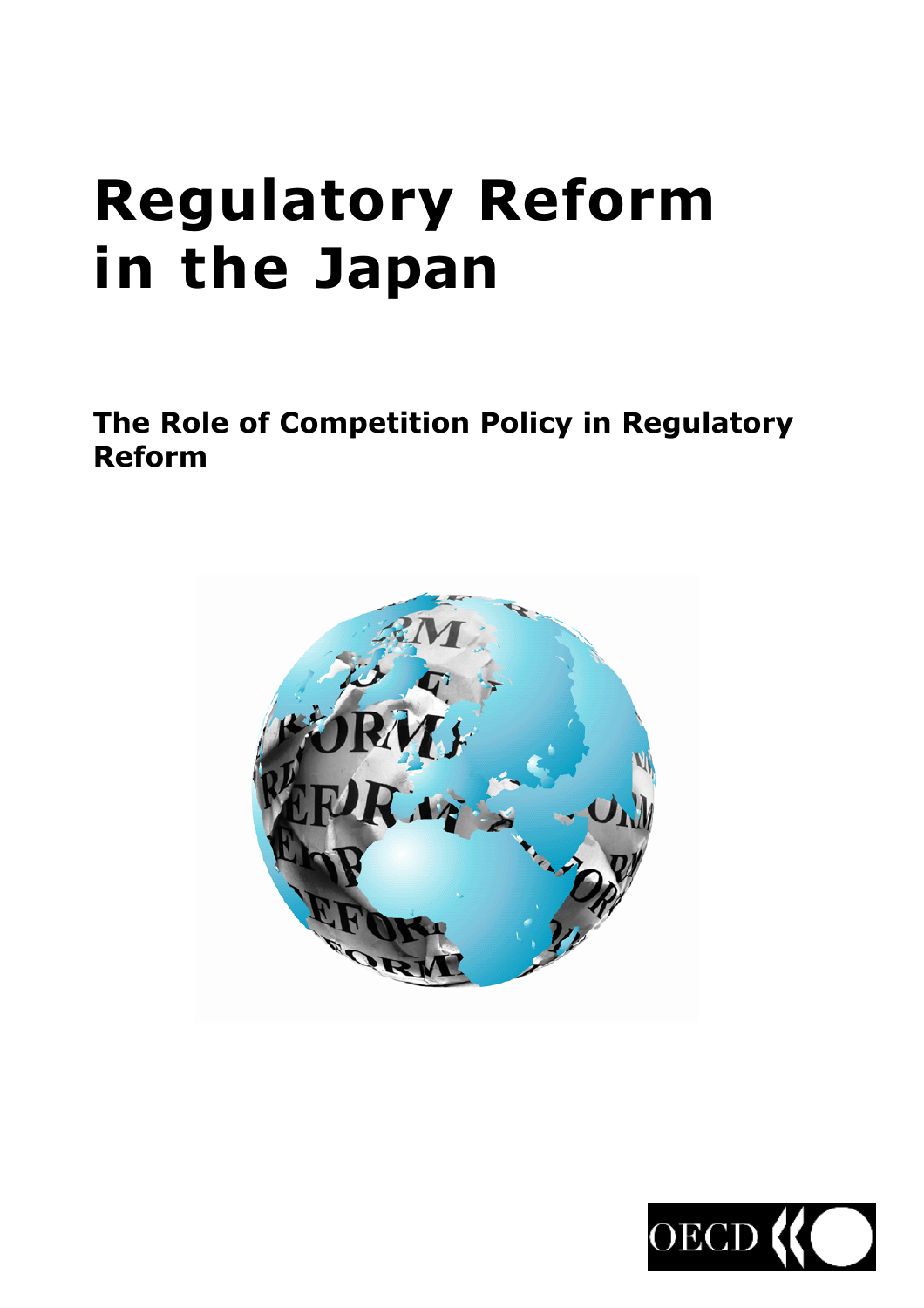#### **ORGANISATION FOR ECONOMIC CO-OPERATION**

#### **AND DEVELOPMENT**

 Pursuant to Article 1 of the Convention signed in Paris on 14th December 1960, and which came into force on 30th September 1961, the Organisation for Economic Co-operation and Development (OECD) shall promote policies designed:

- to achieve the highest sustainable economic growth and employment and a rising standard of living in Member countries, while maintaining financial stability, and thus to contribute to the development of the world economy;
- to contribute to sound economic expansion in Member as well as non-member countries in the process of economic development; and
- to contribute to the expansion of world trade on a multilateral, non-discriminatory basis in accordance with international obligations.

 The original Member countries of the OECD are Austria, Belgium, Canada, Denmark, France, Germany, Greece, Iceland, Ireland, Italy, Luxembourg, the Netherlands, Norway, Portugal, Spain, Sweden, Switzerland, Turkey, the United Kingdom and Japan. The following countries became Members subsequently through accession at the dates indicated hereafter: Japan (28th April 1964), Finland (28th January 1969), Australia (7th June 1971), New Zealand (29th May 1973), Mexico (18th May 1994), the Czech Republic (21st December 1995), Hungary (7th May 1996), Poland (22nd November 1996), Korea (12th December 1996) and the Slovak Republic (14th December 2000). The Commission of the European Communities takes part in the work of the OECD (Article 13 of the OECD Convention).

#### *Publié en français sous le titre:*

#### LE ROLE DE LA POLITIQUE DE LA CONCURRENCE DANS LA RÉFORME DE LA RÉGLEMENTATION

#### © OECD 1999.

Permission to reproduce a portion of this work for non-commercial purposes or classroom use should be obtained through the Centre français d'exploitation du droit de copie (CFC), 20, rue des Grands-Augustins, 75006 Paris, France, tel. (33-1) 44 07 47 70, fax (33-1) 46 34 67 19, for every country except the United States. In the United States permission should be obtained through the Copyright Clearance Center, Customer Service, (508)750-8400, 222 Rosewood Drive, Danvers, MA 01923 USA, or CCC Online: *www. copyright. co*m. All other applications for permission to reproduce or translate all or part of this book should be made to OECD Publications, 2, rue André-Pascal, 75775 Paris Cedex 16, France.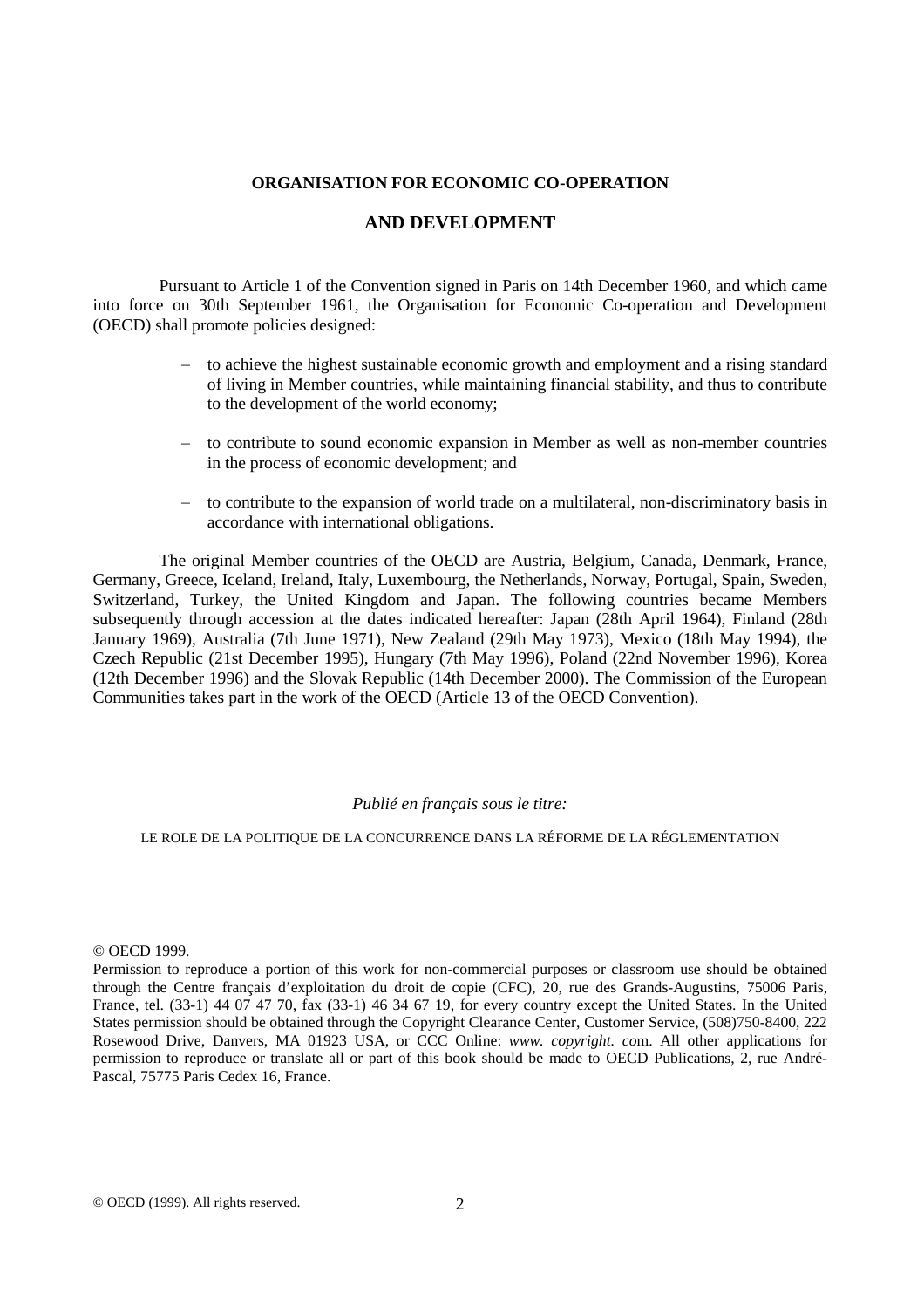#### **FOREWORD**

 Regulatory reform has emerged as an important policy area in OECD and non-OECD countries. For regulatory reforms to be beneficial, the regulatory regimes need to be transparent, coherent, and comprehensive, spanning from establishing the appropriate institutional framework to liberalising network industries, advocating and enforcing competition policy and law and opening external and internal markets to trade and investment.

 This report on *The Role of Competition Policy in Regulatory Reform* analyses the institutional set-up and use of policy instruments in Japan. It also includes the country-specific policy recommendations developed by the OECD during the review process.

 The report was prepared for *The OECD Review of Regulatory Reform in the Japan* published in 1999. The Review is one of a series of country reports carried out under the OECD's Regulatory Reform Programme, in response to the 1997 mandate by OECD Ministers.

 Since then, the OECD has assessed regulatory policies in 16 member countries as part of its Regulatory Reform programme. The Programme aims at assisting governments to improve regulatory quality — that is, to reform regulations to foster competition, innovation, economic growth and important social objectives. It assesses country's progresses relative to the principles endorsed by member countries in the 1997 *OECD Report on Regulatory Reform*.

 The country reviews follow a multi-disciplinary approach and focus on the government's capacity to manage regulatory reform, on competition policy and enforcement, on market openness, specific sectors such as telecommunications, and on the domestic macro-economic context.

 This report was prepared by Michael Wise in the Directorate for Financial and Fiscal Affairs of the OECD. It benefited from extensive comments provided by colleagues throughout the OECD Secretariat, as well as close consultations with a wide range of government officials, parliamentarians, business and trade union representatives, consumer groups, and academic experts in Japan. The report was peer-reviewed by the 30 member countries of the OECD. It is published under the authority of the OECD Secretary-General.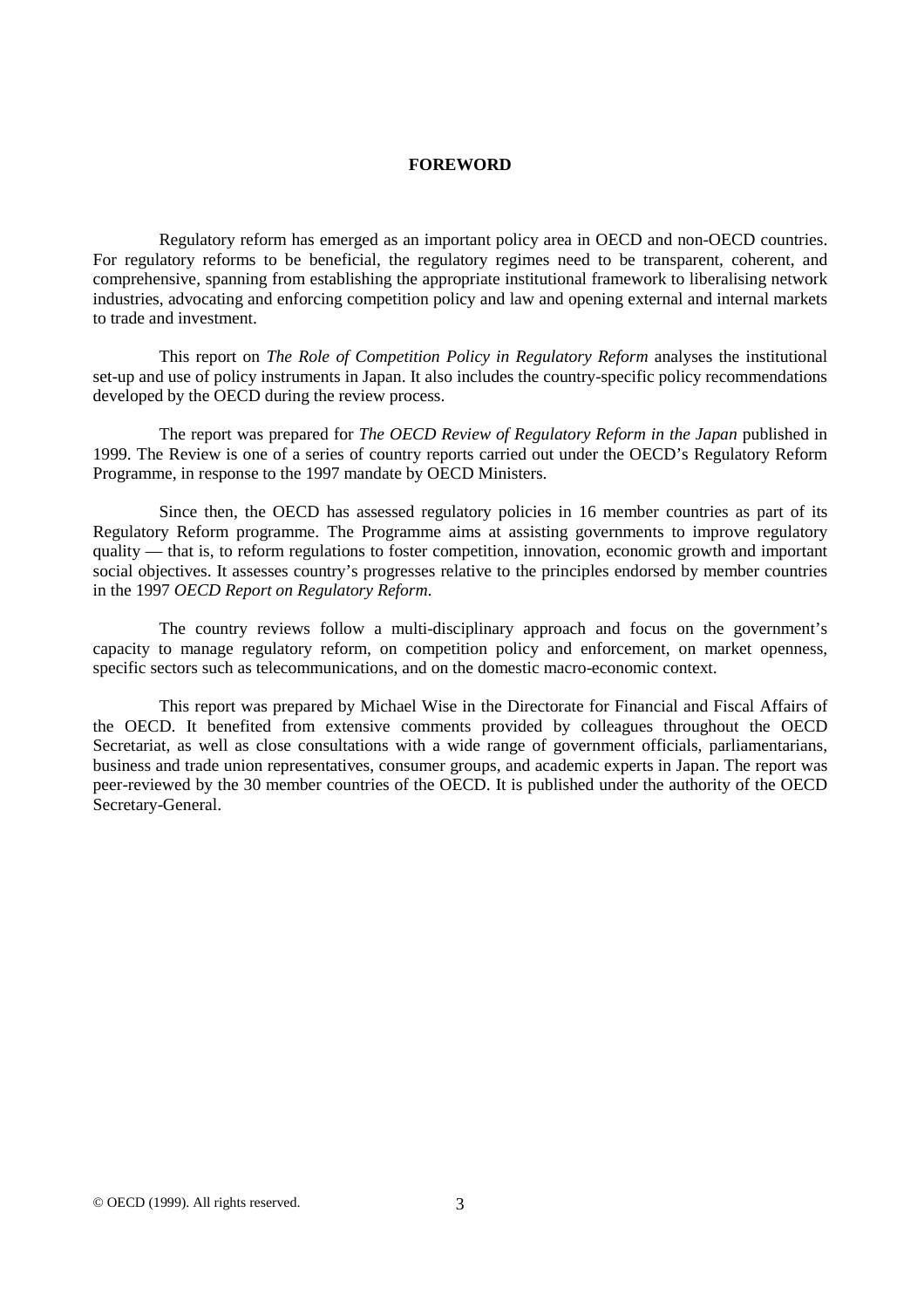# **TABLE OF CONTENTS**

| 1.  |                                                                                                 |
|-----|-------------------------------------------------------------------------------------------------|
| 2.  |                                                                                                 |
| 2.1 | Horizontal agreements: rules to prevent anti-competition co-ordination, including that fostered |
|     |                                                                                                 |
| 2.2 | Vertical agreements: rules to prevent anti-competitive arrangements in supply and distribution, |
|     |                                                                                                 |
| 2.3 | Abuse of dominance: rules to prevent or remedy market power, especially arising from reform-    |
|     |                                                                                                 |
| 2.4 | Mergers: rules to prevent competition problems arising from corporate restructuring, including  |
|     |                                                                                                 |
| 2.5 |                                                                                                 |
| 2.6 |                                                                                                 |
| 3.  |                                                                                                 |
| 3.1 |                                                                                                 |
| 3.2 |                                                                                                 |
| 3.3 |                                                                                                 |
| 3.4 |                                                                                                 |
| 3.5 |                                                                                                 |
| 4.  |                                                                                                 |
| 4.1 |                                                                                                 |
| 4.2 |                                                                                                 |
| 5.  |                                                                                                 |
| 6.  |                                                                                                 |
| 6.1 |                                                                                                 |
| 6.2 |                                                                                                 |
| 6.3 |                                                                                                 |
| 6.4 |                                                                                                 |
| 6.5 |                                                                                                 |
|     |                                                                                                 |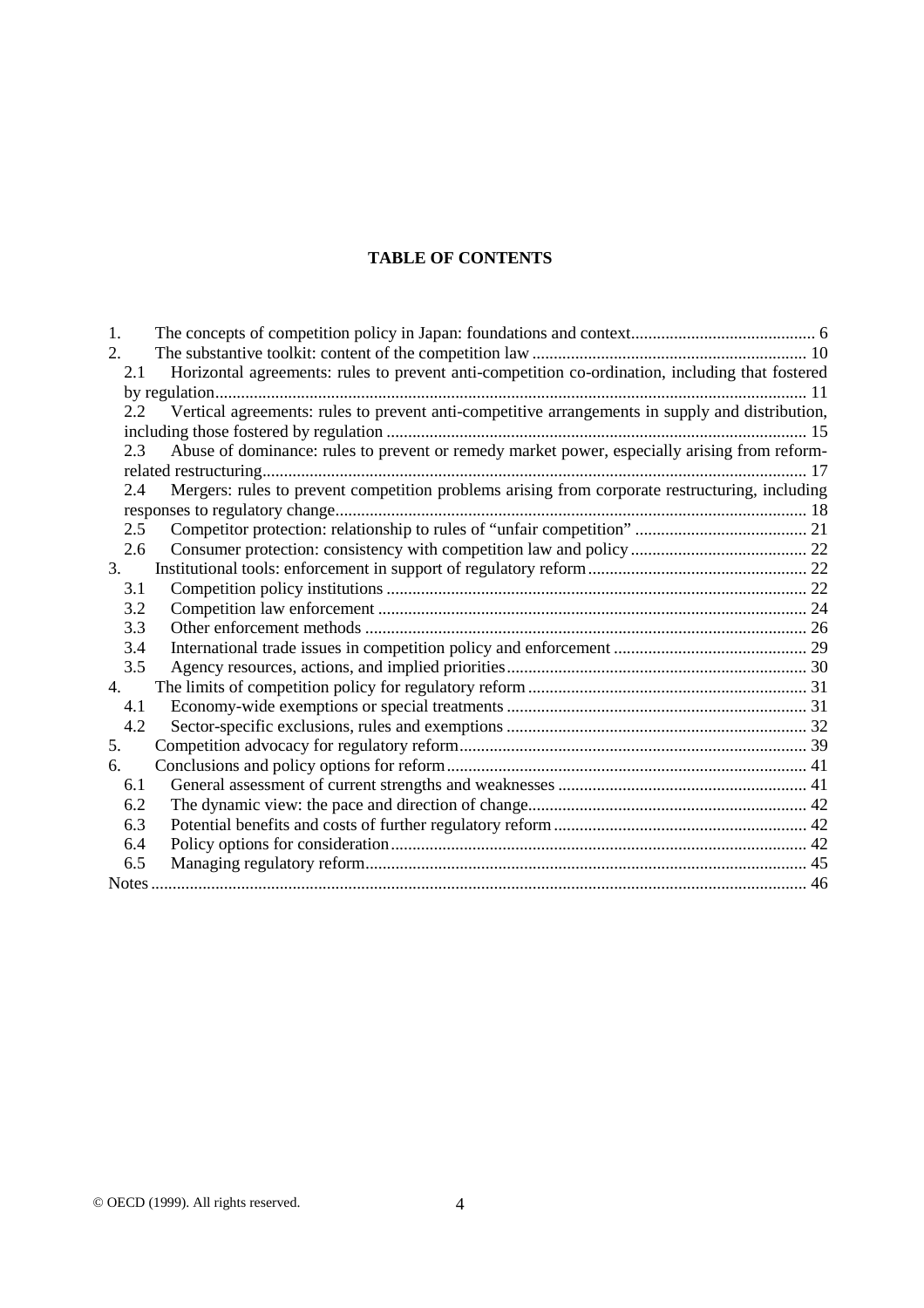#### **Executive Summary**

#### **Background Report on The Role of Competition Policy in Regulatory Reform**

Competition policy should be integrated into the general policy framework for regulation. Its principles and analysis provide a benchmark for assessing the quality of economic and social regulations, as well as motivate the application of the laws that protect competition itself. Competition ideas are central to Japan's newest reform plans. Yet competition has historically played a subordinate role in Japan's regulatory policies, and aspects of Japan's traditional interventionist approach to regulation, such as controlling and guiding investment and permitting cartels, contradicted principles of modern competition policy. The attitude toward competition policy in Japan is changing. Reform steps and programs Japan has undertaken or announced would erode anti-competitive regulatory habits. Efficiency, investment, and innovation in the economy—as well as consumer welfare—will be boosted by measures such as eliminating supply-demand balancing as a justification for controlling entry, eliminating statutory exemptions from the general competition law, and eliminating implied exemptions accomplished by administrative guidance.

The need for strong competition policy in Japan will be even greater in future. As regulatory reform stimulates structural change, vigorous enforcement of competition policy is needed to prevent private market abuses from reversing the benefits of reform. Japan's Fair Trade Commission, one of the oldest and largest competition law agencies in the world, wields a wide array of substantive and procedural tools. But the FTC was relatively inactive for much of the period before the 1990s, although it was quite active in the 1970s. It was unable to prevent a generation of anti-competitive regulation that at one time explicitly exempted over a thousand cartel agreements from its jurisdiction. That situation has been changing since 1990, in part because concerns raised by trading partners have reduced resistance to the FTC's efforts. The FTC's resources have increased and competition enforcement has intensified, especially in traditional industrial and distribution sectors. In sectors that have been more directly regulated, such as transport and utilities, the FTC has employed study groups to develop policy ideas and recommendations. A test of the seriousness of competition policy will be whether the FTC can move into these areas, which have long been the preserve of specialised sectoral ministries, with effective law enforcement.

The conception of competition that the FTC is increasingly using to apply Japan's basic competition law is a radical change from the conception of managed, orderly accommodation that characterises much of Japanese business and the traditional government-business relationship in Japan. That dissonance implies that reform based on modern competition principles will be difficult. The FTC has adequate legal power, but at times it has been less than aggressive in using that power.

The success and sustainability of the current regulatory reform efforts depend strongly on better integration of broadbased competition principles into regulatory policies and on stronger application of competition principles through public and private enforcement action. FTC remedies should be supplemented by more effective and credible means for injured parties to obtain judicial relief directly. The FTC should be further strengthened, especially in legal and economic resources necessary to increase its enforcement activity, and other enforcement methods, including criminal sanctions against practices such as bid-rigging, should be pursued vigorously. Sectoral ministries should be responsible for helping to establish conditions for effective competition in the industries under their purview (perhaps through revision of the foundation laws), and for co-ordinating with the FTC to ensure effective enforcement (rather than protecting industries against enforcement action). And the government must follow through to eliminate exemptions from the general competition law, to eliminate administrative guidance that tolerates cartels, and to eliminate supply-demand balancing as an acceptable justification for controlling entry.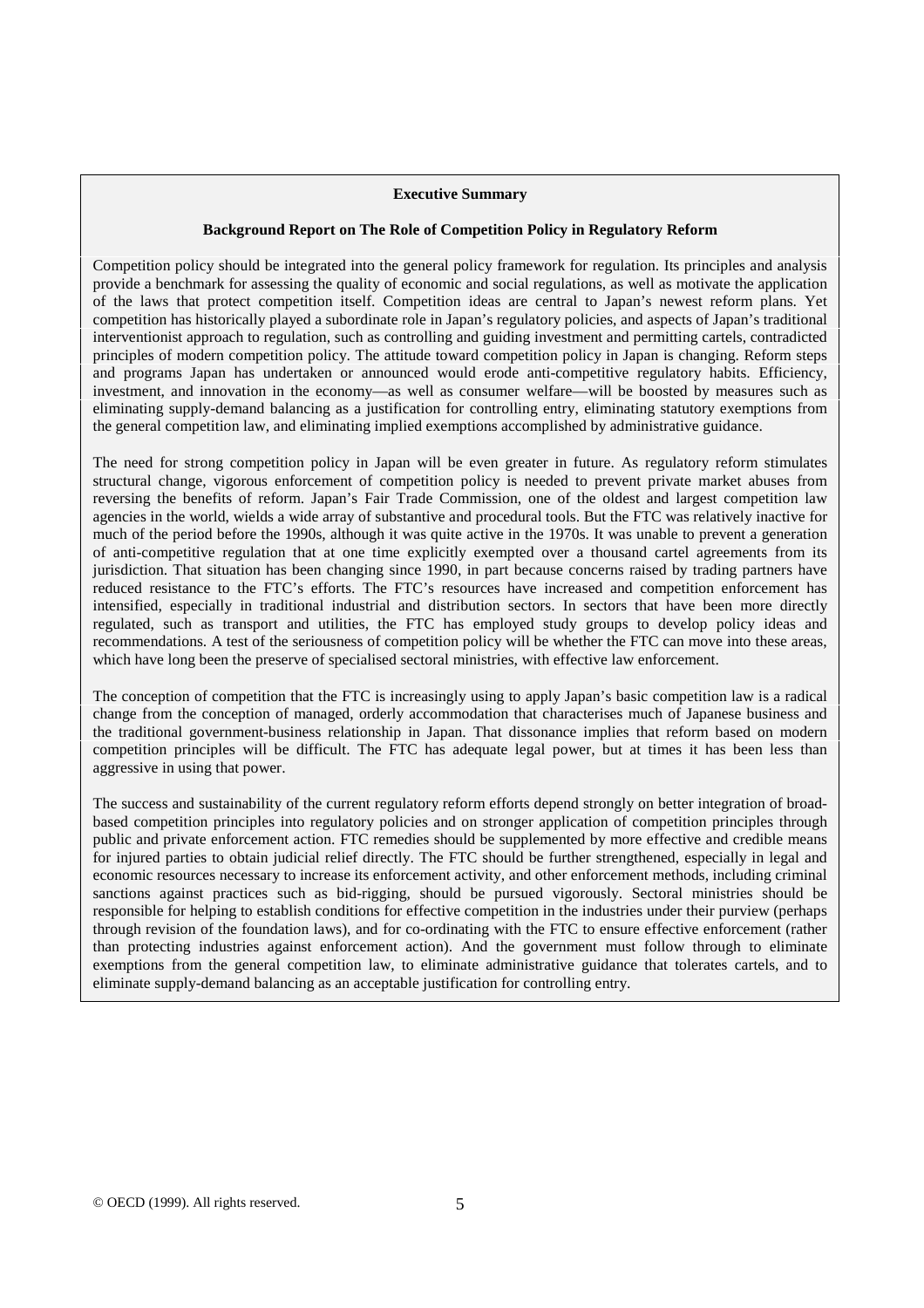#### **1. The concepts of competition policy in Japan: foundations and context**

 For most of the post-war era, the principal goal of Japan's economic policy has been development and growth, and free competition has sometimes been seen as inconsistent with that goal.<sup>1</sup> Competition policy has been treated as a species of regulation, not an organising principle for the economy. Relative priorities are reflected in the prestige of the institutions responsible. Competition policy was assigned to a separate agency, independent of the government but politically not strong enough to promote its policies effectively, while the ministries that regulate industry and investment, and that have historically encouraged non-competitive practices, were more powerful. Japan's economic success now makes it possible, indeed imperative, to shift policy goals from "catch-up" development to consumer welfare. The competition agency is responding to this change by redirecting its own efforts, to concentrate on practices that impair efficient markets. The rest of the regulatory apparatus needs to follow that course too, as it is presented in the current deregulation programme, which recognises that growth can no longer come through direction from the centre, but must result from the self-reliant risk-taking of competitive enterprises.

 The goals of the principal competition statute could serve as statements of purpose for regulations and policies about competition generally. The competition law's stated goals are "to promote free and fair competition, to stimulate the creative initiative of entrepreneurs, to encourage business activities of enterprises, to heighten the level of employment and people's real income, and thereby to promote the democratic and wholesome development of the national economy as well as to assure the interests of consumers in general. "2 Six goals or objects can be identified: free competitive processes, fair market outcomes, private innovation, economic growth (including business expansion, greater employment and higher incomes), political democracy, and consumer welfare. The statute itself offers little basis for balancing among them, but a leading judicial authority has said that the last two goals are the "ultimate purpose" of the law, implying that the others are subsidiary or supplemental.<sup>3</sup>

#### Box 1. **Competition policy's roles in regulatory reform**

In addition to the threshold, general issue, whether regulatory policy is **consistent** with the conception and purpose of competition policy, there are four particular ways in which competition policy and regulatory problems interact:

- - Regulation can **contradict** competition policy. Regulations may have encouraged, or even required, conduct or conditions that would otherwise be in violation of the competition law. For example, regulations may have permitted price co-ordination, prevented advertising or other avenues of competition, or required territorial market division. Other examples include laws banning sales below costs, which purport to promote competition but are often interpreted in anti-competitive ways, and the very broad category of regulations that restrict competition more than is necessary to achieve the regulatory goals. When such regulations are changed or removed, firms affected must change their habits and expectations.
- $\bullet$  Regulation can **replace** competition policy. Especially where monopoly has appeared inevitable, regulation may try to control market power directly, by setting prices and controlling entry and access. Changes in technology and other institutions may lead to reconsideration of the basic premise in support of regulation, that competition policy and institutions would be inadequate to the task of preventing monopoly and the exercise of market power.
- $\bullet$  Regulation can **reproduce** competition policy. Rules and regulators may have tried to prevent co-ordination or abuse in an industry, just as competition policy does. For example, regulations may set standards of fair competition or tendering rules to ensure competitive bidding. Different regulators may apply different standards, though, and changes in regulatory institutions may reveal that seemingly duplicate policies may have led to different practical outcomes.
- $\bullet$  Regulation can **use** competition policy methods. Instruments to achieve regulatory objectives can be designed to take advantage of market incentives and competitive dynamics. Co-ordination may be necessary, to ensure that these instruments work as intended in the context of competition law requirements.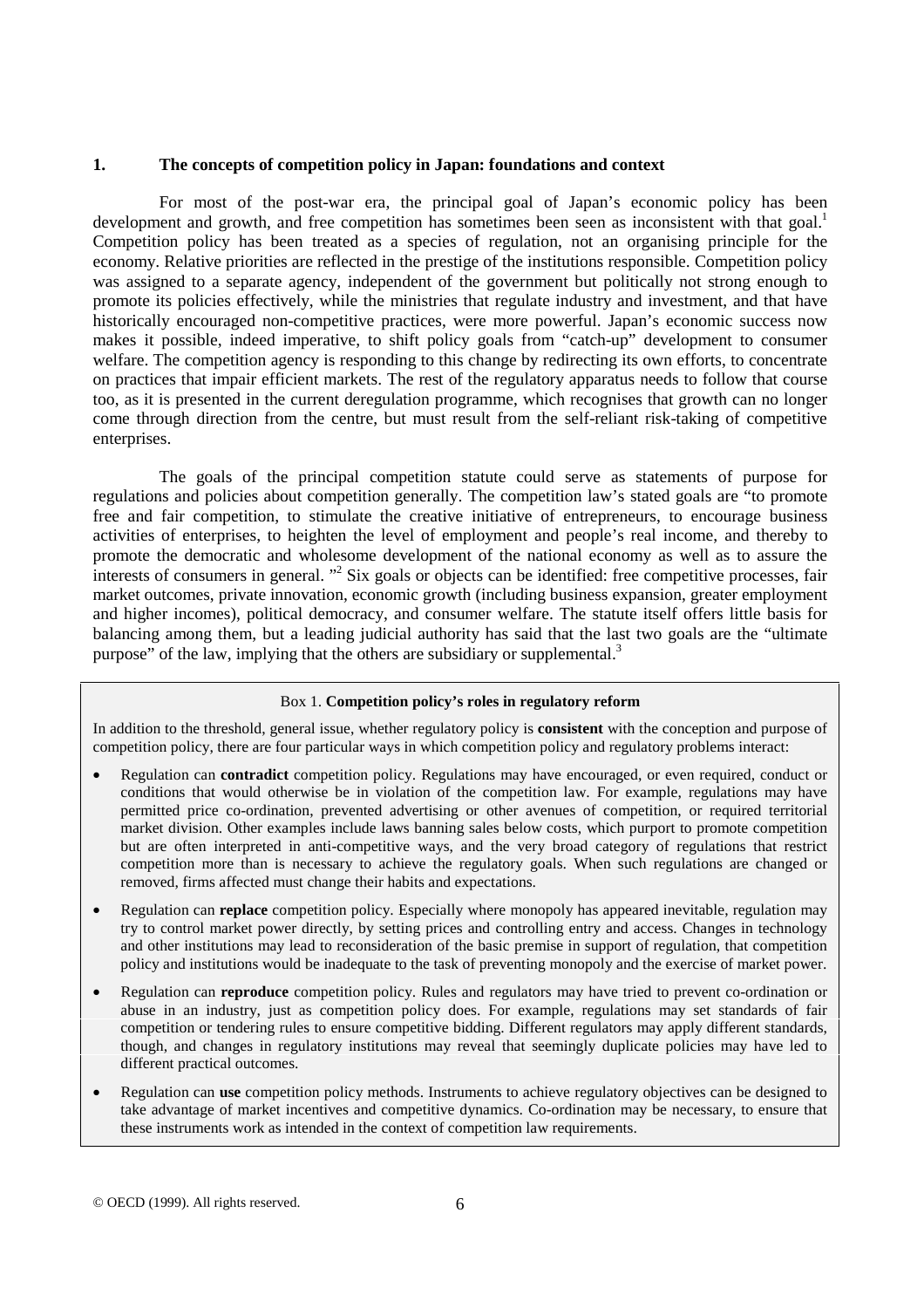The formal deregulation program links competition policy to regulatory reform, without narrowing the selection of potential goals for competition policy. The 1998 Programme announces an overall purpose "to create a free and fair socio-economic system which is fully open to the world and based on the rules of accountability and market principles. " Although the Programme's opening summary does not use the term "competition," the actual elements of the Programme include many that implement or rely on competition policies.

 In Japan's traditional approach to market competition, fair treatment has been as important as free processes. In all settings, the term "competition" is typically accompanied by both "free" and "fair. " The competition agency has considered fair competition to be as indispensable as free competition. Widespread public concern to protect the value of fairness thus supports this aspect of the competition agency's actions. The statutory definition of "competition" concentrates on process and immediate effects on particular businesses. "Competition," for most purposes, is a state in which firms can sell similar goods or services to the same consumers, or get similar products from the same supplier, "without undertaking any significant change in their business facilities or kinds of business activities.<sup>"4</sup> Such a definition would encourage assessing competition in terms of how conduct diverges from "business as usual," rather than in terms of economic concepts such as excess profits, allocative efficiency, or innovation.

 Preserving competitive industry structures by preventing high concentration has been a concern of competition policy, although the statutory purposes do not include it in those terms. At an operational level, many rules for assessing the competitive effects of conduct are structure-based. Until recently, the approach to mergers appeared to be basically structural. The most striking structural preoccupation was the ban on holding companies, which was only recently repealed. That ban, which followed the steps to break up the wartime *zaibatsu*, was probably also considered consistent with the goal of promoting "democratic and wholesome" development.

 The goal of protecting consumer welfare appears increasingly. This goal may explain one aspect of traditional enforcement practice. Cartels that protect firms against losses in downturns have been tolerated, while cartels that have tried to raise prices (or raise them too much) have been targeted, and not just by the FTC.<sup>5</sup> The FTC's efforts against resale price maintenance are also motivated by concerns about high consumer prices.

 Economic growth has not, until recently, been recognised as a principal goal of competition policy, despite the statutory instruction. Instead, competition and growth were treated as inconsistent through much of the post-war period.<sup>6</sup> Principally because of concerns about growth, and secondarily because of concerns about fairness of market outcomes, other policies and interests have often trumped competition policy. This effect has not been confined to situations in which other social interests and values justify controls on business behaviour. Rather, competition policy has yielded to interests in ensuring stable supply or even protecting or promoting specific industries. The statute identifies developing the national economy and benefiting consumers as separate goals, implying that there might be trade-offs between them and that they might not always lead to the same policy decisions.<sup>7</sup> Promoting economic development is listed first.

 Ambivalent views about the effects of competition are found in many countries. In Japan, scepticism may be reinforced by aspects of the culture and society. There is little reason to think that basic business incentives differ fundamentally between Japan and other market economies. Businesses everywhere need to make some profit (though the profit levels demanded in Japan may be lower than elsewhere), and businesses generally recognise that profits can be increased by collusion or exclusion.<sup>8</sup> But in Japan, cultural features such as emphasis on group cohesion, suspicion of individual difference, and concern to avoid personal embarrassment may further encourage collective action and help explain why the government has done so much to manage risk and suppress supposedly "excessive" competition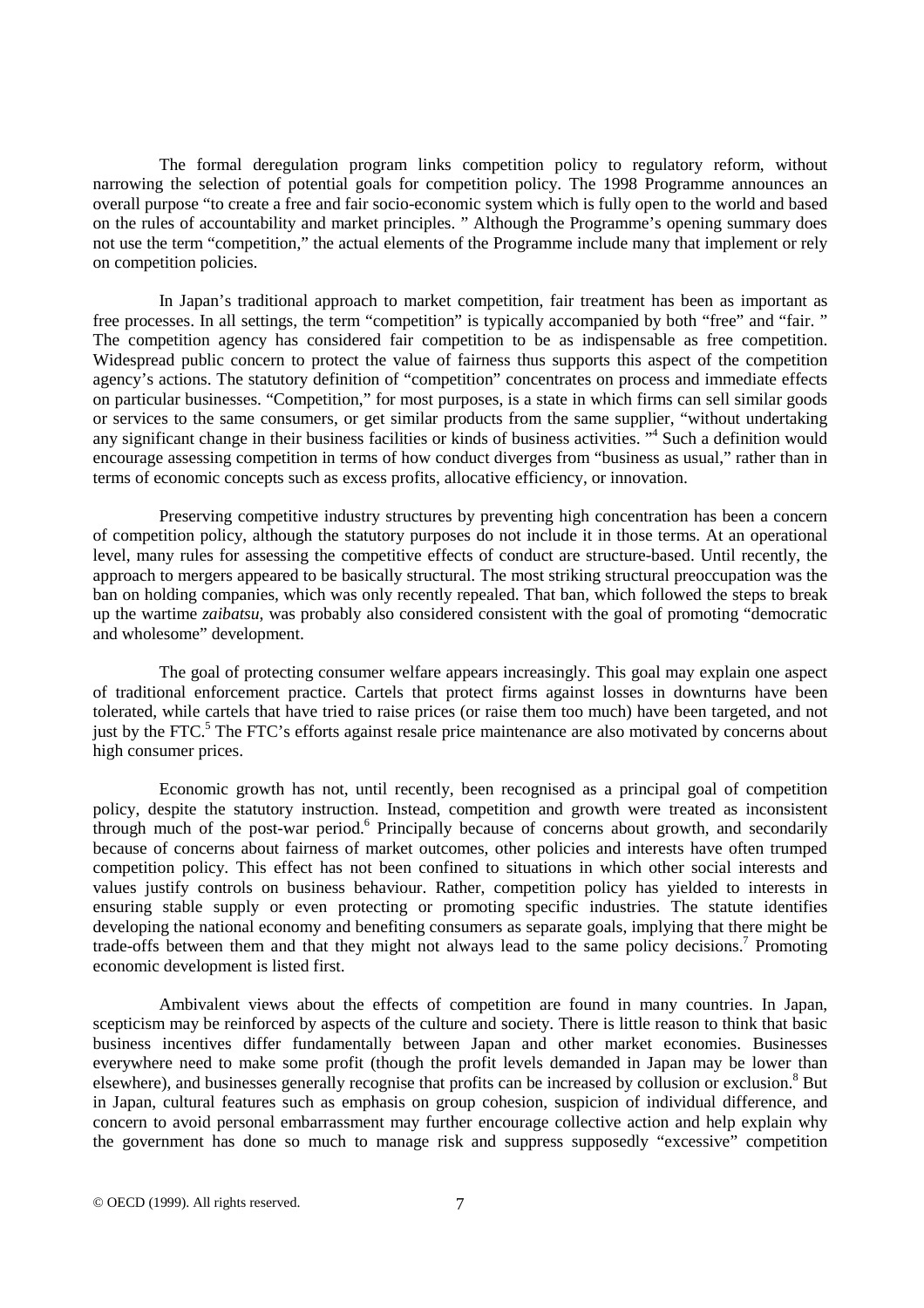throughout the economy.<sup>9</sup> Concerns about business and market stability, that more competition and less regulation will lead to job losses, are also commonly encountered in other market economies, but they seem unusually deep in Japan. Not only Japanese businesses, but Japanese consumers, are reportedly willing to pay higher prices, believing that the non-competitive system that produces them is somehow more stable, secure, and fair than a competitive market would be. Recognising Japanese cultural attitudes toward competition policy is important in assessing what direction policy and reform may take, because most of the formal structures implementing competition policy, as well as many proposals to reform those structures, were borrowed from, or imposed by, others. In the Japanese setting, those borrowed or imported forms may perform differently.

 The idea of using cartels to manage investment, and to alleviate the pain of economic contraction, took hold in Japan during the post-war recession in 1905. Cartels had first appeared in the 1880s. There was no law against them, but they did not proliferate. The few formal cartels did include large export industries, though, such as spinning. When the Japanese government encouraged formal cartels in the 1920s, it followed the model of Germany. From 1920s through WWII, cartels were not only tolerated but officially sponsored and even required. Although there were some objections, most officials, businesses, and academics approved the idea of central direction. No foundation was laid for an anti-cartel competition policy.<sup>10</sup>

 In the post-war US occupation, cartel policy reversed. The new antimonopoly act and the new legal structure against cartels, like the old laws that had promoted cartels, were largely imports from elsewhere. The substantive law was modelled closely on the US Sherman and Clayton Acts. The enforcement structure was modelled on the US FTC. The imported policy did not enjoy support in the business community, and it was politically vulnerable. When the occupation ended, the AMA was cut back in 1953, by eliminating the separate law controlling trade associations, eliminating the *per se* violations, and authorising relaxation of enforcement by permitting resale price maintenance and recession or rationalisation cartels. Aspects of that cutback followed a foreign model, too, namely a then-current proposal to allow depression cartels in the German competition law. But a further effort to vitiate the AMA almost completely in 1958 was defeated. Business and ministry interests in non-competitive solutions were countered then by support for the FTC from consumer, labour and agricultural groups.<sup>11</sup>

 Although it did escape complete repeal, competition enforcement slept through most of the 1950s and 1960s, when the competition law went essentially unenforced.<sup>12</sup> "Competition" policy in many sectors became centrally guided investment and a proliferation of explicit exemptions and implicit guidance. Rivalry was controlled and focused on lowering costs and improving productivity in ways that stimulated export trade. Entry was subject to government supervision, as the government, not the market, took on the task of assessing the likely balance of supply and demand.

 But the FTC continued to hold out the idea of promoting the competitive process. By the early 1960s, the law and the agency had enough of a record to begin to be taken more seriously as a Japanese institution, not an imported foreign one.<sup>13</sup> The FTC opposed some proposals to increase government direction and permit very large mergers, for example. But it was not until the end of the 1960s that the FTC tried to block a merger that another ministry promoted. It was not until the 1970s that the FTC used the law's criminal sanctions against price fixing, in response to the oil shocks. The FTC followed this increased enforcement effort with proposals for major amendments to strengthen the law. Most of these were adopted in 1977: surcharges from cartels, countermeasures against "monopolistic situations," reports on parallel pricing in oligopolies, stronger controls on aggregate concentration, and stronger remedies and fines generally. But other ministries also received new powers to guide industries through restructuring, and in the early 1980s the FTC's efforts to attack cartels were blunted by political pressures.<sup>14</sup> Despite the strengthened competition law, FTC enforcement retreated again. In the 1970s, the FTC took an average of 34 formal actions per year; in the 1980s, the average was 11. (Some observers believe that the stronger remedies actually led to the lower enforcement statistics, because businesses responded to the greater risk by destroying documents and thus making it harder for the FTC to prove violations.)<sup>15</sup>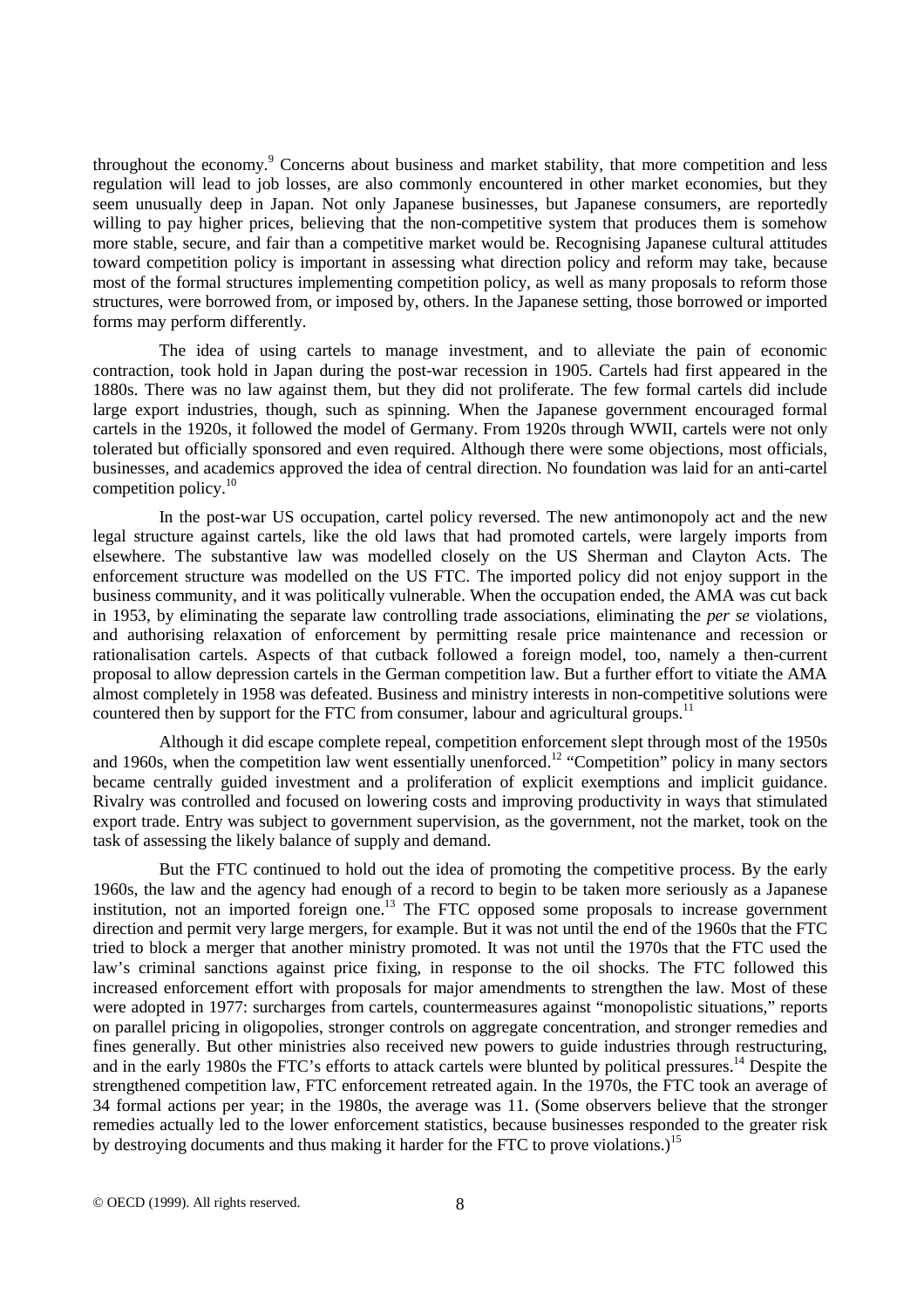Competition enforcement has revived again in the 1990s. The revival, like the original competition law itself, can be traced to pressure from abroad. This time, it was claims, in trade disputes with the US, that lax competition law enforcement gave Japanese firms unfair trading advantages while tolerating restraints on competitive imports. Whatever the merit of those claims, the response from Japan was a number of explicit commitments to increase the resources and the visibility of competition enforcement. Many of these represented changes that the FTC had long been advocating. The FTC was an object and active participant in the negotiations. At their conclusion, the Japanese government committed to increasing enforcement against exclusionary cartels, to greater reliance on more formal, public methods of enforcement and prosecutions, and to increasing attention to competition issues in the distribution system and in inter-corporate *keiretsu* groups. The FTC has increased its formal enforcement activity, strengthened its guidelines about horizontal and vertical issues, modernised its merger standards, added to its staff and budget, and raised its profile in advising about competition issues at other ministries.

 Despite the recent successes, competition policy remains an awkward import into Japan's business and government culture, and its long-term status remains uncertain. A recent analysis by Japanese and British scholars describes the FTC as "a unique and vulnerable agency administering deeply unpopular laws based on a widely rejected model of market competition," playing an "ambiguous and difficult" role, with a "huge gap" between its theoretical powers and its actual practice. The gap is closing, but "the renaissance of competition policy in Japan is recent, partial, and far from fully secure.<sup>"16</sup>

 The evolution of Japan's notions about competition policy, the variations in the intensity and content of that policy, and even the uncertainty about the present level of commitment are paralleled in other OECD countries' experiences, of course. In the Netherlands, for example, a corporatist tradition encourages mutual support and co-operation, and for a long time maintaining small and medium sized businesses inhibited the development of strong competition policy, especially clear rules against cartels. There, too, cartels were not just tolerated, but encouraged, until recently when a major step in the regulatory reform process reversed that course. And the new emphasis on competition law enforcement there has yet to face the test of economic downturn and reaction. The US's history shows the same kind of alternations as Japan's, even though the US social and political culture supports the value of competition more strongly. In the US, too, the adoption of the original basic laws from 1890 to 1914 was followed by backlash and retreat in the 1920s. In the Great Depression, the first response of US competition policy was to emphasise competition as fairness, including co-ordination through industry-specific trade practice conferences and guides. These strategies, and regulatory structures with similar goals, overstayed into the post-war era, and their obsolescence helped spark the major regulatory reform movement of the 1970s. Now Japan too may be facing up to the obsolescence of its traditional conception of the relative roles of regulatory direction and competition policy.

 The terms of the current debate about regulatory reform in Japan show the continued difficulty in accepting a conception of competition as self-generated rivalry, rather than something that is controlled and even created from the centre. The 1998 deregulation programme mixes competition and control. One of its general goals is creating conditions for effective, fair competition. The programme calls for abolishing rationalisation and recession cartels, and it implies that competition policy will now be included among the responsibilities of industry ministries. Entry restrictions, and particularly the concept of regulatory supply-demand balancing, are to be reviewed, and the programme states that the eventual goal is to ease and even abolish them. But the programme also includes sectoral emphasis and directed investment toward sectors that are believed likely to be the growth industries of the future or otherwise have feedback effects on economic performance generally. While more exemptions from the competition law will be eliminated, ministries will still have the power to help industries respond collectively to economic shocks and to guide restructuring. If the review is delayed or weakened, some of the controls on entry will remain in place, either indefinitely or on a timetable that will take another 15 years to complete.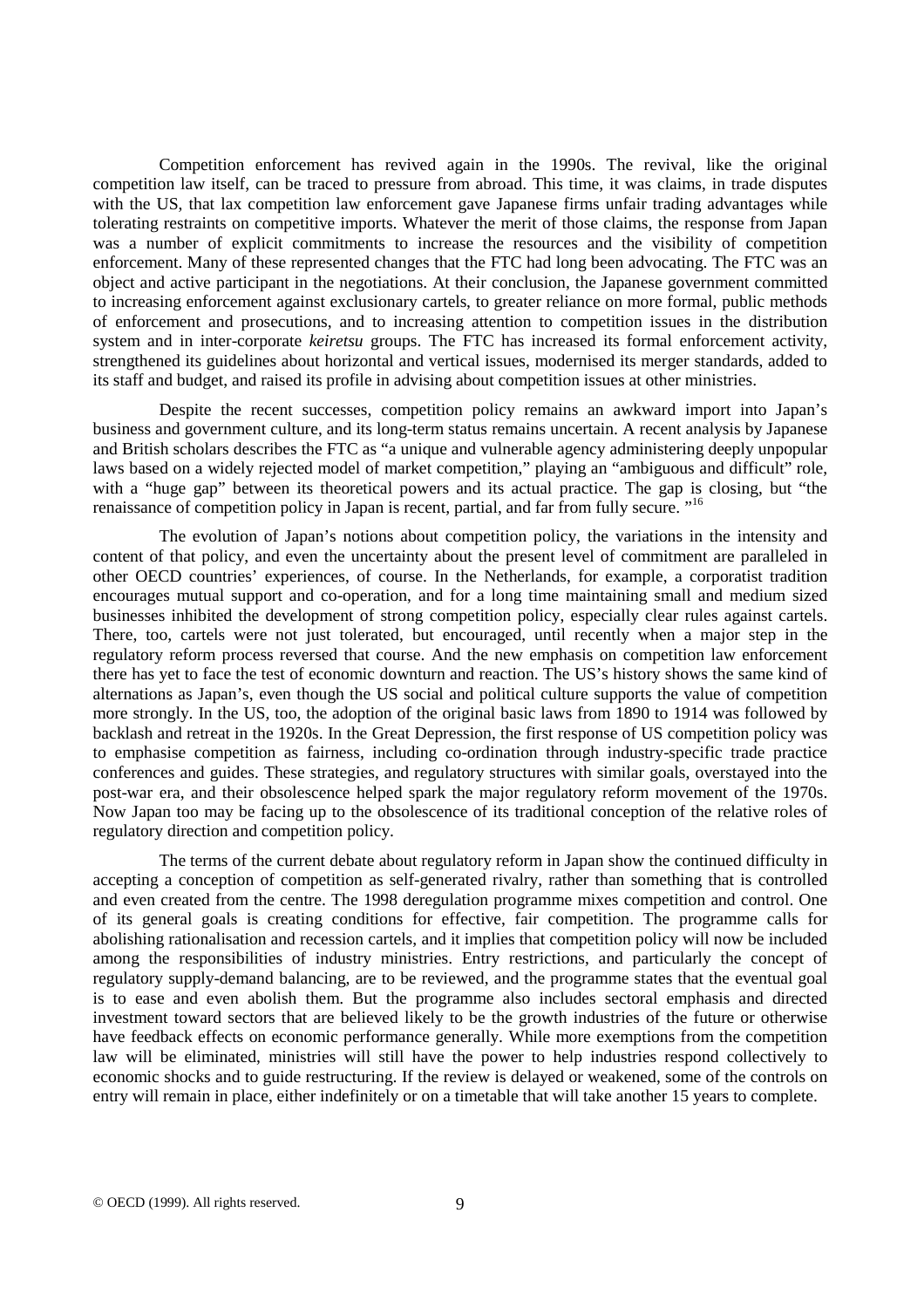Despite this transition difficulty, Japan's institutions and traditions can support stronger competition policy as a modern, internationally-endorsed alternative to inefficient and ultimately destructive coddling of non-competitive firms and industries. To do so, it is necessary, and fruitful, to expand the institutional basis for competition policy, by enabling private parties to take more effective independent actions and by giving other authorities in the government additional responsibilities to protect and promote competition. Regulatory practices reflect cultures, so they will not change quickly. But a broader and deeper commitment to competition policy could lead bodies that were once responsible for directing investment and avoiding failure to take on the new task of invigorating market institutions and enabling more efficient ways to cope with change.

#### **2. The substantive toolkit: content of the competition law**

 If regulatory reform is to yield its full benefits, the competition law must be effective in protecting the public interest in markets where regulatory reform enhances the scope for competition. Japan's general competition law provides a generally adequate substantive foundation for reform based on market principles. The complexity of the substantive law and the institutional relationships with other ministries afford many resources, but also many complications, for the reform process. The principal problem is not the content of the law, but its application, and especially the multitude of ways, official and covert, in which competition can be evaded.

 The basic source of substantive Japanese competition law is the Antimonopoly Act of 1947, as amended. The AMA prohibits unreasonable restraints of trade, "private monopolisation," and "monopolist situations," as well as unfair practices and anti-competitive mergers. It is supplemented by numerous regulations and guidelines, as well as other laws dealing with aspects of unfair competition, notably concerning contracting and misleading marketing methods.<sup>17</sup> But competition policy in the broader sense has been fundamentally affected by a myriad of special laws and exemptions, formal and informal, that have encouraged or tolerated cartels, mergers, and distribution controls that would have contradicted the spirit, if not the letter, of the basic AMA prohibitions. In the last few years, steps have been taken to clear these away in order to move toward a generally applicable, consistent policy of competition as the rule for business behaviour.

#### Box 2. **The competition policy toolkit**

General competition laws usually address the problems of monopoly power in three formal settings: relationships and agreements among otherwise independent firms, actions by a single firm, and structural combinations of independent firms. The first category, **agreements**, is often subdivided for analytic purposes into two groups: "horizontal" agreements among firms that do the same things, and "vertical" agreements among firms at different stages of production or distribution. The second category is termed "**monopolisation**" in some laws, and "**abuse of dominant position**" in others; the legal systems that use different labels have developed somewhat different approaches to the problem of single-firm economic power. The third category, often called "**mergers**" or "**concentrations**," usually includes other kinds of structural combination, such as share or asset acquisitions, joint ventures, cross-shareholdings and interlocking directorates.

**Agreements** may permit the group of firms acting together to achieve some of the attributes of monopoly, of raising prices, limiting output, and preventing entry or innovation. The most troublesome **horizontal** agreements are those that prevent rivalry about the fundamental dynamics of market competition, price and output. Most contemporary competition laws treat naked agreements to fix prices, limit output, rig bids, or divide markets very harshly. To enforce such agreements, competitors may also agree on tactics to prevent new competition or to discipline firms that do not go along; thus, the laws also try to prevent and punish boycotts. Horizontal co-operation on other issues, such as product standards, research, and quality, may also affect competition, but whether the effect is positive or negative can depend on market conditions. Thus, most laws deal with these other kinds of agreement by assessing a larger range of possible benefits and harms, or by trying to design more detailed rules to identify and exempt beneficial conduct.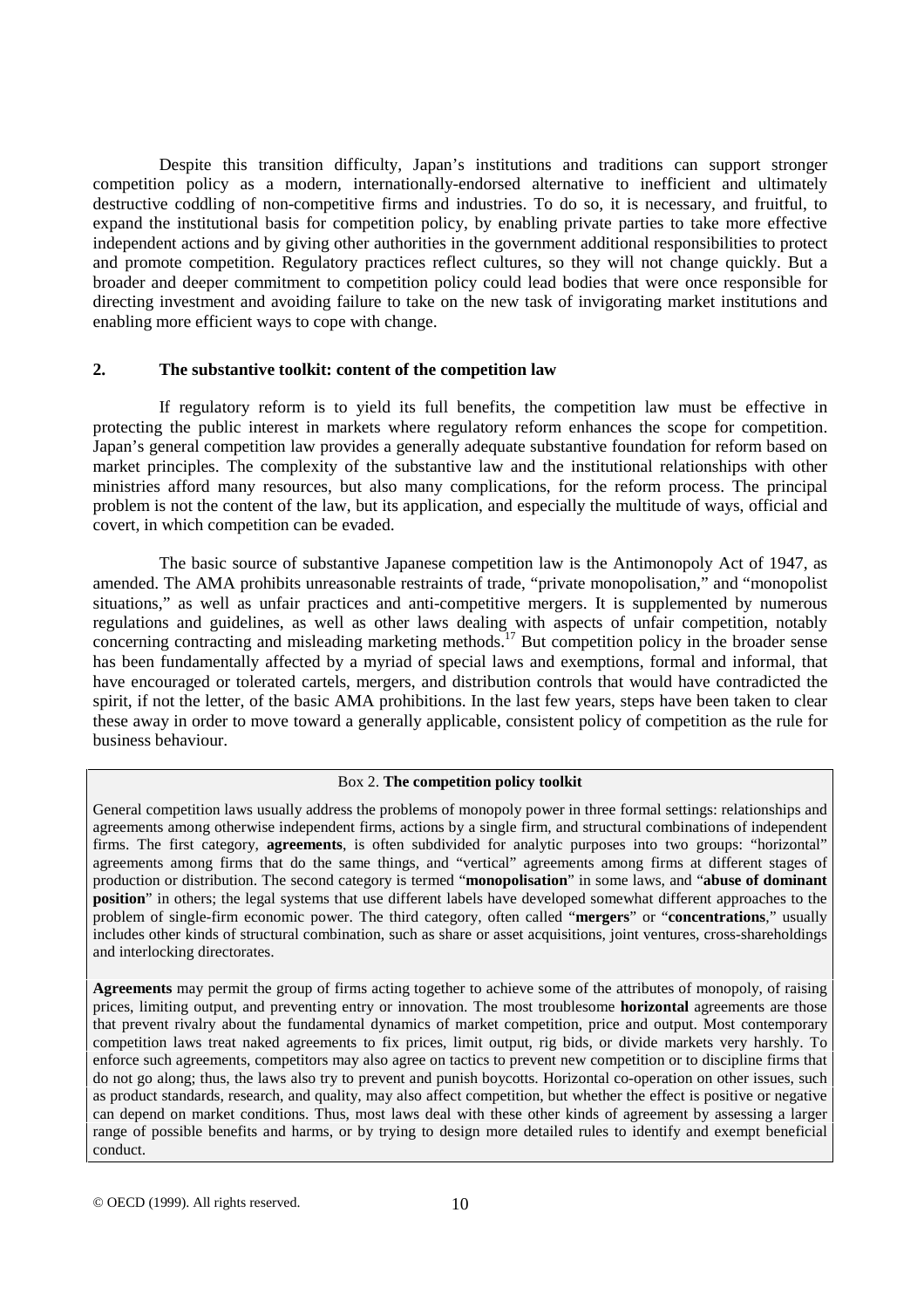**Vertical agreements** try to control aspects of distribution. The reasons for concern are the same—that the agreements might lead to increased prices, lower quantity (or poorer quality), or prevention of entry and innovation. Because the competitive effects of vertical agreements can be more complex than those of horizontal agreements, the legal treatment of different kinds of vertical agreements varies even more than for horizontal agreements. One basic type of agreement is resale price maintenance: vertical agreements can control minimum, or maximum, prices. In some settings, the result can be to curb market abuses by distributors. In others, though, it can be to duplicate or enforce a horizontal cartel. Agreements granting exclusive dealing rights or territories can encourage greater effort to sell the supplier's product, or they can protect distributors from competition or prevent entry by other suppliers. Depending on the circumstances, agreements about product combinations, such as requiring distributors to carry full lines or tying different products together, can either facilitate or discourage introduction of new products. Franchising often involves a complex of vertical agreements with potential competitive significance: a franchise agreement may contain provisions about competition within geographic territories, about exclusive dealing for supplies, and about rights to intellectual property such as trademarks.

**Abuse of dominance** or **monopolisation** are categories that are concerned principally with the conduct and circumstances of individual firms. A true monopoly, which faces no competition or threat of competition, will charge higher prices and produce less or lower quality output; it may also be less likely to introduce more efficient methods or innovative products. Laws against monopolisation are typically aimed at exclusionary tactics by which firms might try to obtain or protect monopoly positions. Laws against abuse of dominance address the same issues, and may also try to address the actual exercise of market power. For example under some abuse of dominance systems, charging unreasonably high prices can be a violation of the law.

**Merger control** tries to prevent the creation, through acquisitions or other structural combinations, of undertakings that will have the incentive and ability to exercise market power. In some cases, the test of legality is derived from the laws about dominance or restraints; in others, there is a separate test phrased in terms of likely effect on competition generally. The analytic process applied typically calls for characterising the products that compete, the firms that might offer competition, and the relative shares and strategic importance of those firms with respect to the product markets. An important factor is the likelihood of new entry and the existence of effective barriers to new entry. Most systems apply some form of market share test, either to guide further investigation or as a presumption about legality. Mergers in unusually concentrated markets, or that create firms with unusually high market shares, are thought more likely to affect competition. And most systems specify procedures for pre-notification to enforcement authorities in advance of larger, more important transactions, and special processes for expedited investigation, so problems can be identified and resolved before the restructuring is actually undertaken.

# *2.1 Horizontal agreements: rules to prevent anti-competition co-ordination, including that fostered by regulation*

 Anti-competitive agreements among competitors are treated as "unreasonable restraints of trade," prohibited by Section 3 of the AMA. The statutory definition includes all forms of horizontal contract, agreement, or concerted action that control price or limit production, technology, products, facilities, or customers or suppliers.18 The basic sanction is an order to cease the offending conduct or to take corrective action.

 For violations related to prices, including those that affect prices by restricting output, the most important measure is a "surcharge. " Conceived as a confiscation of the violators' improper profits, the surcharge is a percentage of the sales during the period of the agreement. The basic rate is six per cent. Lower amounts are assessed against cartels in wholesale or retail trade or those involving small firms. The rate is fixed by statute and must be assessed, regardless of any other factors in the case or of the actual excess profits, whenever the FTC finds a price-related violation. The rate was increased in the early 1990s, from 1.5 per cent, to bring it more in line with the rates applied in similar circumstances in the EU and the US. It is still somewhat below the basic rates applied in other jurisdictions, though; moreover, those jurisdictions also consider the actual level of excess profits in a particular case. The FTC's lack of discretion, both in collecting the surcharge and in setting the rate, is thought by some to be an advantage in the Japanese context, because it makes the process less controversial.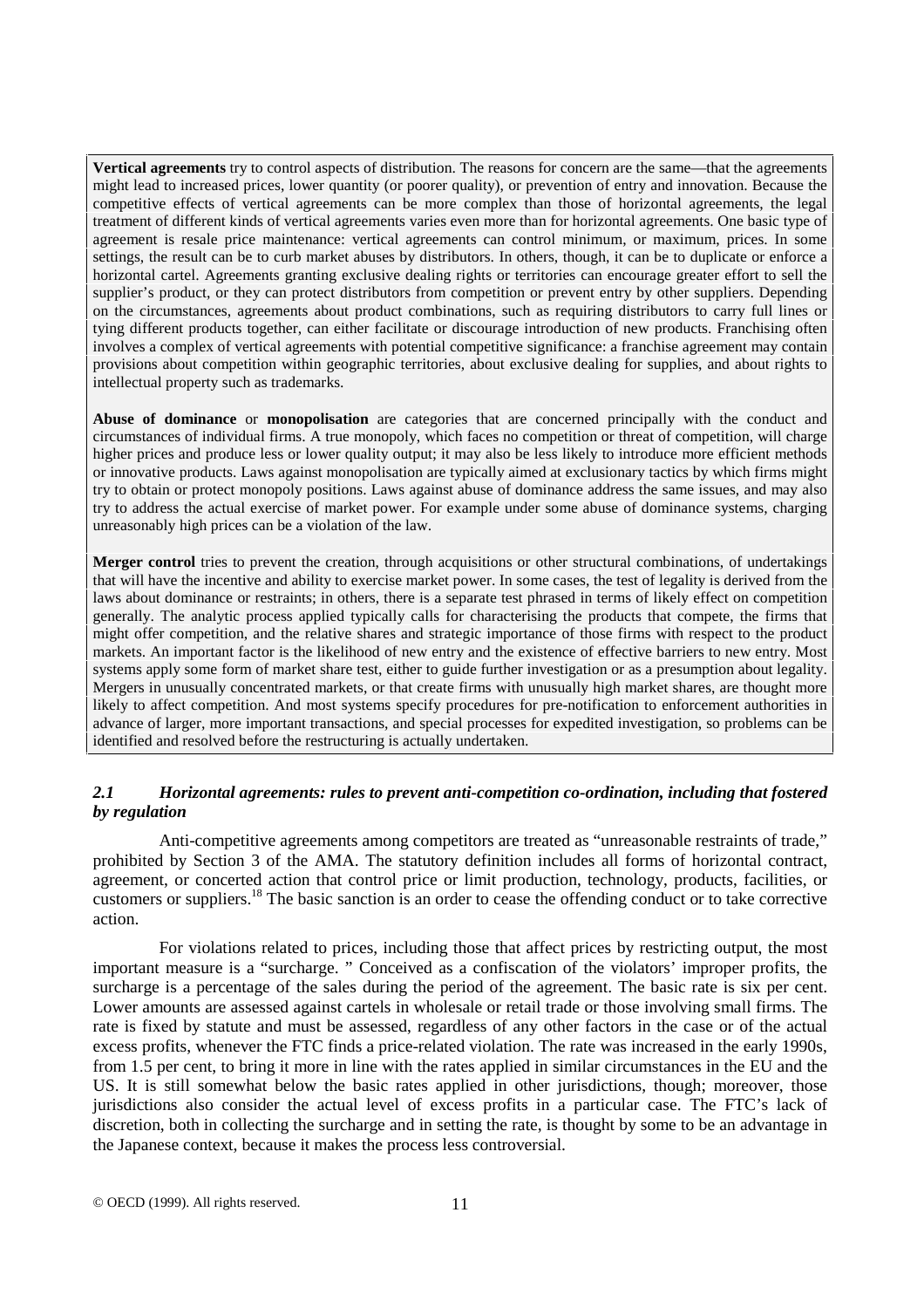Criminal penalties are also available. Under the AMA, fines and imprisonment may be ordered against restraints of trade generally.<sup>19</sup> In addition, the Criminal Code includes a sanction against bidrigging involving public projects.<sup>20</sup> The FTC has announced a policy of applying criminal sanctions in the most egregious cases, of price or output cartels, market allocation agreements, bid-rigging and boycotts, that are likely to have a widespread influence on society or that involve repeat offenders or firms that have not adequately remedied past violations. The public prosecutor handles criminal cases. Criminal actions under the AMA require a prior referral by the FTC. The prosecutor may bring an action against bid-rigging under the Criminal Code independently, without such a referral.

 The balance between anti-competitive and pro-competitive effects is at issue, at least to some extent, in all cases under the AMA. At first, the law included *per se* violations, but those provisions were repealed in 1953. To find a violation of Section 3, the FTC must show that the conduct substantially restrained competition in a particular field and that it was contrary to the public interest. The "public interest" test is defined narrowly, though, in terms of consistency with the purposes of the AMA. And the implicit requirement to define a market and assess effects has not prevented the FTC from applying a presumption that agreements affecting price have the requisite effects. For example, in its Guidelines, such as those for trade associations, agreements that affect price or restrict entry are described as violations "in principle," implying that they violate the law even if, in a particular case, they are not shown to have substantially restrained competition in a particular market. . These violations "in principle" are contrasted with other kinds of conduct, which might be defended on the grounds that, in the particular case, there is no anti-competitive effect. The FTC evidently uses a market share test to estimate competitive effects. Restraints that affect less than half of the market are not likely to be found illegal; those that affect more than 80 per cent are presumed to be illegal; those in between depend on other factors.<sup>21</sup> (One horizontal practice, boycotts, is also treated as an unfair trade practice under a different section of the law, where effects on competition need not be shown in particular cases. ) The potential for balance in particular cases should make the law sensitive to economically important factors and avoid perverse applications. On the other hand, an enforcement agency's burden is greater where it is necessary to show effects and meet a public interest test, and this greater burden may make it more difficult to apply the law to non-competitive arrangements that have enjoyed tacit or explicit support from other parts of the government.

 The widespread attention to fairness among competitors complicates developing clear rules against anti-competitive co-operation in an industry. It can seem natural to set a standard of fairness based on common industry practice. Indeed, guiding an industry to that consensus has long been perceived as a legitimate government role. Thus, a pervasive competition policy problem has been government sponsorship or toleration of horizontal industry co-ordination, either by promoting and defending explicit cartels and market divisions, or by less direct means, from using trade associations as surrogates or tools for government regulation, to encouraging tacit co-ordination in oligopolistic industries, to administrative guidance that confirms and polices non-competitive consensus.

 Bid rigging, now an enforcement priority, is a prime example of government-tolerated collusion. Bid rigging often enjoyed the tacit or even explicit support of government agencies soliciting the bids. Most cases have been brought as standard administrative actions, but criminal actions are increasing. A 1997 AMA criminal case against the 25 designated vendors of water supply meters, for rigging bids to the Tokyo Metropolitan Government, led to convictions of 25 companies and 34 employees. Fines totalled ¥155 million, and the employees received prison sentences of six to nine months, suspended for two years.22 A 1995 FTC criminal accusation led to a 1996 conviction against nine electrical equipment manufacturers for rigging bids to the Japan Sewage Works Agency, with fines totalling ¥460 million and (suspended) prison sentences. In addition, the FTC assessed surcharges of  $\frac{1}{2}$  036 million.<sup>23</sup>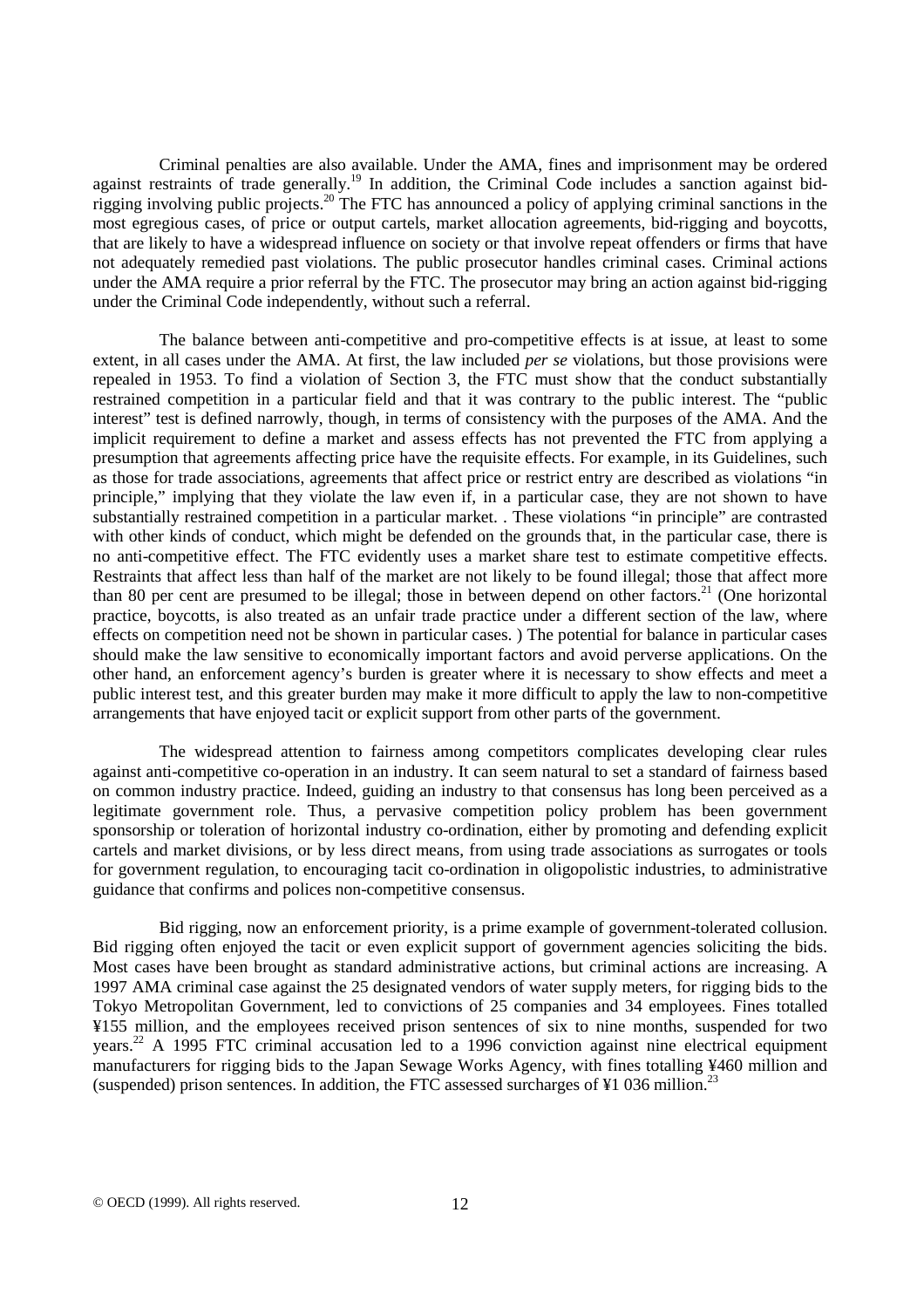Development of more vigorous enforcement against bid rigging in the construction industry, which has exposed the FTC to considerable domestic political risk, $24$  was aided by prodding and example. In the late 1980s, complaints about bid rigging for projects at US military installations led to comparatively minor penalties under the AMA. The FTC, which may have been constrained by statutory technicalities, ended up sharing some of its investigatory material with the complainant.<sup>25</sup> The threats of independent lawsuits that followed led to settlements that were substantially larger. In the Yokosuka Naval Base case, the size of the settlement—¥4700 million—implied that the conspiracy was twice as large as the FTC had found and the actual anti-competitive effect was 20 times greater. Since then, the sanctions have been stiffened and the FTC has been more aggressive.

Bid rigging exemplifies the difficult position that the FTC has had to work in.<sup>26</sup> For a century, it was common for a ministry to designate which firms it would accept bids from, and for those firms then to agree among themselves which one would win it. Consumer groups have protested the high taxes that pay for this system, but the high profits have also underwritten support from powerful politicians. Actions against construction industry problems, even generic ones, could be construed as attacks on leading politicians. In 1984, political maneuvering forced the FTC to issue guidelines about the construction industry that allowed information exchanges to continue, even though they declared that bid-rigging practices were illegal.<sup>27</sup> But a consensus for reform, which developed after the Shin Kanemaru scandals in the early 1990s brought down the LDP government, now supports the FTC's concentration on this problem. A measure of the FTC's revival is that the 1984 guidelines were replaced in 1994.

 Under the current guidelines, agreements about who will win a bid, what the minimum bid will be, or how to divide bids all violate Section 3 "in principle," that is, the parties cannot defend by claiming their conduct did not impair competition. Other kinds of conduct, including exchanges of information, are considered "highly suspect" if they appear to be elements of an explicit or tacit agreement to rig a bid. The guidelines educate as well as expound. They include detailed discussions of the basic laws and explanations of what kinds of conduct are likely to be permissible as well as illegal, along with summaries of the FTC decisions on the points discussed. Not only has the FTC been educating the industry about its potential liability, but it has also been educating the agencies that solicit bids about what they can do to protect themselves. Some successes are reported: the city of Zama adopted a policy to discipline suspected bid-riggers, and applied that policy in its latest tender to save  $\frac{4700}{100}$  million on a road project.<sup>28</sup>

 Trade associations are a common source of competition problems, in Japan as everywhere else. There are about 15,000 registered national and regional trade associations. In retail trade alone, there are about 4000, many of them organised by product. Trade associations have facilitated long-standing anticompetitive relationships, both within and among industries. Associations of firms in related industries have reached and policed complex exclusive-dealing agreements to prevent new entry and stabilise customer relationships.29 Correcting their anti-competitive behaviour is made more difficult where, as in Japan, associations have close relationships with related ministries, which use the associations to achieve administrative objectives. Thus an association may try to defend its action by claiming that it was doing what another ministry told it to do. The FTC has found that a high proportion of violations by trade associations have some connection with government regulations or administrative actions.<sup>30</sup> A 1998 FTC survey of non-profit entities, many of them trade associations under the statutory definition found cause for concern about preventing innovation or excluding competitors at five out of the 32 entities that were involved in setting and enforcing product standards and certifications (for water treatment, medical services, power plant equipment, LP gas equipment, and batteries).

 A separate section of the AMA deals specifically with violations by trade associations. It prohibits a trade association from substantially restraining competition, limiting the number of firms in a field of business, "unjustly" restricting how member firms can do business, or causing firms, including those that are not members, to engage in unfair practices.<sup>31</sup> Trade associations must report to the FTC when they are formed and when there are important changes in their organisation. The special trade association provisions are potentially broader and more general than the AMA's other prohibitions, but the remedies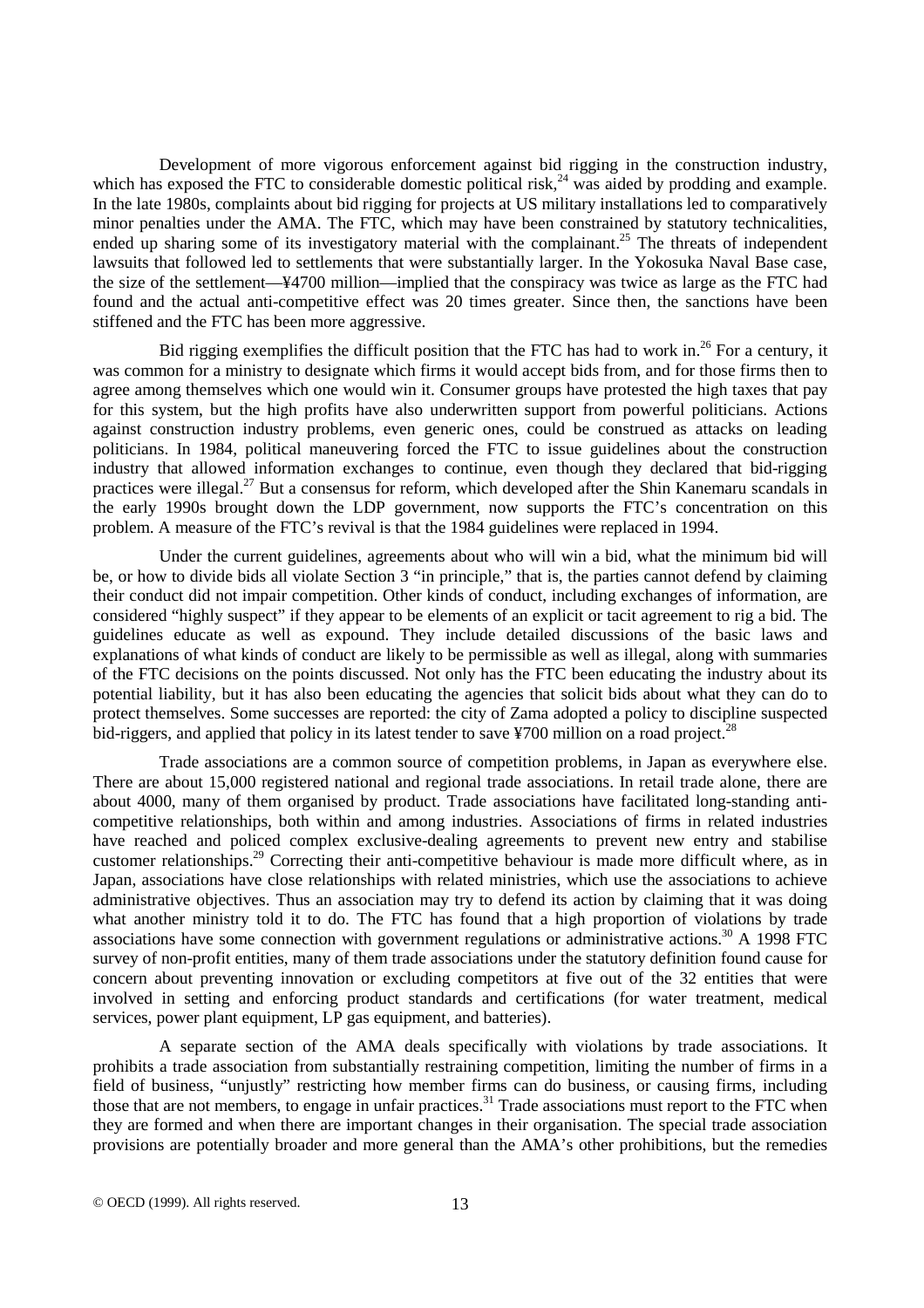available are narrower. At one time, enforcement against horizontal violations emphasised the special trade association provisions, with the result that individual companies avoided sanctions and publicity about their violations. The introduction of surcharges changed that treatment, because surcharges against a trade association are levied on its members. And trade association cases are now being brought more under the AMA's general sections, in order attach liability to the member companies and their officers.

 Here, too, the FTC has relied strongly on guidelines and education as well as enforcement. The 1995 guidelines on the activities of trade associations set out the law and applicable penalties in detail. The guidelines also set out a procedure for trade associations to consult with the FTC in advance about whether their plans comply with the law. Much of the FTC's trade association-related work is advice in response to these applications. Even though it is thus regulatory guidance, rather than enforcement, it may be effective in heading off problems. About 30 per cent of these applications disclose potential violations. Because this advice does not appear in formal case statistics, the FTC may not be getting enough credit for its work on these issues.32 Still, there is no doubt that the problems remain substantial.

 Ministries' reliance on administrative guidance to help industries control or prevent competition has been a contentious and difficult problem. Informal guidance is officially banned. The 1993 Administrative Procedures Act specifies the formalities that are necessary for administrative action. Ministry instructions and advice are supposed to be developed and issued formally and publicly. And the FTC has announced, in its 1994 guideline about the treatment of administrative guidance, that even formal administrative guidance may not be a defence to conduct that otherwise violates the AMA. Under the guideline, a firm's compliance with an administrative instruction that is issued properly and pursuant to a specific law authorising it will not expose the firm to AMA liability. But the firm's agreement with its competitors to facilitate compliance could nonetheless violate the law. Following guidance that is not based on specific law or regulation exposes a firm to liability that depends on the purpose, content and method of the guidance. In determining the risk of liability from following this kind of administrative guidance, the criterion is whether the guidance has a direct impact on market mechanisms.

 Some of the purposes of administrative guidance, such as protecting public health, safety, and the environment, are not very likely to affect the market mechanism directly in ways that could lead to violation of the AMA. Other purposes are more problematic, such as stabilising prices, ensuring fairness and transparency in business transactions, and protecting small business. And guidance for the purpose of preventing excessive competition, adjusting supply and demand, compensating for advantages or disadvantages among firms, maintaining order in an industry, or preventing prices from falling would obviously meet the "direct impact" criterion. Concerning content, guidance about business techniques, quality, standards, advertising, and representations may not necessarily have a direct impact on the market, even though these subjects are important means of competition. But guidance that could restrain firms' choices about entry, price, output, and investment is likely to have a direct and potentially problematic effect. Both concerning purposes and content, the FTC's guidelines about administrative guidance tolerate a good deal, perhaps to signal the agency's reasonableness and to emphasise its seriousness about the hardcore topics it wants to target. As for methods, these guidelines echo those about trade associations, in holding that guidance whose effectiveness depends on a trade association co-ordination or even on recognised tacit interdependence is also likely to have an impermissible effect. Significantly, a large proportion of the illustrative examples in these guidelines too are about trade associations.

 Efforts to control anti-competitive administrative guidance point in the right direction, but it is not clear how much effect they are having. The FTC's guideline was issued in 1994, but there have only been two cases since then in which the FTC has found violations of the AMA where firms were evidently following informal administrative guidance. The 1998 deregulation programme instructs ministries to consult with the FTC in advance to ensure that removal of anti-competitive regulations is not thwarted by their replacement with the equivalent in the form of administrative guidance. This instruction would only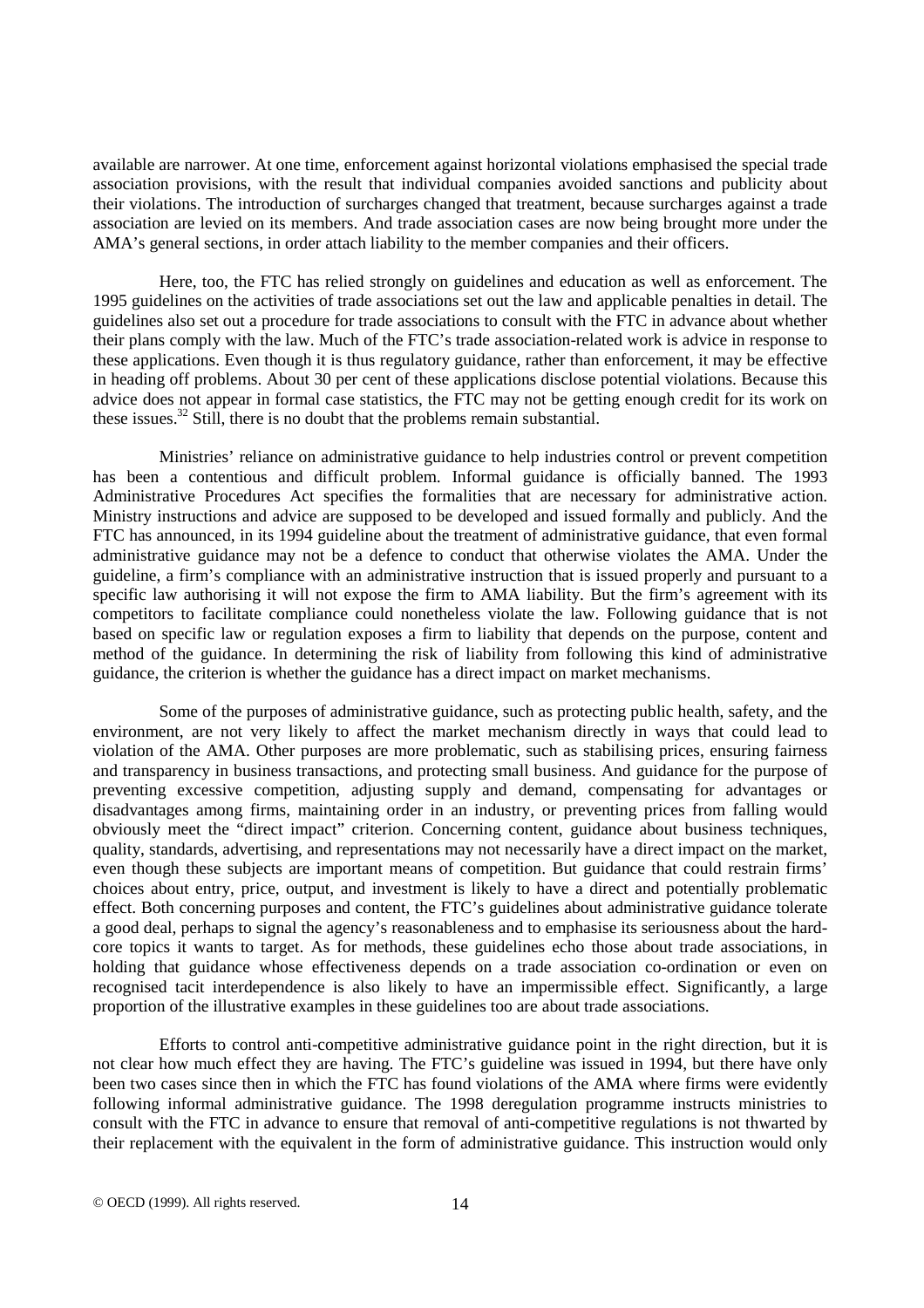deal with guidance achieved through explicit, overt regulation and decision. Covert, implicit guidance is also a serious concern. Despite the FTC's pronouncement that co-ordination sanctioned by informal instructions and advice violates the AMA, parties may be reluctant to call in enforcement action against it, for fear not only of their own exposure to liability, but more importantly of antagonising competitors, suppliers, or ministries with which they must maintain ongoing relationships. Covert, implicit guidance is more difficult to address than conduct pursuant to formal guidance. It is much more difficult to prove, and the relevant conduct may be difficult to attack legally. Anti-competitive effects might be achieved without culpable private action and without much ministry instruction. Relaxing a regulation in order to permit entry may be ineffective in promoting competition, if all potential entrants heed the informal warning of a powerful ministry to stay out. That appears to have happened in some transport and finance sectors. The result is equivalent to a boycott, yet there is no one to sue.

 Despite these difficulties and complications, the fifty years of experience under the AMA has produced complex, flexible doctrines that appear capable of handling post-reform competition problems adequately. The absence of statutory authority for a strong presumptive rule against price fixing and bid rigging might make enforcement more difficult. The FTC has compensated, though, by developing and announcing such a rule *de* facto in its guidelines. This approach seems to enjoy judicial support, perhaps because of the locution, describing the forbidden conduct as anti-competitive "in principle" rather than illegal *per se*. In any event, enforcement actions proceed against bid rigging with evident success. Where the application of the law is mainly administrative, and administrative assessment of surcharges is the main remedy, the statute's requirement to show effect can be met without great procedural burden or cost.

 The law is adequate, and the supplementary guidelines issued in the last few years are highly useful additions and supplements. The FTC has demonstrated it can do serious analysis of modern competition issues. But a good basic law and capacity for good analysis will not, by themselves, establish a good competition policy. Competition policy in Japan suffered from the appearance of political weakness, reflected in reluctance to take on such major and obvious competition problems as long-standing cartels in basic materials. There are very encouraging signs that this reluctance is being overcome. The FTC's renaissance was launched by extracting enormous financial sanctions from the cement industry in 1991, followed by challenging the cartels' enforcement mechanism of interlocking exclusive dealing agreements in 1995. But there is more to be done, for not every industry has received the message that the FTC is serious. A foreign academic reports that steel industry executives tell him that they are fixing prices, but that the industry does not expect the FTC to stop it.<sup>33</sup> The FTC has announced a policy of stronger action against the most serious cartel problems, but it has made only a few criminal referrals. What is needed now is more energy and focus on enforcement.

# *2.2 Vertical agreements: rules to prevent anti-competitive arrangements in supply and distribution, including those fostered by regulation*

Japan's distribution sector is widely considered to be inefficient and non-competitive,  $34$  and anticompetitive distribution constraints have inhibited market access.<sup>35</sup> The body of laws and regulations governing distribution relationships are more than adequate to deal with competition problems. Again, the issue is not the quality of the competition law and regulations, but the strength of enforcement and of regulations or other practices that contradict them.

 Several parts of the statute address distribution issues. The principal statutory foundation is the ban on unfair trade practices in Section 19. This provision is separate from the ban of unreasonable restraints on competition in Section 3, which has been limited almost entirely to horizontal relationships. (The FTC has taken the position that exclusionary group boycotts can be unreasonable restraints, as well as unfair practices). The principal differences in the treatment of unfair practices, compared to unreasonable restraints, are that for unfair practices there is no "effects" test in particular cases, and the available sanctions do not include criminal penalties or surcharges. (Some vertical relationships might also be covered by Section 3's ban on "private monopolisation," if the party imposing a vertical restraint has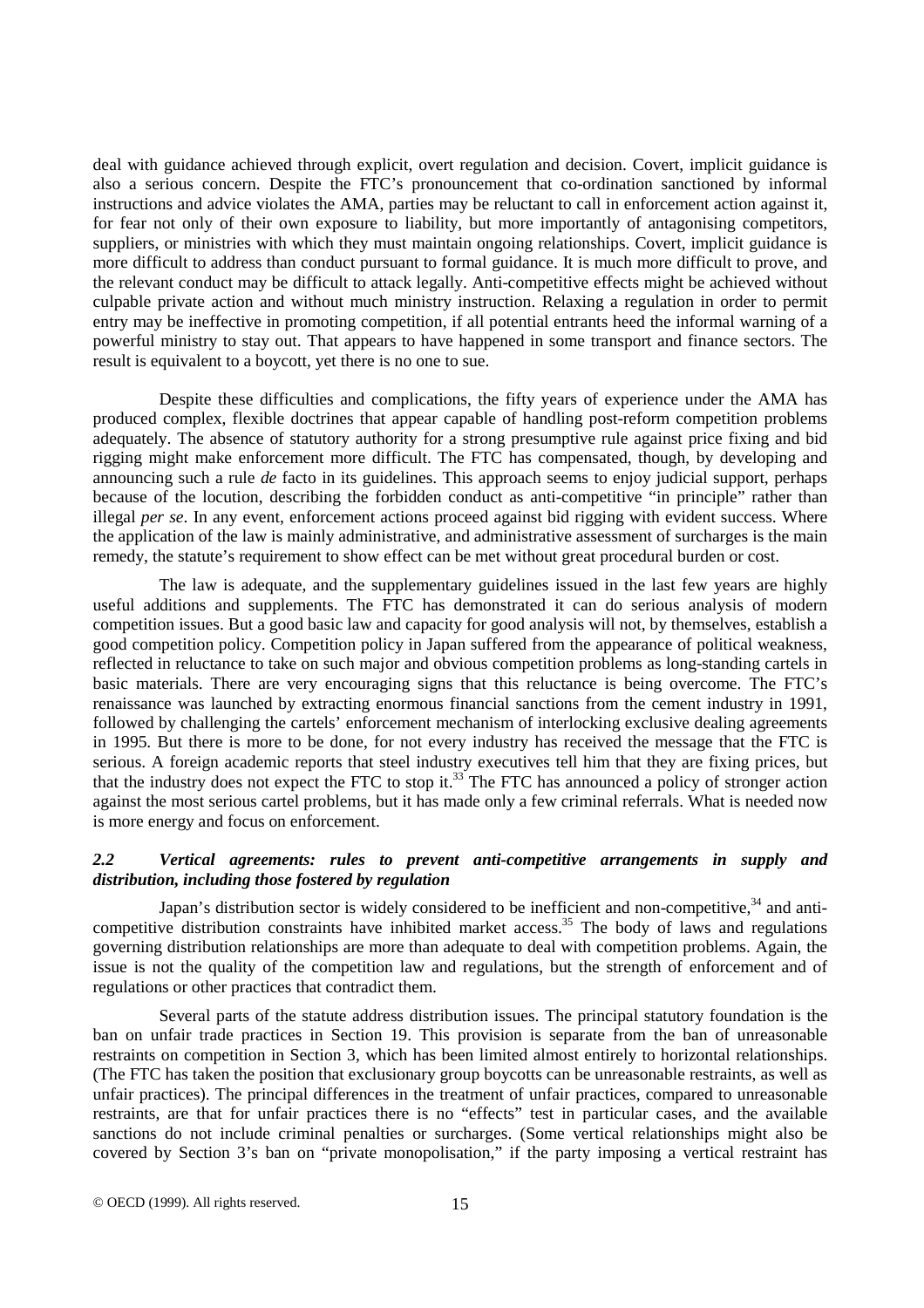market power; that would make criminal penalties available, but would require showing effects and meeting the "public interest" test. ) The law about unfair practices is regulatory, set out in lists of specific practices in Section 2(9) of the AMA and a General Designation issued in 1982, as well as some industryspecific rules. These are supplemented by an extensive guideline about distribution systems and business practices issued in 1991. One practice, resale price maintenance, is considered an unfair practice and is also treated by a separate section of the law. The special provision serves mostly as a device under which the FTC may permit resale price maintenance for certain commodities. For all violations except those few that might be treated under Section 3 of the Act, the principal sanction is a cease and desist order.

 The substantive standard for identifying a violation of section 19 is that the practice is "unjust," and that in turn is measured by its tendency to affect competition adversely. The FTC has tried to give the general term some content by distinguishing among different kinds of injustice and effects on different aspects of competition. The AMA describes six basic classes of unfair trade practice, each defined in terms of dealings between businesses: discrimination, pricing, inducing or coercing other businesses' customers, dealing on terms that restrict the others' business activities, using bargaining power, or interfering in another business's transactions or management. Some practices are presumptively illegal. To others, a broad rule of reason analysis applies. And for others, whether they are "unjust" is evaluated in the light of the industry's normal practices. Competition is said to be "fair" when three conditions are met. One is a free competitive process among competitors. Another, described as fairness of competitive method, is that competition is centred on price, quality and service. This condition is potentially problematic, for although it could be used to stop deception, it could also be used to stop innovation. Finally, the "basis" for free competition must be maintained, meaning that transactions are based on free and voluntary decisions.

 These principles have been elaborated through complex rules—16 in the basic 1982 General Designation, supplemented by dozens more in the 1991 distribution system guidelines that followed the SII negotiations. Treated most severely are collective refusals to deal, "unjust low price sales," and resale price maintenance, which are all considered presumptively unfair. Practices subject to a wider-ranging rule of reason analysis include individual refusals to deal, discrimination in price or terms, exclusion from a trade association, cornering a market (by paying too high a price), deception, tying, exclusive dealing, and inducing breach of contract or otherwise interfering with competitors' transactions or corporate governance. And practices whose fairness, and hence legality, is determined in light of normal business practice in the industry include inducing customers by offering benefits and using unequal bargaining power to compel favours from long-term suppliers or customers.

 The FTC has tried to prevent distribution constraints from diminishing gains from reform. For example, the FTC took action against mobile phone companies' efforts to maintain retail prices through trademark-based marketing restrictions. The restraints included requiring agencies to sell trademarked phones at the same price that the supplier's own outlets charged, or simply at pre-set retail prices, and to include those pre-set retail prices in their advertisements and store displays.<sup>36</sup> These constraints may have been intended to prevent resellers from bundling the price of the phone in a service contract. Not only would that bundling make it more difficult to enforce a horizontal agreement about the price of the phones themselves, but also keeping the price of mobile phone service high would have made it the technology a less effective competitor to the traditional wire-line monopoly.

 And the FTC has taken some actions to keep import markets open. In products from ice cream to pianos, distributors trying to control parallel imports of trademarked products have found themselves guilty of unfair practices under the AMA. Actions such as these have the short term effect of reducing the brand premium for some consumer products and reducing the effect of global price discrimination. But if they undermine efficient exclusive dealing arrangements that were entered to bring new products into a market, the long term effect may be to reduce, not expand, market openness. At least, these actions call for sensitivity to market effects, not formalism.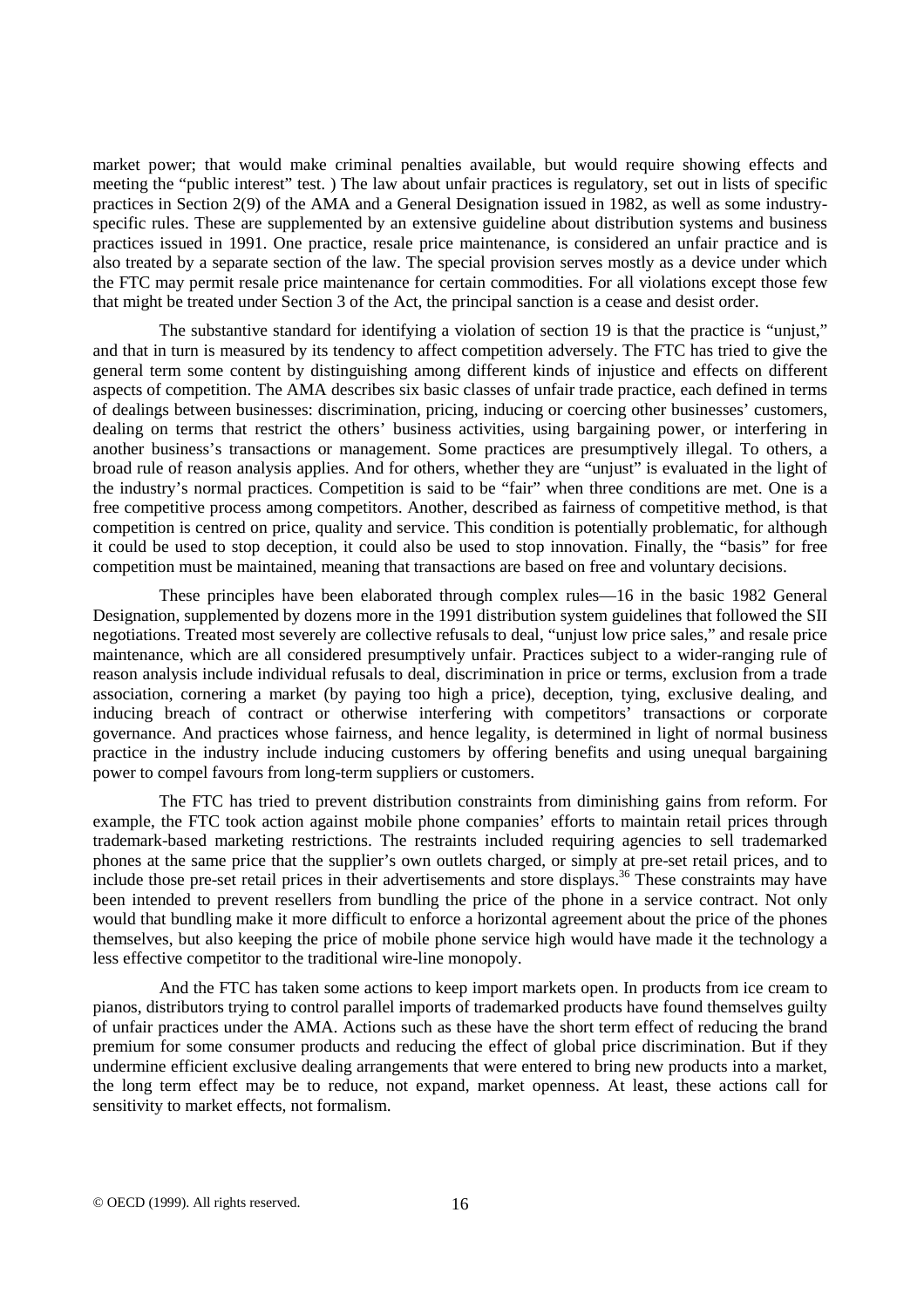One aspect of the law about vertical relationships is being re-examined. The FTC continues to limit the exemptions from the ban on resale price maintenance. A few years ago, these included such things as non-prescription medicine for general use and 14 items of cosmetics with a price of lower than ¥1,030. Under the last deregulation plan, the FTC moved to abolish the exemptions on all of these items. As in other OECD countries, Japan confronts a particularly thorny problem in the treatment of resale price maintenance for copyrighted works. The FTC has held public meetings, collected comments from interested parties, and commissioned a report from a study group. The study group found few reasons supporting the continued exemption and recommended moving toward repealing this exemption, too.<sup>37</sup> The move to replace pervasive *ad hoc* exemptions with generally applicable rules is welcome. It may reinforce the move to eliminate similar *ad hoc* exemptions affecting horizontal conduct, where the anti-competitive effect is more serious. Some other OECD countries are re-examining the wisdom of *per se* treatment for vertical practices, and thus may be moving toward the kind of treatment Japan normally gives most such practices. As for resale price maintenance, in Japan's situation retaining a strong rule may be a necessary concomitant of strengthening horizontal competition and discouraging exclusionary boycotts.

# *2.3 Abuse of dominance: rules to prevent or remedy market power, especially arising from reformrelated restructuring*

 The AMA contains three tools that can be applied to the problem of dominance, but they have not been applied effectively to restructuring network monopolies, nor to other commonly encountered competition problems that arise in the course of that restructuring. Along with unreasonable restraints, the law prohibits "private monopolisation."<sup>38</sup> This term refers to substantial restraints of competition accomplished by a single firm (or by firms acting together) through overtly exclusionary or controlling conduct. But the provision has almost never been used. More often, the FTC has taken action against abusive tactics and exclusionary practices by treating them as unfair practices, probably because the standards of proof are less demanding. Many unfair practices could also be treated as private monopolisation if dominance or market power were present. Indeed, for many unfair practices, liability depends on a rule of reason analysis. Finally, the law empowers the FTC to break up monopolies, without regard to whether they have engaged in monopolising practices.<sup>39</sup> In theory, this power might have been used to restructure network monopolies. But the process is subject to demanding requirements. The FTC must find that divestiture would not increase costs too much by undoing economies of scale, nor undermine the monopoly's financial position and thus impair its international competitiveness. And there must be no alternative sufficient to restore competition. The divestiture power was added in the 1970s, but it has never been used.

 The FTC has not tried to apply the AMA's rules to the conduct of deregulating monopolies. The unfair practices rules about discriminatory pricing and refusal to deal might, in principle, address access problems that typically appear in the wake of deregulating network infrastructure industries. The FTC believes those rules would be applicable and vows that it will take necessary measures against private monopolising and unfair trade practices in deregulated sectors. But the FTC has not done so yet, and its view of the law's potential may be too sanguine. In utilities, sector regulators typically have competitiontype powers, limiting the role of the AMA. These industry specific regulators will continue to supervise anti-competitive behaviour, especially concerning claims of discrimination and access. The FTC is likely to play a role only in the wholly deregulated parts, such as mobile telephones, and perhaps a limited, supplemental role about infringement of access rules that are set by others.

 No use has been made of the AMA's existing tools to restructure monopolies in the course of deregulation. The AMA sets demanding hurdles, both to justify the use of structural remedies and to support a finding of a "monopolistic situation. " One condition of the statutory definition is a market share over 50 per cent "in Japan."<sup>40</sup> The Guidelines applying this definition have interpreted it to provide only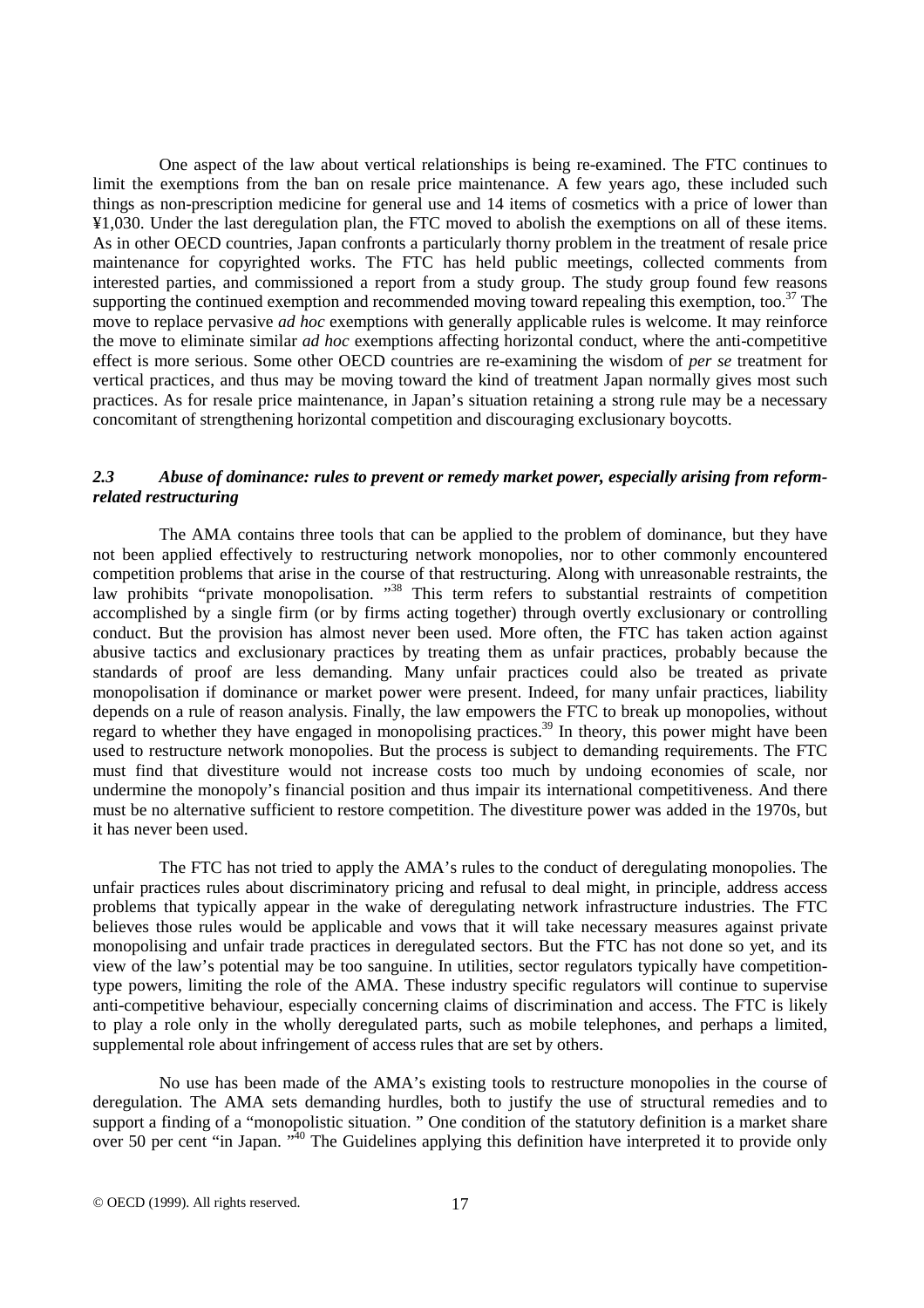for national markets.<sup>41</sup> For purposes of the AMA, the Guidelines thus do not consider the possibility of monopolies at local scales. By contrast, the proposed guidelines for mergers, interpreting similar but not identical statutory language, $4^{2}$  clearly recognise that markets can be local. In addition to the problems of doctrinal complications, though, political support for applying the AMA to restructuring is evidently lacking. As for dealing with access problems, some observers believe that the AMA will not be useful in network industries unless an explicit "essential facilities" rule is added to it, as Germany has recently done.

# *2.4 Mergers: rules to prevent competition problems arising from corporate restructuring, including responses to regulatory change*

 If cartel co-operation is prohibited more effectively, then even more mergers are likely. Thus, it is of highest importance that the substantive rules applied to mergers be up-to-date and transparent, and that they be applied sensitively yet firmly. The FTC has taken steps over the last few years to make more complete public explanations of the decisions it reaches and to bring its analytic methods up to date. Until recently, there were few cases or public explanations of how decisions have been reached, encouraging the conclusion that merger policy concentrated on structural issues. The law prohibits mergers whose effect may be substantially to restrain competition in any particular field of trade. (A merger could also be illegal, if unfair methods were used in effecting it). The law covers complete and partial acquisitions of businesses and assets and other kinds of structural combination. Now, all such transactions are subject to prenotification requirements, regardless of size. That will soon change, though. The FTC has also received annual reports on share ownership from all Japanese businesses with assets over ¥2 billion; that, too, is changing. Historically, the most important law about structure was the prohibition against holding companies. This complete ban has been eliminated as of the end of 1997.<sup>43</sup>

 Merger enforcement procedures are unusual. Companies normally consult with FTC before even making a pre-merger filing. If the FTC advises, informally and non-publicly, that it has concerns, then the parties either correct the problem or abandon their plans. So the FTC has virtually never challenged a merger that was the subject of an actual filing. The FTC contends that problems are always resolved before the filing is even received.<sup>44</sup> There has been only one contested case in the FTC's history. In such a process, the FTC acts more like one of the sectoral ministries, as a regulator rather than a law enforcement body, exercising power through its discretion to grant or withhold permission according to standards that are matters for its own judgement.

 The standards applied to merger decisions have emphasised structure, though they also include other factors for consideration. The 1980 guidelines identify the kinds of transactions that would get "closer examination. " Under those guidelines, special scrutiny applied to a transaction if the merged firms would have a market share over 25 per cent or become the largest firm and have a market share over 15 per cent (or larger by more than a quarter of the market share of the second or third largest firm), or if it involved a top-three firm in an industry in which those top three firms had a share together over 50 per cent; or if there were only seven or fewer other competitors in the industry.<sup>45</sup> Reportedly, the FTC has typically examined closely transactions that would lead to firms with market shares much greater than 20 per cent. Much depends on how the markets are actually defined and on the application of more sensitive analysis of market conditions. The 1980 guidelines, which concentrate on market share, rank, and concentration, include no protocol for defining markets. They do list other factors to be considered when the FTC investigates more closely. But it has been difficult to understand how these criteria are applied in practice, because of the lack of public decisions.

 New guidelines are being developed. The FTC requested public comments on proposed guidelines in 1998. These would move toward the position that the FTC has actually taken in some recent matters. Virtually all of the detailed structure-based criteria would be eliminated, except for some to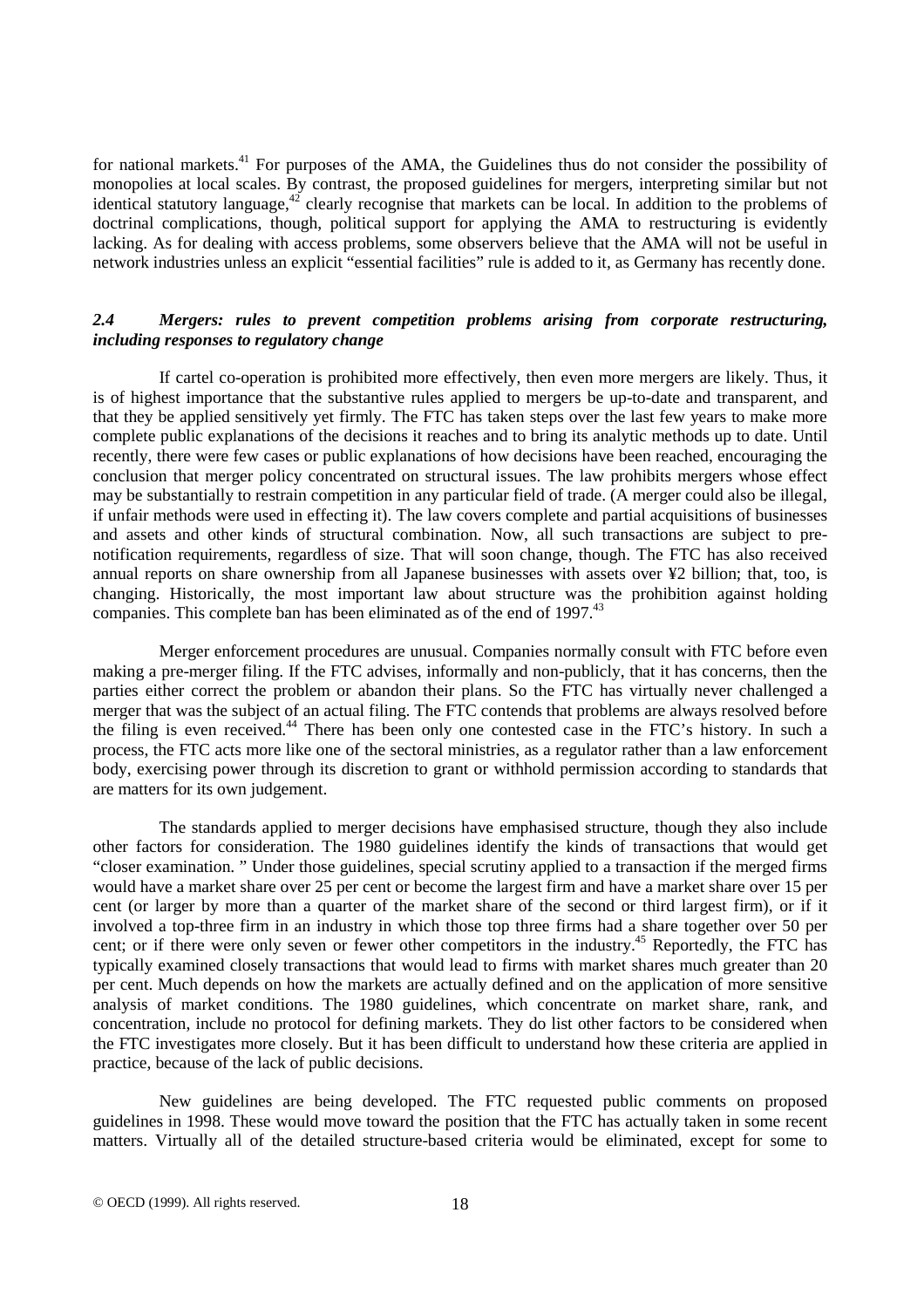characterise safe-harbours. Transactions would not be challenged if the resulting firm will rank below first in the market and its share would remain below 25 per cent, provided that the market is not oligopolistic (the guidelines' illustration is an industry where the top three firms' combined share remains below 70 per cent) and entry is easy.<sup>46</sup> And the revised guideline would explain analytic methods used to define markets or assess entry, tying them to descriptions of how the FTC has treated other merger cases. The new guidelines would also make clear that the FTC will be concerned about vertical effects such as foreclosure through exclusive or closed trading relationships.

 The amended holding company law and the FTC's guidelines for applying it also now take a more modern approach to structural issues. A holding company can still be illegal if it is too large, if it combines large financial and non-financial enterprises, or if it includes large, highly interrelated firms in several industries. The rules for the first two types are based on total assets, and apply to combinations with assets over ¥15 trillion. Only the last type, which could apply to smaller groups, includes a criterion based on market definition or share (sales share over 10 per cent, or among top three in industry). But the legal standards include a test related to competitive effects, because a condition of "excessive concentration" is interference with the promotion of free and fair competition.<sup>47</sup>

 The FTC has tried to respond to criticism, that its merger decisions offer no guidance, both through its proposed new guidelines and by issuing public statements describing its decisions. A recent description of a merger decision based principally on the potential competitive effects of imports shows the FTC's current approach. (This transaction is also used as an illustration in the new guidelines). The FTC did not challenge a petrochemical merger that produced market-leading shares in seven basic products. For most, the FTC found there was sufficient potential for import competition, although little actual imports, to dismiss the possibility of domestic effects. The FTC's summary of the case does not indicate what the FTC thought the world market shares or entry conditions were, but the "domestic" shares ranged as high as nearly 60 per cent. The reasons for finding no competitive concern varied for the different products, and included substitution potential, excess domestic production capacity, technological displacement, declining sales, internal consumption, and existence of another large firm as a competitive counterweight. The FTC concluded that overall, the proposed merger would not substantially restrain competition. Somewhat inconsistently, though, the FTC found that the potential for imports would discipline the market against competition problems, yet also called for a reduction in import duties to ensure a competitive environment.<sup>48</sup>

 In banking, the FTC found that a merger would not impair competition, although it exceeded the 1980 guidelines' structural thresholds. In paper, a combination of a leading manufacturers and was approved, despite high market shares in some products, such as medium grade non-coated printing papers (about 35 per cent) and leading shareholdings in the top two distributors. The FTC accepted a settlement in which the parties agreed to shift capacity to other products to reduce their share of the paper market, and to reduce the shareholding in the distributors (leaving the combination as the largest shareholders, but with holdings equal to the next-largest one).<sup>49</sup>

 The FTC's summaries do not describe any mergers or acquisitions in deregulated industries. Industry specific regulators still have power over transfers of licenses, and so *de facto* merger control authority. It would probably be difficult for the FTC to block an anti-competitive merger that a regulator wants to permit.

 Economically sensitive merger policy could facilitate larger-scale reforms. One of the weaknesses of Japan's historic competition policy has been the tolerance of cartels as responses to depression or the need for rationalisation. Permitting mergers rather than cartels, especially when they involve financially weak firms, might be a faster and more efficient way to shift assets to more productive uses as economic and technical conditions change. Of course, these mergers, which are harder to undo than cartels, must not be allowed to create monopolies or erect barriers to new entry after conditions improve.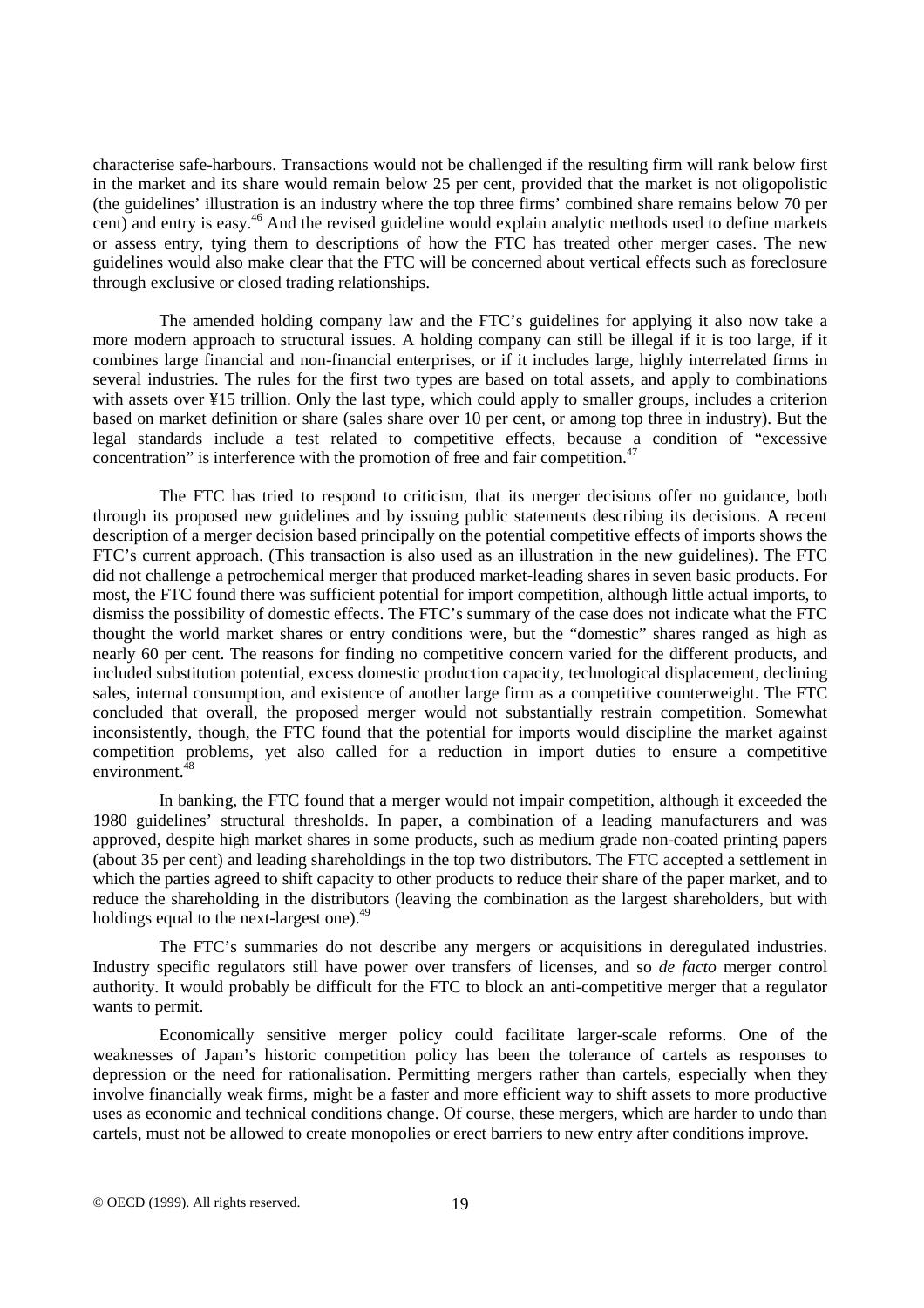Until recently, lack of transparency has impaired the credibility and effectiveness of FTC merger enforcement. The process has not produced public explanations of how the law is being applied. Without that information, it is difficult to assess how well the FTC is doing it. Communications and decisions happen during purely informal contacts and negotiations. At that stage, there is no public, official proceeding of any kind, not even a pre-merger filing. Companies advise about their plans on the understanding that their communications are confidential. In those circumstances, the FTC would need their permission to disclose its action. The new guidelines, and the FTC's new practice of publishing summaries of some leading matters, should help. At least, companies are now on notice that their pre-filing contacts may eventually lead to some public disclosure. That might reduce the number of prior consultations and perhaps increase the number of filings that are publicly challenged. That could mean committing more resources to merger matters, but it could also lead to more public discussion of merger standards and perhaps even to judicial treatment of them. Those could both be significant benefits.

 Several issues that arise in regulatory contexts would particularly benefit from clearer rules. One is the treatment of failing firms. The 1980 guidelines say that financial health and prospects will be taken into account, although they do not say how. A good explanation would encourage substituting sensitive merger control for the soon-to-be-eliminated recession cartels. The new guidelines would state that competition problems are likely to be limited, if the debt burden of one of the companies is too great, so that it can no longer finance operations and there is a high probability of bankruptcy and exit in the near future. Another issue where more explanation would be valuable is the treatment of efficiencies. The new guidelines would consider the positive impact on competition from improvements in efficiency, but they imply that these considerations will be given more weight when they help a lower-ranked company compete more effectively with a top-ranked one. And a third issue is the relationship between competition analysis and the policies and decisions of other, sectoral regulators. Some of those regulatory ministries have effective power to authorise or veto mergers in their industries, so the FTC's authority over those transactions under the AMA may not be practically significant. The FTC has evidently not used its consultation process to require changes in proposed mergers in regulated, or recently deregulated, sectors.

 Some reforms of the AMA's other structural provisions have already been adopted or are underway. The change in the holding company law is perceived as a major reform. In addition, the investment and merger reporting systems are being revised. A 1998 bill, based on a 1997 FTC study group report, would change the scope of the obligation to report stockholdings, by raising the asset threshold from ¥2 billion to ¥10 billion (these thresholds, and those below, combine parents and subsidiaries), limiting the need to report changes, and eliminating reports about interlocking directorates and noncompany holders. A modern merger notification system is also being adopted. Now, all mergers, regardless of size, must be notified. Under the new system, the requirement would apply only to mergers and acquisitions in which one party's total assets exceed ¥10 billion and another's exceed ¥1 billion. Other procedures would be spelled out, concerning deadlines and FTC requests for additional information. The merger reporting requirements could apply to transactions in foreign countries, but only if there is a subsidiary or business office in Japan with annual sales over ¥1 billion. The amendments, which also extend substantive jurisdiction to mergers involving foreign firms, became effective 1 January 1999.<sup>50</sup>

 These reforms have been promoted as necessary for Japanese corporations to be able to restructure themselves flexibly and quickly and move into new businesses. These changes thus are seen as "deregulation" in the AMA itself. The holding company law was a symbolic battlefield for many years. The FTC endorsed the change after decades of bitter resistance. Now that the battle is over, it is difficult to understand what was really at stake. Changing the AMA may not have been the most critical factor in enabling holding company restructuring, as businesses are concerned about solving taxation and corporate law issues. The Ministry of Justice is working on amendments to the Commercial Code, to make holding company restructuring efficient. But the FTC's support signalled that it was no longer resisting the business community on this issue, and that it was itself willing to make accommodations of its traditional positions, in the interest of reform.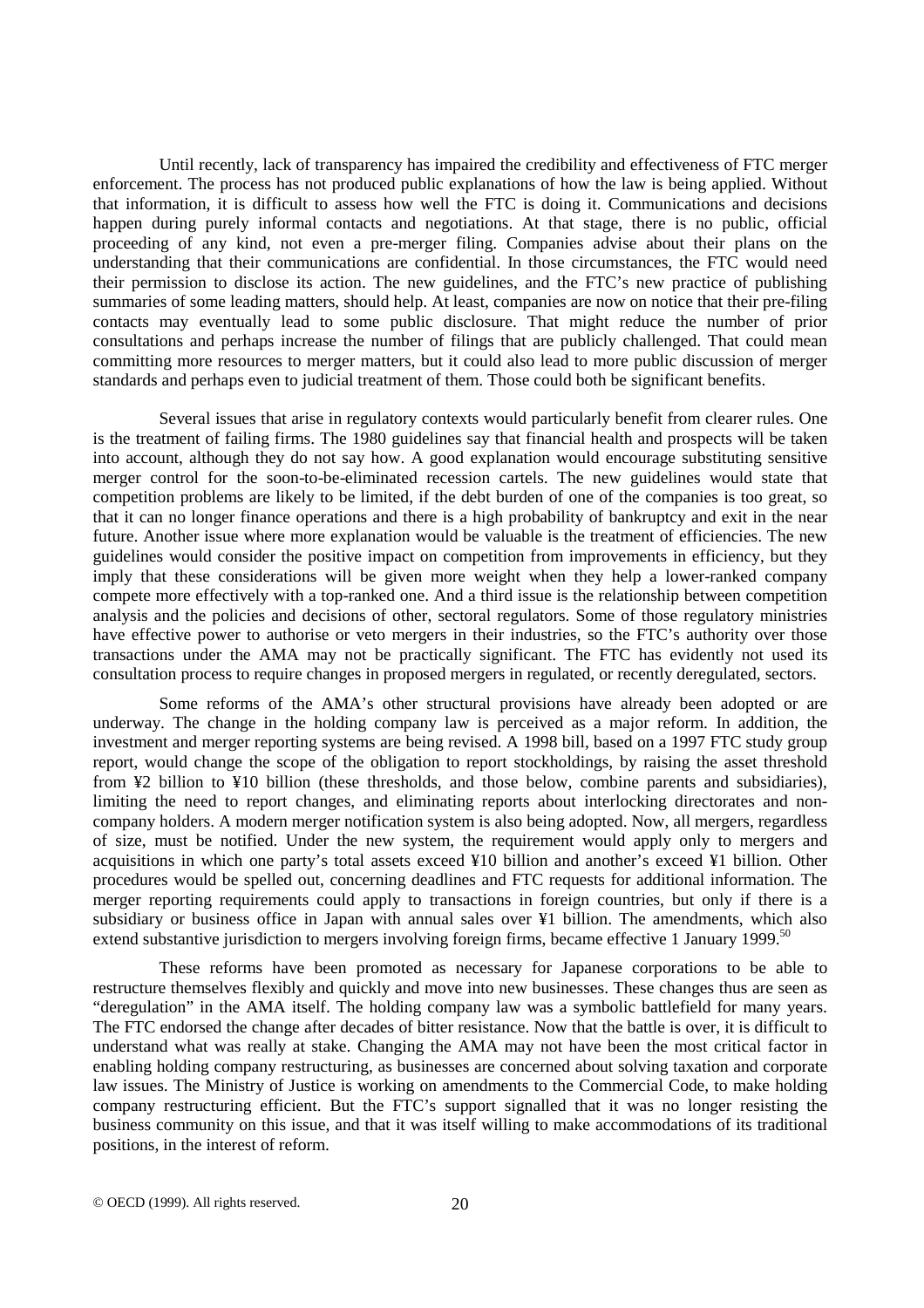# *2.5 Competitor protection: relationship to rules of "unfair competition"*

 Much of Japanese's substantive competition law appears in the detailed rules about unfair trade practices. Some of the rules set out conventional competition law applications, while others, about deception, abuse of bargaining power, and interference with contract or other business relationships, are classic unfair competition issues. Here, as elsewhere, "free" is conjoined with "fair. " All of the rules are, literally, about protecting competitors. The FTC contends that these rules protect the free competitive process and they are not applied to protect competitors, and its current applications appear consistent with sound competition analysis. The most common type of case appears to be against resale price maintenance, followed by refusals to deal in boycott situations.

 The treatment of unfair practices represents a regulatory approach to competition policy, as contrasted to the law enforcement approach for restraints of trade and private monopolisation. When rules can be applied without a showing of economic or competitive harm in particular circumstances, then application can diverge from sound policy. Some old cases about "unfair" pricing suggest that happened at one time. The guidelines about unfair price cutting date from 1984. They prohibit pricing too far below cost for too long, if it might have a negative effect on other businesses. But actual effect need not be shown; the potential is enough and is nearly presumed. The relevant cost is the reseller's actual purchase price.

 The fact that rules about practices in a specific industry must be adopted in consultation with the industry involved<sup>51</sup> implies that the process might be used to help industry co-ordinate, as well as to require it to compete. It reinforces the implication that the industry-specific rules are aimed first at achieving fairness among businesses, and second at preserving the competitive process for the benefit of the larger public. The FTC has tried in recent years to rely more on the general designations, but old "specific designations" still survive. Over the years, these have dealt with such topics as premium offers, labelling, wholesale-retail contract terms, newspaper pricing, textbook sales practices, competition and commercial terms in ocean shipping, and excessive lotteries.<sup>52</sup>

 The "fair trade" tradition persists in the activities of the over 100 industry-based fair trade promotion associations. On the one hand, they serve to publicise the AMA and FTC policies. But they also provide forums for industry leaders and their legal experts to discuss guidelines about fair trade that some observers feel are not consistent with free trade. Discounters have complained that association activity has concentrated on preventing discounting and promotion, including violations of the special law about premiums that the FTC enforces.53 Many of these organisations date from period in the 1950s and 1960s when the FTC was issuing industry-specific rules about fair competition.

 In this area, the FTC itself is the principal regulator. The AMA's prohibition of unfair practices can be applied efficiently, for many of the rules do not require showing of particular effects, and businesses are less likely to resist enforcement because the sanction is limited to an order. This part of the law probably enjoys the strongest, widest support in the business community. It is thus unsurprising that the FTC has channelled most of its enforcement doctrine through this device (and the similarly efficient special provision about trade associations). And the efficiency and acceptance make it a plausible vehicle for consolidating the FTC's legitimacy and public image. Over the last several years the FTC has taken steps to reform its regulations about unfair practices. Its 1991 explanation of the rules covering distribution amounted to an effort to bring the regulations up to date and recognise how they should apply more sensitively to modern conditions, particularly market openness concerns that were raised in the SII negotiations. In 1996, the FTC revised the regulations applying the special law about the use of premiums and prizes as promotional devices, which is an instance of the "unfair practices" jurisdiction. The amendments permitted the use of somewhat larger prizes or lotteries, and eliminated some notification and administrative requirements.<sup>54</sup>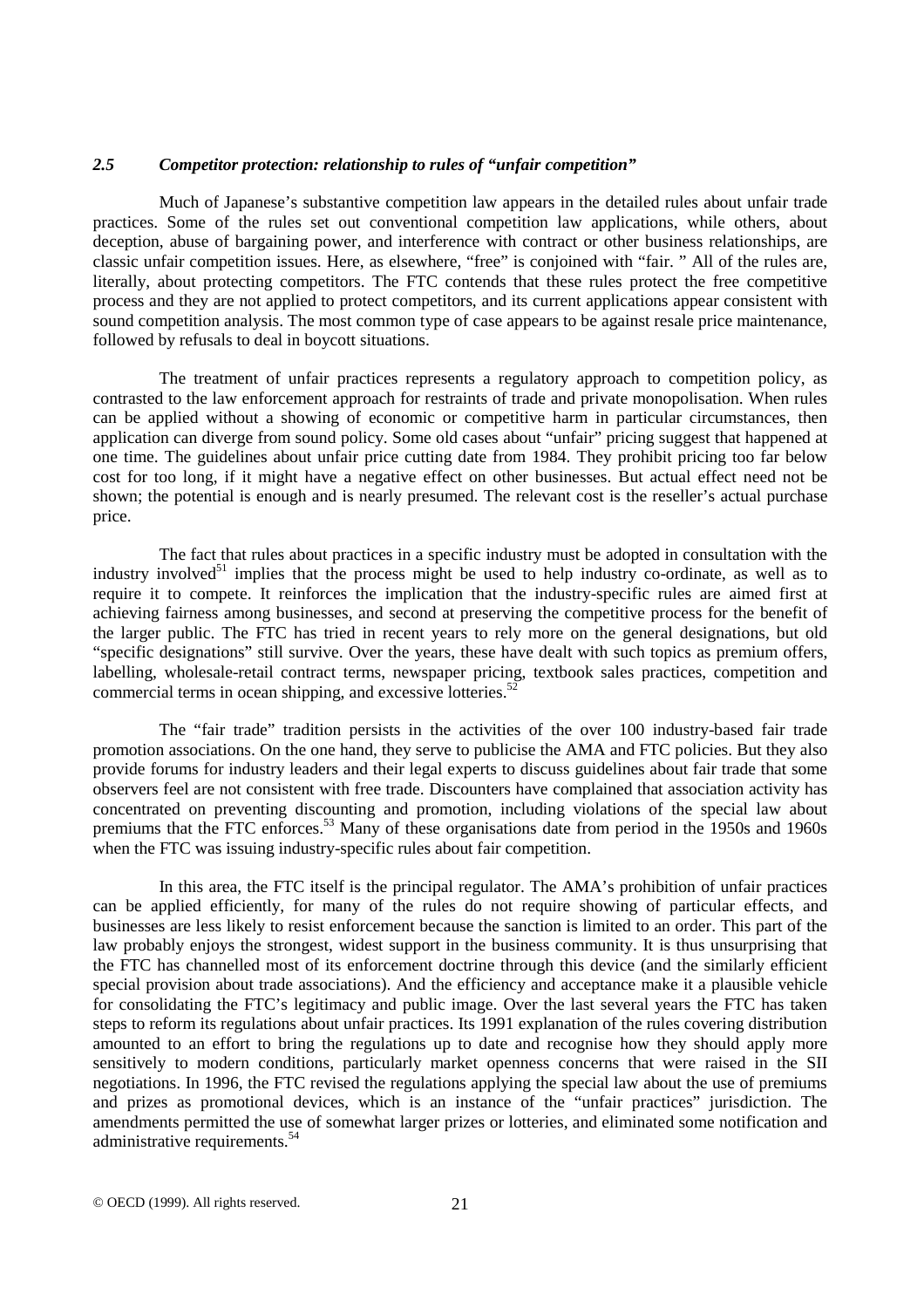The FTC has not paid particular attention to unfair competition issues arising in deregulated sectors, except as these arise under more general competition rules. Business associations do not seem to be claiming any more that violations of their "codes of ethics" amount to unfair competition that the AMA should condemn.

#### *2.6 Consumer protection: consistency with competition law and policy*

 Policy linkages between competition and consumer protection, although consistent and appropriate, are not institutionalised and hence are less effective than they could be as tools for reform. The FTC considers the AMA to be aimed at protecting consumer interests. And the basic consumer protection law, enacted in 1968, also mentions competition, calling for "necessary measures for regulating activities that unreasonably restrict fair and free competition concerning the prices of goods and services that are particularly important to the consumer life of the people. "55 In describing desirable competition as both free and fair, even the consumer protection law echoes the concern about fair play between businesses. The law goes on to provide for regulations indicating product quality and characteristics and for regulating "false and exaggerated indications. " These dovetail well with the AMA's prohibitions of unfair practices, for one concern about misrepresentation is that it harms the honest seller as well as the misled buyer.

 Institutional protections for consumers are weak, though. Consumer protection is under the aegis of the Economic Planning Agency, which is more of an advisory than an enforcement body. Consumer laws are being strengthened some. A new Product Liability Law took effect in 1995, and more protection for consumer contracts may be adopted. The "Consumer Protection Council," collecting many agencies with interests in these issues, has endorsed strict and impartial AMA enforcement as a means of creating conditions for helping consumers. Although this endorsement is certainly welcome, performance is more important. There seems to be no systematic co-ordination between consumer and competition issues and policies. The lack of clear co-ordination and mutual support mechanisms may represent a missed opportunity to promote an effective reform agenda. Consumer groups, although sometimes wary about how businesses might take advantage of consumer ignorance, and thus in some ways wary of regulatory reform, nonetheless recognise the benefits of greater choice and lower prices that come from more competition and market openness.

#### **3. Institutional tools: enforcement in support of regulatory reform**

 Reform of economic regulation can be less beneficial or even harmful if the competition authority does not act vigorously to prevent abuses in developing markets. In the 1990s, the FTC has re-emerged as an ambitious enforcer of competition-based policies. Whether it can maintain this role is the important question, and the timing is critical. On the one hand, the FTC can now show a record of vigorous enforcement as a tool for reform, to help the country emerge from its economic slump. On the other hand, the period of the FTC's revival corresponds to that same slump, and the FTC and the liberalising process may, fairly or not, end up being blamed for it.

# *3.1 Competition policy institutions*

 The FTC is a group of five commissioners, appointed by the Prime Minister subject to confirmation by the legislature. Administratively, it is attached to the Prime Minister's office. The FTC's work is done by a General Secretariat (upgraded from an Executive Office as part of a 1996 reorganisation), two staff bureaux and two departments.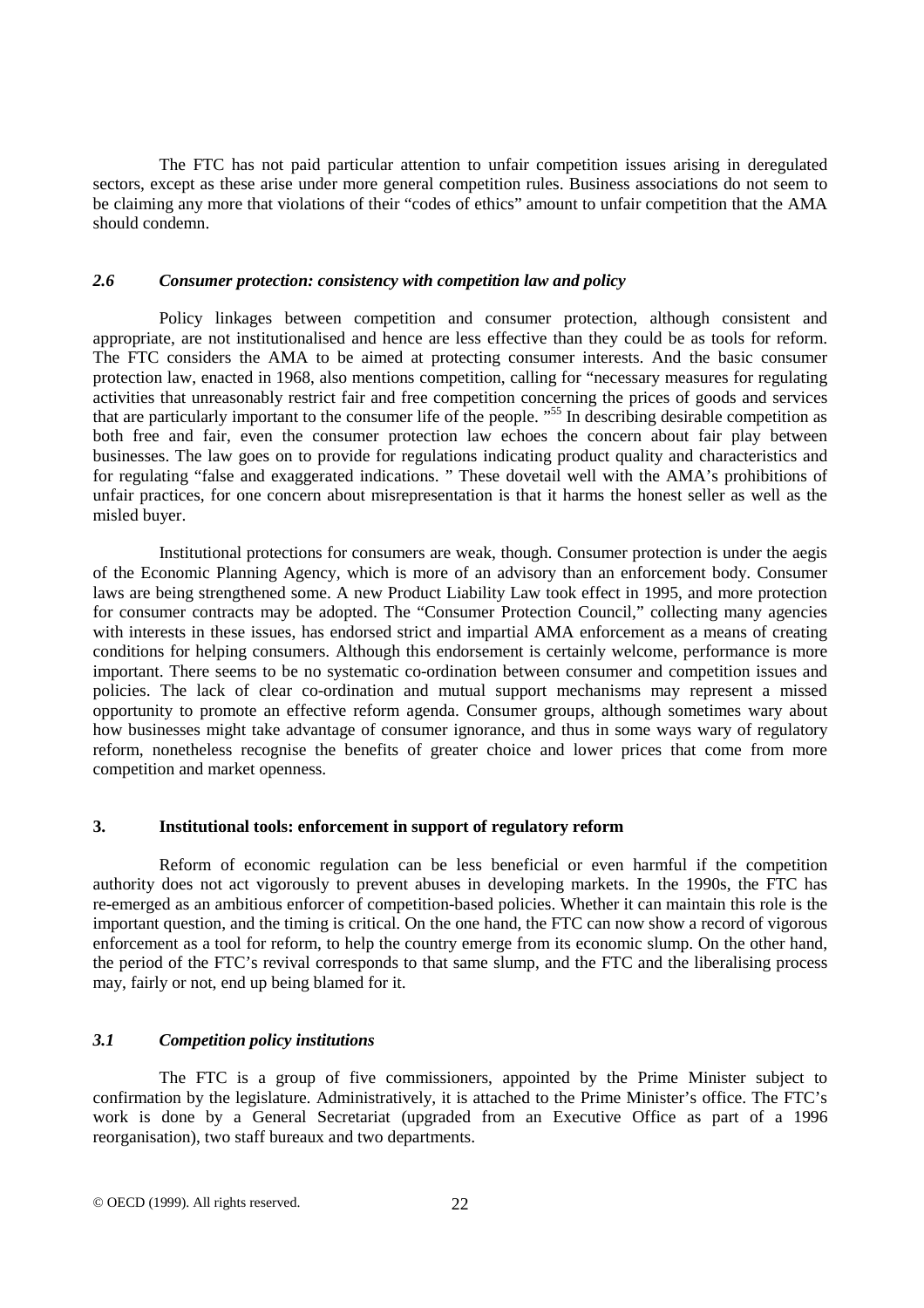The FTC was designed to act independently of the government or any ministry. Independence is reinforced by the Commissioners' tenure protections. They serve for five-year terms and may not be removed on the basis of policy disagreement. Independence is thus assured formally; however, the commissioners are not completely outside the political and government process. For one thing, commissioners and top staff are not outsiders. Rather, the choice of personnel shows that the FTC maintains long-term ties to the rest of the government. The Commissioners have traditionally been former officials from the Ministry of Finance (which was almost always the source of the Chairman), the central bank, MITI, and the Ministry of Justice, with one position also reserved for a senior career FTC official. These ministries, especially the Ministry of Finance, also supplied many of the senior staff, which has been the principal source of policy and enforcement initiative. Because of ties such as these, some observers believe that the FTC has not always been as independent in fact as it could be in principle.<sup>56</sup> These personnel patterns are changing, though, and these changes may portend greater independence and activity. The most recently appointed Chair was a prosecutor, not a MOF veteran.

 Although the FTC need not consult any ministry before reaching a decision in an enforcement matter, ministries have not hesitated to give the FTC their views about how particular cases should be decided. In one well-publicised incident, in which the FTC did not take action in a construction industry case, the FTC denied that it declined to act because the construction ministry instructed it what to do. The FTC did not deny that the construction ministry had offered its views.<sup>57</sup>

 Transparency supports independence. Conversely, the absence of public explanation may cast doubt on claims that decisions are reached independently. The FTC's tradition of acting informally has tended to undermine its ostensible independence. To be sure, informal methods can be efficient, and avoiding formal confrontation and public controversy is evidently an important cultural value. The FTC has responded to criticism about lack of transparency and over-reliance on informal methods. It has issued up-to-date, detailed guidelines, usually developed through a public consultation process. And it has begun to publicise regularly reports of its consultations and actions. These help to explain its approach to merger matters, for example, where the lack of formal decisions has left business in the dark about what the law means. Some observers credit the FTC with being both more transparent than before, and more transparent than most other parts of the Japanese government.

 One reason advanced for maintaining independence is to separate competition policy under the AMA from industrial and trade policy. The final report of the Administrative Reform Committee in December 1997, which proposed to make the FTC an external bureau of a newly-created Ministry of General Affairs, emphasised the importance of maintaining its investigational and decisional independence, noting that because competition policy under the AMA sometimes works at cross purposes to industrial policy, the two should be kept clearly separate.<sup>58</sup> This recommendation is about keeping competition policy decisions under the AMA visibly distinct from industrial policy decisions. Whether competition enforcement decisions must be made by a body that is organically outside the government is a different issue. Independence from arbitrary political influence and clear separation of policy considerations can also be achieved by subjecting decisions to the discipline of a politically independent judiciary. And even a formally independent body can respond to implicit or explicit pressure to reach decisions that are consistent with other ministries' industrial and trade policy interests. Some observers believe that the FTC's studies about distribution practices are best explained as assistance to other ministries' arguments in trade negotiations.<sup>59</sup> On the other hand, the FTC has on occasion faced down another ministry in public, most famously in opposing the major steel merger that MITI had promoted in 1969. And some observers see the increase in FTC activity as a product of compromise with other forces.<sup>60</sup>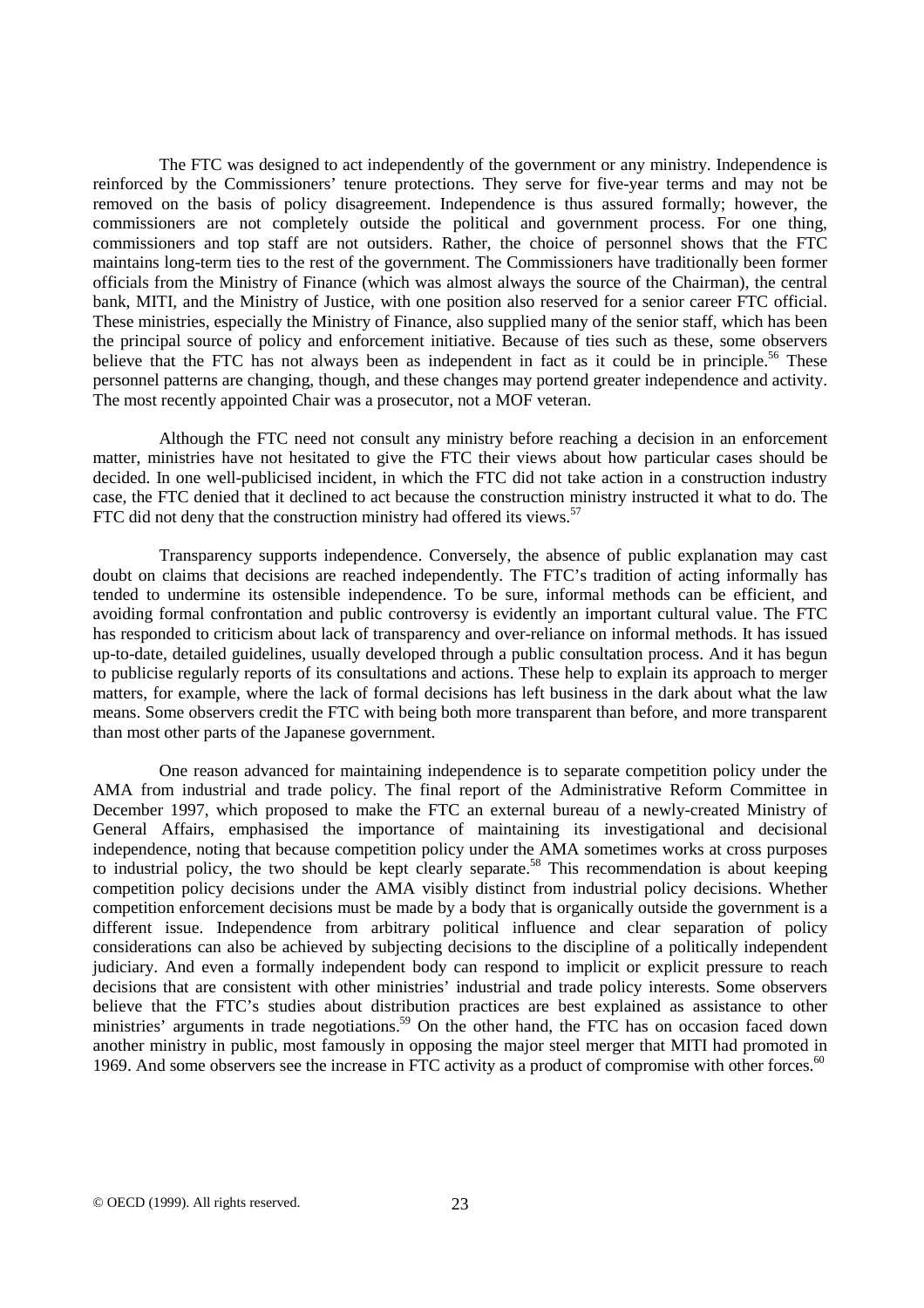The FTC is the only independent agency in the Japanese government structure to survive from the occupation era. Other independent agencies were also created at that time, but all the rest were disbanded on the grounds that they were inefficient. That the FTC remains implies either that it alone was efficient, or that an inefficient agency was an acceptable tool for promoting an unpopular policy. Now, as controversy grows over past government economic policies, the FTC's separation from other government structures, which was once seen as a sign of weakness, may be seen as a strength. The model of independence is being tested again elsewhere, in the newly-created Financial Supervisory Agency.

 A problem of institutional independence is that it tends to cut off access to the policy process within the government. The FTC has statutory responsibilities<sup>61</sup> for co-ordinating laws and orders that relate to the substantive concerns of the AMA. These consultation requirements give it the potential to become a core economic policy agency. Notice or consultation with other ministries are required if the FTC is going to take action under the AMA's special provision about "monopolistic situations,"<sup>62</sup> or for approval of proposed exemptions, either under the AMA or particular ministry laws. The FTC has no authorization to participate in other ministries' regulatory processes, but some of the informal policy advice it has generated through study groups has earned it "increasing respect" in those ministries.<sup>63</sup> The consultations are typically relatively informal. In general, the FTC can affect the legislative process indirectly, by conveying its views through the Cabinet Secretary. It has reportedly done so only rarely, except for matters that directly affect its AMA responsibilities. The FTC in theory can exercise a veto over proposals for legislation that contradict the AMA, but in practice it has never done so. Instead, compromises have been reached. But FTC views have sometimes been effective. For example, on several occasions MITI has withheld administrative guidance at the FTC's request, particularly concerning the formation of joint sales agencies.

#### *3.2 Competition law enforcement*

 Although policy is technically applied through law enforcement, the FTC's methods are more administrative and regulatory than litigious. Informal admonition has been more important than public prosecution. The FTC has been criticised for concluding too many cases with statements of "caution" or "warning," which carry little risk and cannot serve as predicate for private action. In 1990s, the FTC has greatly increased its reliance on stronger, more formal measures.

 The FTC has complete power to initiate an investigation on its own authority. The FTC's principal investigative tools are powers to require testimony and to enter premises and inspect documents. An order to produce documents may follow the inspection. Testimony often takes the form of answers to an interrogatory questionnaire. The FTC exercises these powers on its own initiative, but it must go to court to obtain sanctions in the event of non-compliance. Those sanctions may not be serious enough to ensure full compliance: the maximum penalty for failure to respond to investigational process is a fine of ¥200 000.64 Some other agencies, notably the tax authorities and the public prosecutor, have greater powers to obtain evidence. The most important kind of formal action at the FTC is a "recommendation" decision. After the investigation, the FTC may announce a recommended order. If the respondent accepts the recommendation, that becomes the final order, without a complaint or further proceedings. If the respondent rejects the recommendation, the FTC issues a complaint and the matter proceeds to an adversarial hearing and public record decision.

 The AMA authorises the FTC to issue orders to cease and desist, to forbear from future violations, and to correct the effects of past violations. In practical terms, though, the most important administrative remedy is the assessment of surcharges against cartels and output constraints that affect price. The surcharge remedy was added to the law in 1977, as it became clear that non-pecuniary sanctions had no deterrent effect. The surcharge level was raised after experience showed that the initial level was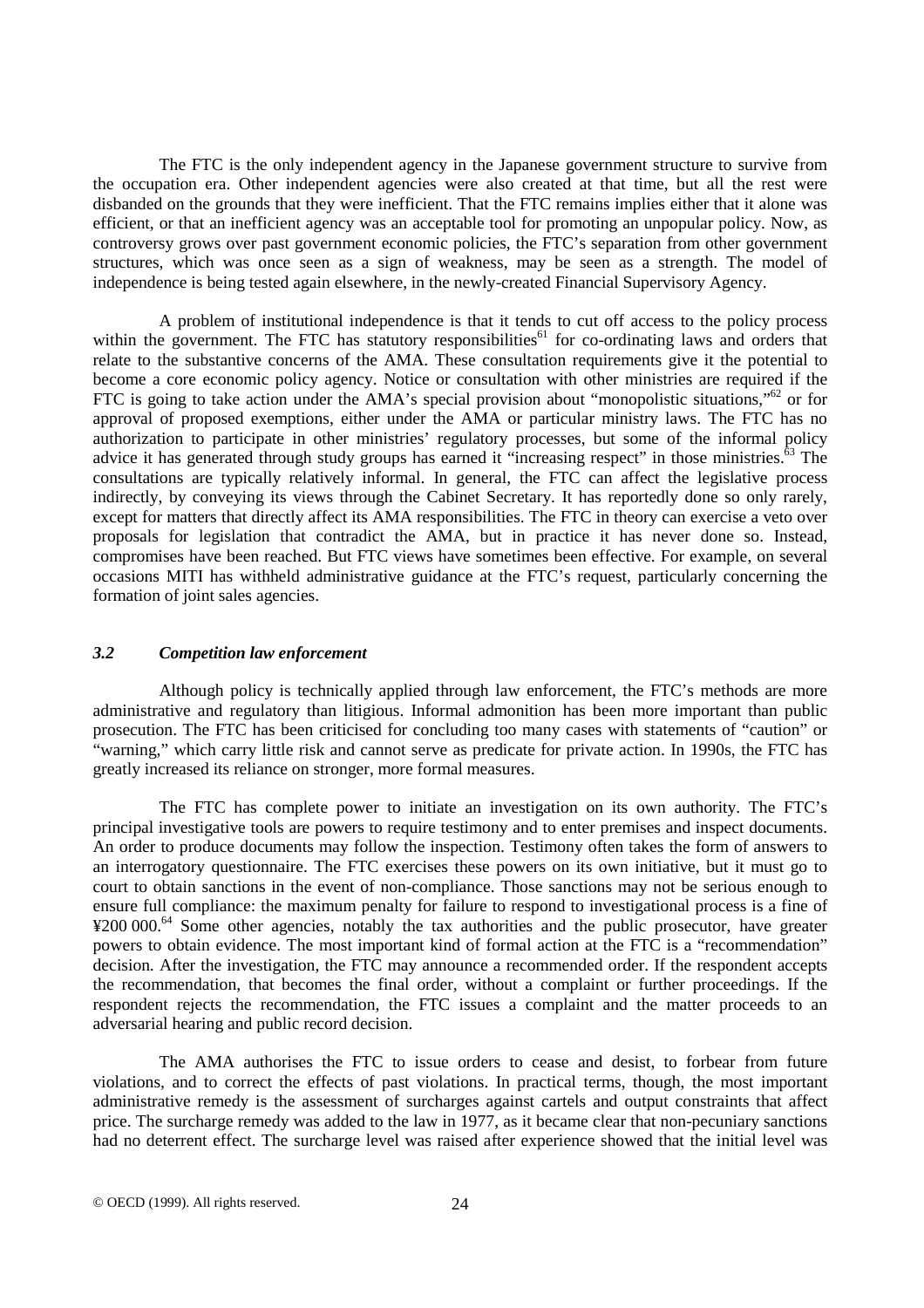still too low to deter. The amounts assessed in recent years are substantial, and in the aggregate they are roughly comparable with financial penalties assessed by EU and US enforcers. The total surcharges assessed in the most recent year were ¥5.9 billion.

 Criminal enforcement has revived in the 1990s, but it is still rare. The context in which criminal enforcement is likely to be most significant is reform in public procurement, where prosecution may be the most effective weapon against pervasive bid-rigging. The FTC has announced a policy of increasing reliance on referrals for criminal prosecution in the most serious cartel cases. Despite the call for increased action, though, FTC referrals for prosecution average only about one cartel case per year.<sup>65</sup> Courts have assessed fines and imposed prison sentences, but no one has actually served any prison time yet as a result of a competition law conviction because the sentences have been suspended. The maximum criminal fine available under the AMA has been increased by a factor of  $20$ , to  $\frac{1}{2}100$  million.<sup>66</sup> Prosecutors are reportedly bringing Criminal Code actions against bid rigging on public projects, which do not require FTC referrals.<sup>67</sup> (The Criminal Code provision, which applies only to individuals and not to corporations, was originally interpreted narrowly, to prohibit only bid rigging that raised prices above a fair level. As late as 1968, courts ruled that bid rigging to prevent losses was legal.<sup>68</sup>) A liaison arrangement has been set up with the ministry of Justice to coordinate criminal actions. Now that the FTC and the prosecutor have brought exemplary actions to establish the principle, and the FTC leadership is better connected to the prosecutor's office, the use of criminal sanctions might increase.

 The FTC's administrative law enforcement actions are subject to correction in court. Parties can appeal adverse decisions to the Tokyo High Court, and from there to the Supreme Court. On the one hand, the courts generally support the FTC's understanding of the law and policy. But on the other hand, practical outcomes show a tendency to split the difference. In the famous oil cartel case, the court ruled that adherence to administrative guidance did not make price-fixing legal, but then declined to find liability because the individuals probably felt justified in following the administrative guidance. In criminal cases, convictions have resulted in fines, but prison sentences have always been suspended. This decision pattern probably reflects accurately the legal culture's general tolerance of anti-competitive conditions and practices.

 Recognising perhaps that hard-nosed enforcement would be resisted strongly, the FTC relies heavily on guidelines and its own administrative guidance, that is, prior consultations and informal negative clearances and negotiated compliance. Guidelines are taken seriously and have become a major policy instrument.69 Since its increased activism in the 1990s, the FTC has strengthened many of its old guidelines and issued some new ones. The subjects of AMA guidelines include trade association activities (1979, revised in 1994), mergers (1980, revised in 1994 and 1998), retail mergers (1981), stockholdings (1981, revised in 1994), unfair price-cutting (1984), unjust return of unsold goods (1987), patent and know-how licensing (1989), distribution systems and business practices (1991), joint research and development (1993), stockholding by financial companies (1994), administrative guidance (1981, revised in 1994), public bidding (1994), and holding companies (1997).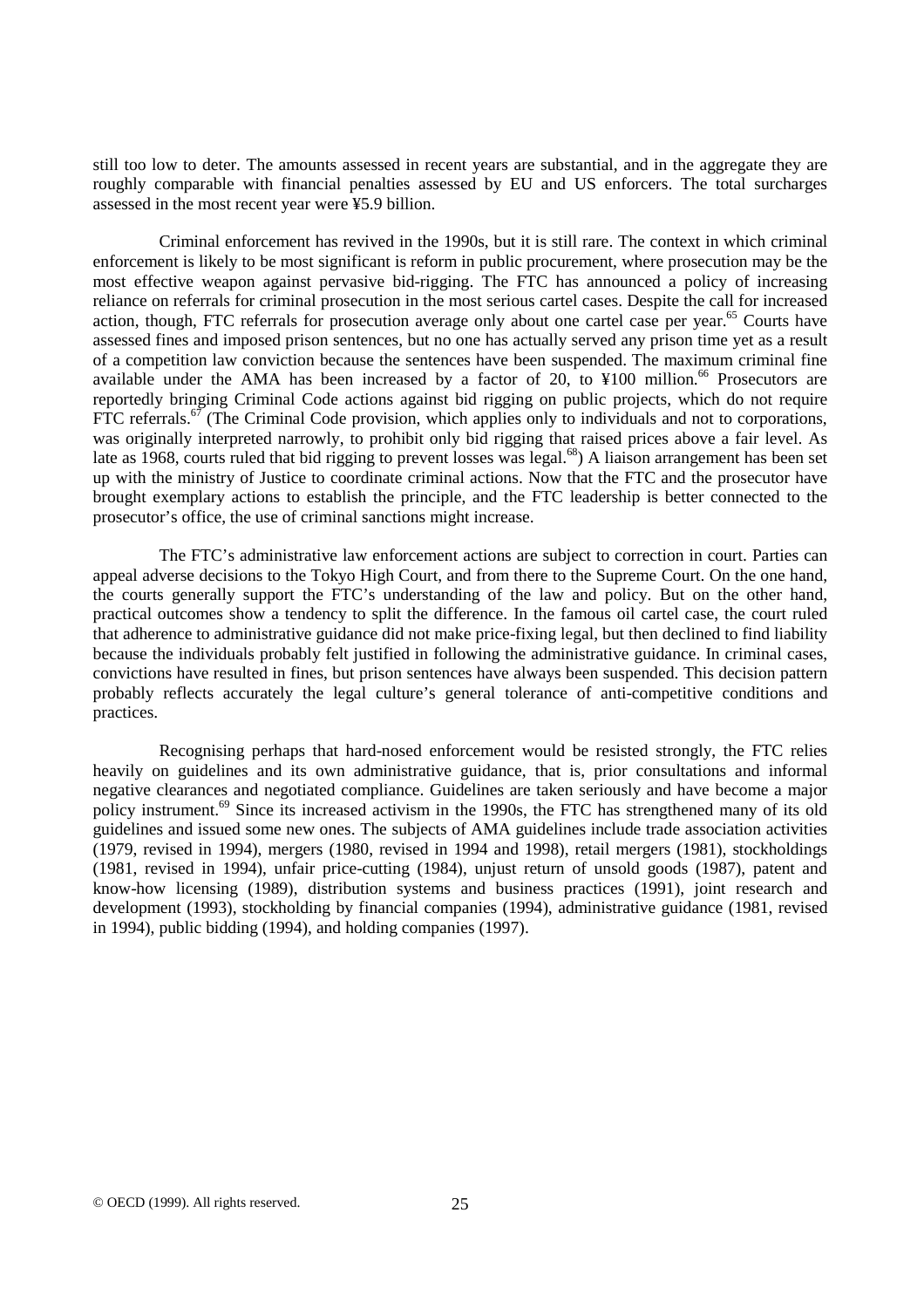#### Box 3. **Enforcement powers**

**Does the agency have the power to take investigative action on its own initiative?** Japan's FTC, like most Member country agencies (19), has some power to issue prohibitory orders on its own initiative. In one-quarter of the countries, even such "cease and desist" orders can only be issued by a court or separate decision-maker. About half of Member country agencies can impose financial penalties directly. Mandatory orders or criminal penalties can only be imposed by courts in most Member countries.

**Does the agency publish its decisions and the reasons for them?** Virtually all Member country enforcement agencies, including the FTC, publish their decisions and reasoning in some form. Where agencies do not do so themselves, effective decisions are made by courts that do.

**Are the agency's decisions subject to substantive review and correction by a court?** All Member country competition agencies must defend their actions in court if necessary.

**Can private parties also bring their own suits about competition issues?** Some kind of privately initiated suit about competition issues is possible in all but two or three jurisdictions. In a majority of countries, agencies explain the reasons why they do not take action in a particular case, and a party who is disappointed by the competition agency's inaction can challenge the agency in court.

#### *3.3 Other enforcement methods*

 Private parties who believe they have been victims of anti-competitive practices have some recourse to the FTC's process, but it is limited. The FTC receives many complaints. If the FTC receives a written complaint that specifies facts, the FTC is obligated to notify the complainant of its disposition of the matter.<sup>70</sup> But a disappointed complainant cannot take legal action to compel the FTC to act, or to appeal its refusal to pursue a case or finding of no violation.

 Two kinds of private action are possible. Both are aimed at the recovery of damages for past violation; neither provides for supplementary or punitive damages or additional kinds of relief. Both types are used increasingly, but still infrequently. The private action provided in the AMA itself depends on a prior decision by the FTC. After the FTC finds that a party has violated the law, injured parties can sue to recover their damages. Defendants cannot defend on the grounds that they did not intend to cause damage; to that extent, collecting damages in a private action is supposed to be routine. In practice, it is not. The courts have not taken the FTC's "recommendation" decision as conclusive proof even of the underlying violation, but instead have re-examined the entire matter. In a few cases, plaintiffs have collected damages in actions under the AMA, but virtually always through settlements; the first successful damages action under the AMA, that is, a final judicial decision requiring indemnification, did not appear until 1993. In general, experience under the provision for private actions under the AMA has been disappointing. Moreover, because these actions depend on a prior FTC. finding, if the FTC does not pursue a case, the complainant cannot go to court under the AMA. Private actions under the AMA must be filed in the Tokyo High Court, which sits in a special panel to hear competition cases.

 The second possibility, which does not depend on the FTC, is to seek damages under the Civil Code.<sup>71</sup> This is the only kind of action available to a disappointed complainant to the FTC. (Note that it is not necessary to go to the FTC first before filing suit). Suits can be filed in local courts. The disadvantage of taking action under the Civil Code is that in actions under the Civil Code the complainant cannot usually obtain an injunction to stop harmful conduct. (This applies to Civil Code actions on nearly all kinds of legal theory, not just competition). Although a prior FTC action would not by itself establish the basic violation in a Civil Code suit, the FTC's decision, or the evidence that supported it, can be filed with the court for its information, and it may help the plaintiff establish its case. And the substantive rules applied in these cases would be based on the FTC's AMA doctrines, such as the characterisation of pricefixing as a violation "in principle."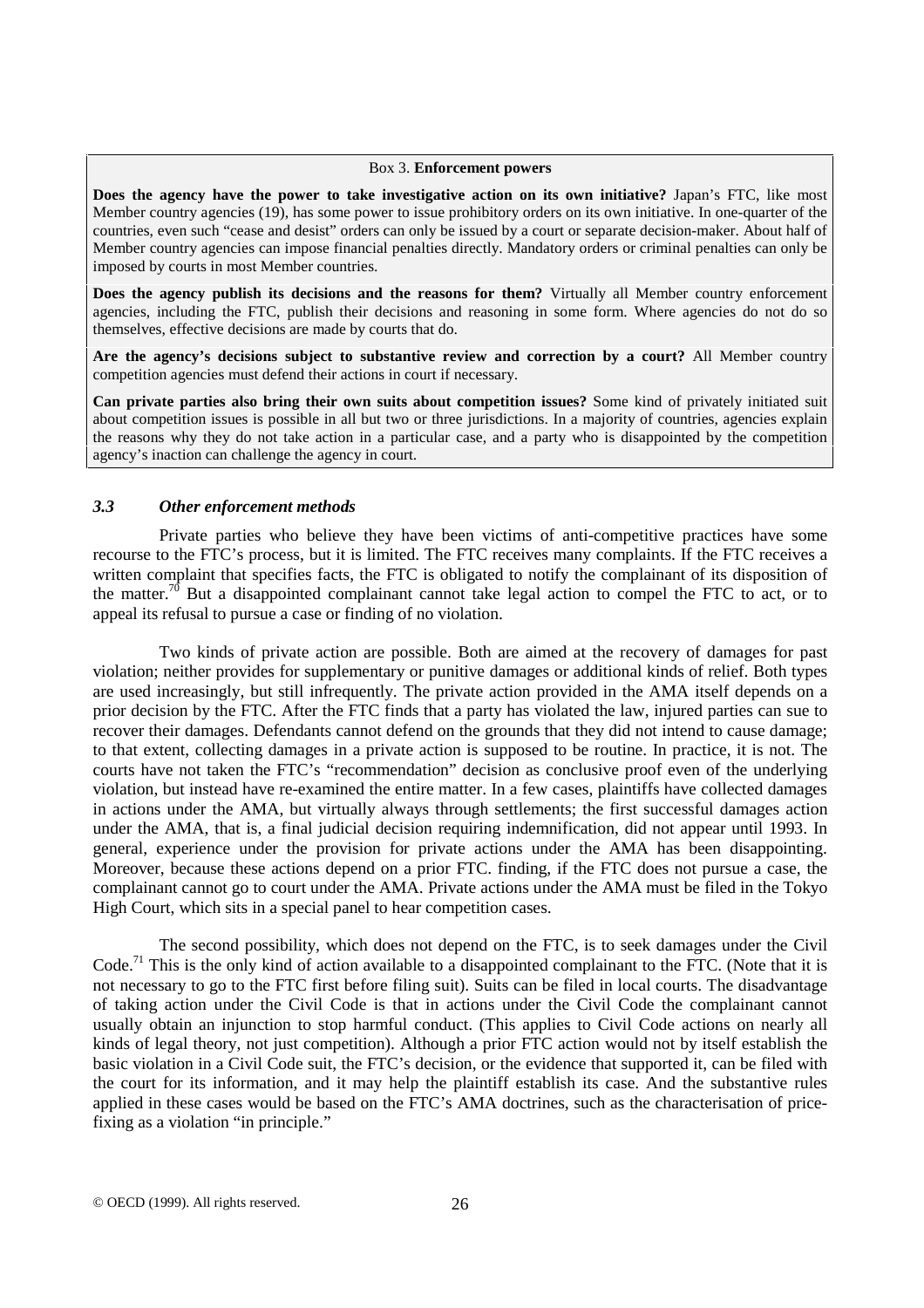Stronger and more effective private relief has been a focus of trade negotiations and of study by the FTC and others. US and EU negotiators have urged that Japanese law and procedure be changed to make it easier for alleged victims to challenge anti-competitive conduct in court, without having to rely first on the FTC. The demands have concentrated on two issues: authorizing private parties to obtain injunctions under the AMA's substantive rules, and changing rules about proof of damages so plaintiffs could win more easily. A recent report by a MITI-sponsored study group on a related subject encouraged making some changes like these. The FTC's own views on this are guarded, neither endorsing nor rejecting the expansion of private rights of action. An FTC study group is reviewing whether new legislation should be introduced.

 The FTC is concerned to be sure that the many related, complex issues are adequately addressed, so that remedies are consistent with other aspects of the civil justice system. In addition, the FTC's studied neutrality may reflect some concern that increased reliance on the courts will decrease the FTC's influence on competition policy. If parties could go directly to court to obtain orders about competition issues, then the courts would become alternative, and potentially more powerful, sources of competition policy. That, of course, is what some observers evidently want. Their concern is not that the FTC is overworked, but that it is not showing enough initiative in its choice of targets. Third party injunction powers could be most useful for the kinds of constraints that impair market openness. Thus, trading partners have focused on this concern. The possibility of real relief from a court would mean that these problems would be taken to judicial decision makers instead of trade negotiators. The problems might thus be resolved more quickly and at a lower profile, and hence lower cost, as they could be treated simply as disputes between companies rather than between countries. Other laws provide potentially useful parallels; private parties can obtain injunctions in patent cases, for example. Although final rulings in such cases can take two years, it is possible to seek and obtain the equivalent of a preliminary injunction for immediate relief.

 The problem of proving damages is a general one. In the heating oil cartel case, a consumer organisation sued for damages after the FTC found there was indeed a cartel, but the courts said the consumer organisation had to prove what the prices would have been without the cartel. The problem is not limited to competition cases, though. The usual rule in Japan's civil cases is that the claimant must prove causation and the amount of economic damages precisely. The FTC has promised to help plaintiffs develop their proof of this issue. (The AMA instructs that the courts are to ask for the FTC's opinion about damages, and the FTC is to respond. Since 1990, the FTC has responded to one request for advice about damages in a private case under the  $AMA$ ,<sup>72</sup> and 14 requests about the existence of violations and damages in taxpayer cases concerning bid-rigging. ) And the Code of Civil Procedure has recently been amended to permit the use of estimates. It is unclear whether this change would also apply to cases under the AMA. If the different treatment remains, that could encourage greater resort to the Civil Code alternative.

 To rely on the courts very much, though, some other problems need attention. The court system is relatively small, so there are too few judges. And a judicial system in which the judge's principal role is analysing statutes may not be up to the task of deciding economically complex matters such as competition cases. Some have suggested creating an alternative institution for these kinds of cases, which could employ a wider range of expertise. Although the Tokyo High Court already specialises to some extent, in that it has exclusive jurisdiction over matters under the AMA, this court may be inconvenient for many claimants, and it may not have the capacity to handle these matters if they become numerous.

 But the even greater practical impediment to expanded, effective independent private relief is that there are not enough lawyers, either. The reason is related to competition policy: the legal profession is, in practical terms, equivalent to a cartel that has effectively protected itself against competitive new entry. The number of new lawyers permitted to enter practice each year is tightly controlled. The bar exam passing grade is determined by the number of lawyers who will be admitted, rather than the other way around. The justification for this constraint is said to be the lack of sufficient opportunities for necessary on-the-job supervised training for new lawyers after they are formally admitted. This is, obviously, a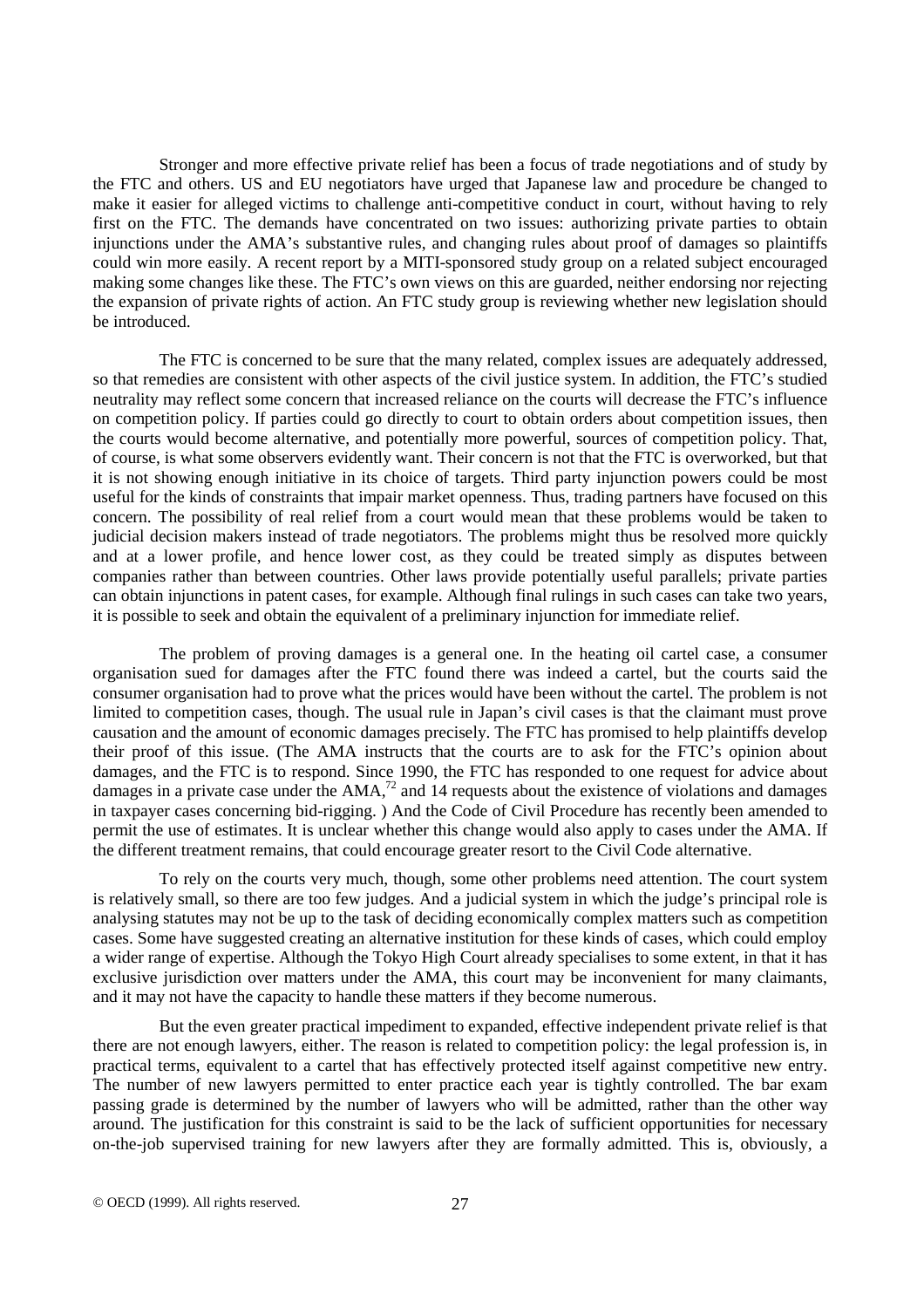"chicken and egg" problem. The three year programme calls for expanding the number of new lawyers. Proposals under consideration would increase the number from the current 700 per year to at least 1000, if not 2000. Even at the higher rate, it would take 10 years for the number of lawyers in Japan to double, and 50 years for the number of lawyers per capita to equal that in the EU. Another proposal under consideration is to permit people with several years of administrative legal experience to act as legal advisors, though not as barristers qualified to represent clients in court.

 With too few judges and too few lawyers, litigation takes too long and costs too much. These hurdles would be of particular concern to private actions on behalf of ultimate consumers. In the pioneering, and ultimately unsuccessful, consumer action against the oil cartel, the time between filing and judgement was ten years. That experience has not been duplicated in any of the handful of later consumer actions, but it still affects the perceptions of how time-consuming the process can be. Even successful complainants have to pay their own attorneys' fees and costs. In the heating oil case, the consumer group relied on volunteer academic lawyers. These private actions on behalf of consumers have been policyoriented, and the plaintiffs probably did not expect to collect substantial damages. Such low expectations have not been disappointed. Even if a suit succeeds, it would be difficult to organise to collect in the typical consumer-injury case, where individual damage is likely to be small even though aggregate damage is huge.

 An option would be to establish procedures for consumer class recoveries. Class action procedures for aggregating small claims efficiently could make consumer actions a more effective tool. In the SII talks, the US suggested this approach. The FTC responded by changing its previous policy of neutrality and promising to "affirmatively support" private actions as a policy device to supplement AMA enforcement, by providing plaintiffs with detailed opinions and allowing access to evidentiary materials. A side effect of this change in position was a change in the treatment of information companies had claimed was confidential. The FTC has made it clear that material will be disclosed if it would be useful and necessary to support the private suit. It will not be protected from disclosure simply because the company wants to protect it.

 Although actions by consumers have been rare, actions by customers have increased and some have even succeeded. As might be expected, most of these have been brought over refusals to deal. Firms that are already parties to ongoing business relationships are probably reluctant to jeopardize them by suing. Toshiba paid damages for refusing to supply elevator repair parts, and discounters have won lower court rulings against brand name cosmetic and soap firms for refusals to deal. Cases like these "may offer up a wholly new and effective avenue in antitrust enforcement, not only through court action but also by obliging the JFTC to become more activist.  $\frac{1}{73}$ 

 One reason private actions have not been very successful may simply be their novelty and complexity. Time and trial are needed to identify and answer new substantive and procedural questions. But another reason for the lack of success, at least until recently, could be that the courts did not find a reason to accord priority to competition policy. Adding more formal and technical requirements and tools may not change outcomes, until there is also a change in the judges' priorities.

 Despite the practical problems (and the likely objections from those in the business community who are most likely to be targets of lawsuits), expanding rights of private action could be valuable. It would bring in additional resources to competition policy enforcement. It would offer the prospect of tangible recoveries for victims of illegal practices. It would galvanise the FTC, too, by indirectly pressuring it to continue producing a high-quality product, namely effective, independent law enforcement. For if it did not, "customers" could shift their business to the competitive alternative.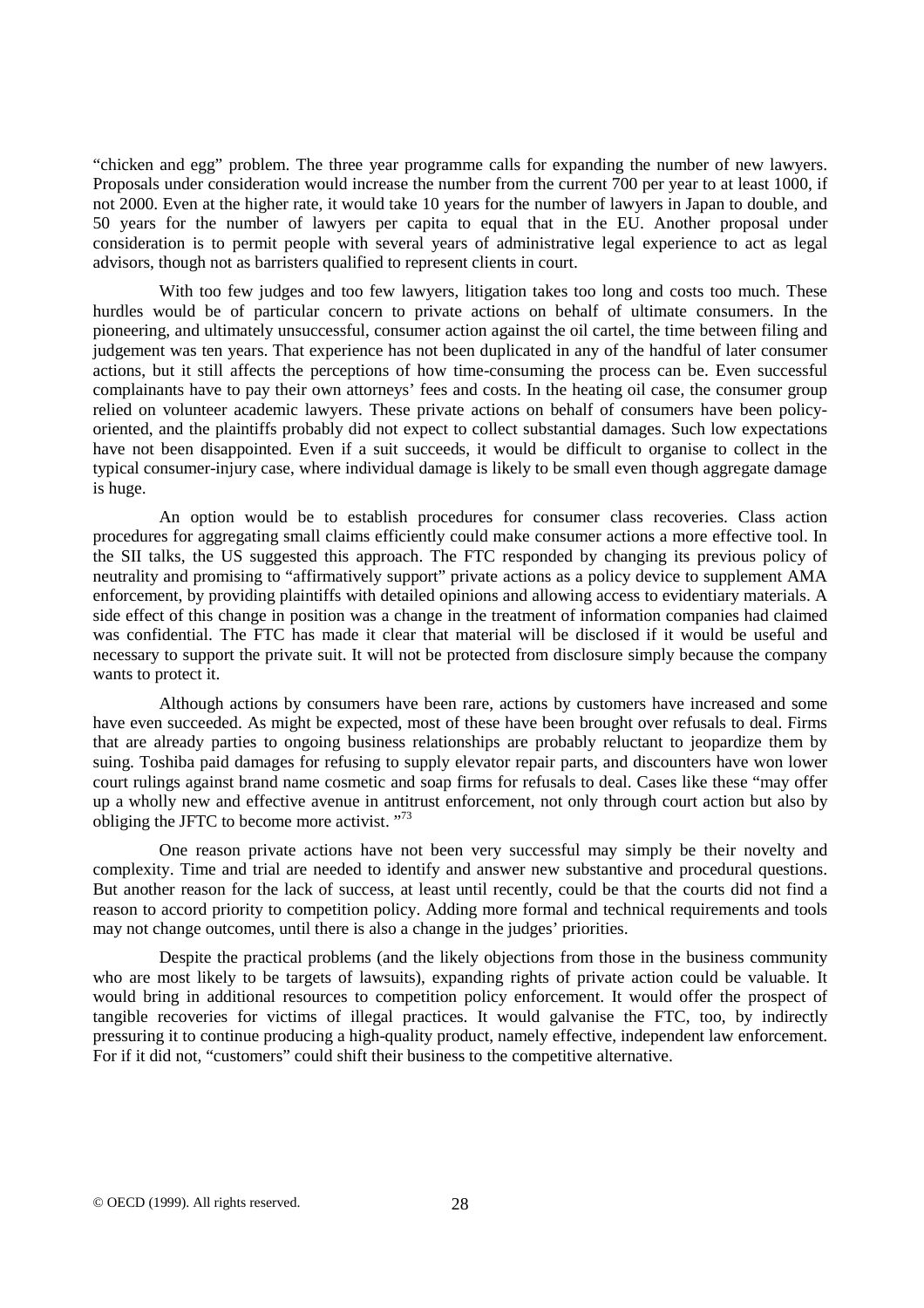#### *3.4 International trade issues in competition policy and enforcement*

 The FTC's record concerning market openness issues is unclear. The FTC says it will deal fairly and strictly with problems of market access, applying the principle of non-discrimination, but it is difficult to identify law enforcement efforts with that focus. The adequacy of competition enforcement, including actions against impediments to market access, was major issue in SII talks with US, and has also been an issue in controversies with the EU. In response to claims that distribution restraints anti-competitively prevented trade, the FTC has done studies. The results of those studies tend to underscore the FTC's institutional ambivalence and to reinforce the impression of weakness in relation to other ministries. For although these studies appear to have found suspected practices that violated the law, they did not lead to law enforcement action, but only to admonitions, as the FTC concluded that a violation of the law was not proved. The 1997 report about distribution of photo film and paper concluded there was no evidence of possible violations, but the FTC made four specific "suggestions" about how the industry should improve competitively problematic aspects of its conduct and promised to apply the law in the future. Two other reports, on distribution practices and price disparities for medical supplies, produced similarly ambivalent results. Where manufacturer-supported closed trade relationships prevented entry and raised prices, the FTC's response was to ask the health ministry and other agencies to admonish buyers to do better. No action was recommended or taken against the suppliers who maintained the exclusive system, even though the FTC pointed out that their practice of controlling their wholesalers' sales and prices, to police the exclusive arrangements, could be in violation of the AMA. The FTC simply requested that the manufacturers comply with the law. In contact lenses, manufacturers were trying to control retail prices, and practitioners were trying to reach agreements about discounts and pressuring large-volume competitors. Here, the FTC asked that all concerned familiarise themselves with the relevant distribution guidelines. $74$ 

 The FTC's treatment of transnational effects appears tentative and perhaps inconsistent. In July, 1998, an FTC action against a Canadian company represented the first time it had asserted jurisdiction over a foreign firm based on a claim that its conduct had anti-competitive effects in Japan. This was a very small step, for the conduct at issue apparently took place in Japan. The FTC's delay in taking the step is probably due to uncertainty about its legal power, and not to uncertainty about the economic effects. On the issue of competitive effects from import trade, the petrochemical merger case described above shows some analytic inconsistency. The FTC permitted the merger because the threat of import competition would discipline market power, even while calling for reduced duties to ensure a competitive environment.

 The business community is interested in greater international harmonisation in trade and competition issues, particularly concerning antidumping and merger decisions. The FTC's move to modernise the merger reporting rules and amend the guidelines may be seen as moves in the same direction. The FTC has long worked within organisations such as the OECD, but it has no special procedures for dealing with foreign entities or getting information from abroad. To make its rules and processes more comprehensible to foreign firms and governments, the FTC's International Affairs division has recently arranged for publication of a single-volume English translation of all the basic laws, guidelines, and reporting forms. The FTC has taken some advantage of informal agreements for the exchange of information and notifications with other OECD countries. Japan's Ministry of Justice has assisted foreign agencies in implementing international evidence-gathering processes. So far, the FTC is not a party to any formal enforcement or information sharing agreements, but in September, 1998 it announced the beginning of negotiations toward such an agreement with the US enforcement agencies.

#### Box 4. **International co-operation agreements**

Eight Member countries have entered one or more formal agreements to co-operate in competition enforcement matters: Australia, Canada, Czech Republic, Hungary, Korea, New Zealand, Poland, and the US. And the EC has done so as well.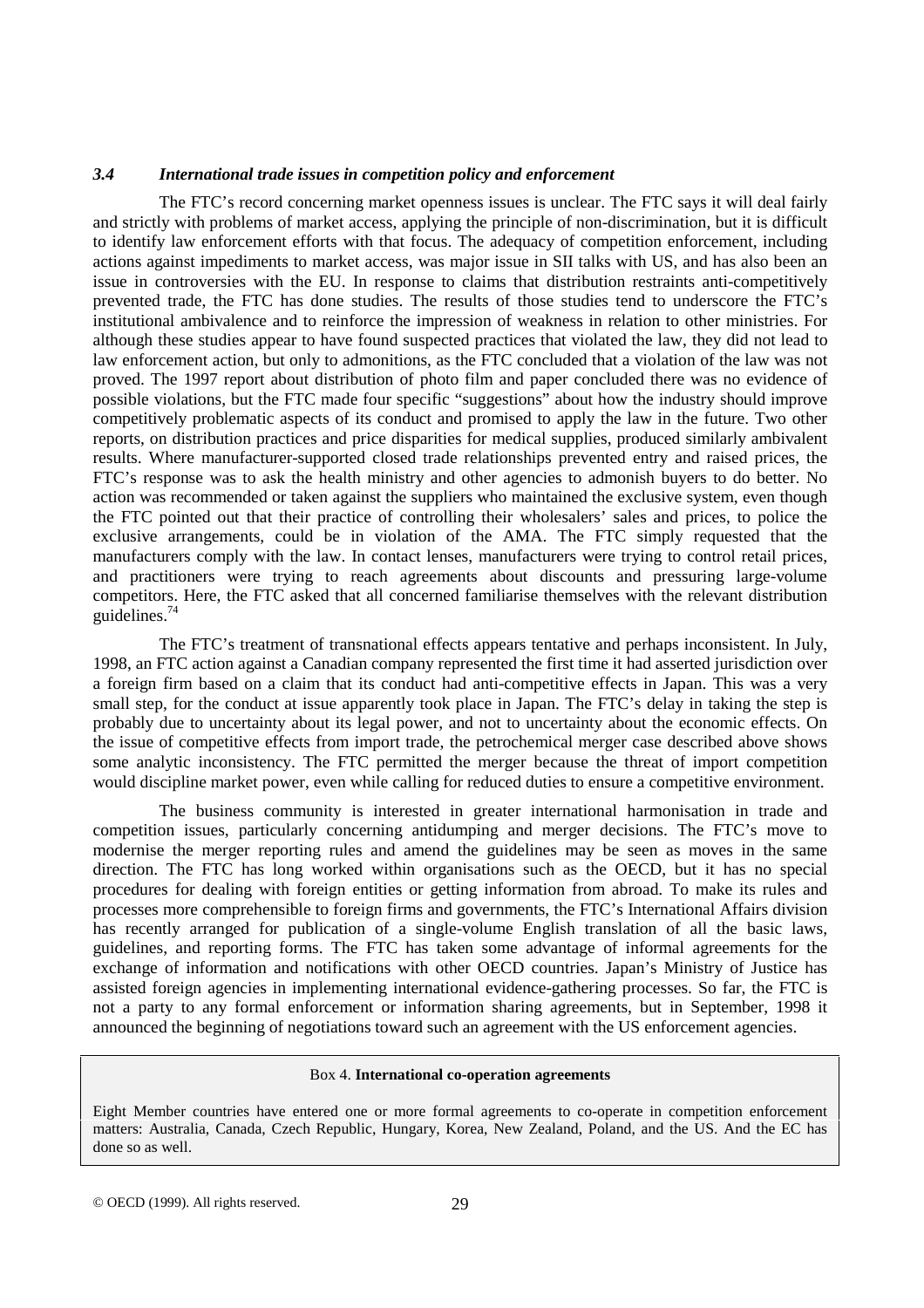# *3.5 Agency resources, actions, and implied priorities*

 The higher priority now being given to competition policy is reflected in the resources devoted to it. The FTC one of the largest competition enforcement agencies in the OECD. And it has been growing, both in staff and in budget, despite the belt-tightening of the Japanese government. In FY1998, when overall government expenditures declined 1.3 per cent, the FTC's budget increased 1.1 per cent and 10 positions were added. Budget increases have generally kept pace with GDP, and personnel has increased at a faster rate than population or government employment generally.

| Fiscal year                                | 1989 | 1990 | 1991 | 1992 | 1993 | 1994     | 1995   | 1996 | 1997 | 1998   |
|--------------------------------------------|------|------|------|------|------|----------|--------|------|------|--------|
| FTC budget (¥100 million)                  | 35.2 | 37.6 | 40.8 | 44.1 | 46.2 | $52.4^1$ | 52.4   | 53.8 | 55.6 | 56.2   |
| Annual change (%)                          | 8.4  | 6.7  | 8.6  | 7.9  | 4.9  | 13.4     | $-0.1$ | 2.7  | 3.3  | 1.1    |
| General budget <sup>2</sup> change<br>(% ) | 3.3  | 3.8  | 4.7  | 4.5  | 3.1  | 2.3      | 3.1    | 2.4  | 1.5  | $-1.3$ |

|  | Table 1. Trends in the FTC budget |  |  |  |
|--|-----------------------------------|--|--|--|
|--|-----------------------------------|--|--|--|

1. The FTC budget for FY1994 includes office relocation costs (¥230 million).

2. The total expenditure budget of the Japanese government, namely general account budget expenditures less national debt service and local allocation tax grants.

*Source*: FTC annual reports, questionnaire response

| Fiscal year                | 1989 | 1990 | 1991 | 1992 | 1993 | 1994 | 1995 | 1996 | 1997 | 1998 |
|----------------------------|------|------|------|------|------|------|------|------|------|------|
| Total number of officials  | 461  | 474  | 478  | 484  | 493  | 506  | 520  | 534  | 545  | 552  |
| Enforcement <sup>2</sup>   | 129  | 154  | 165  | 178  | 186  | 203  | 220  | 236  | 248  | 254  |
| Merger review <sup>3</sup> | 18   | 18   | 19   | 18   | 19   | 18   | 18   | 18   | 18   | 19   |
| Advocacy <sup>4</sup>      | 16   | 16   | 15   | 15   | 15   | 15   | 14   | 23   | 23   | 23   |

Table 2. **Trends in the FTC General Secretariat<sup>1</sup> staff** 

1. Until FY 1995, the Secretariat office was the Executive Office.

2. Investigation Bureau (Investigation Department until FY1995) and Investigation Divisions of local offices.

3. Merger and Acquisitions Division (Enterprise Division until FY1995).

4. General Affairs Division of the Economics Affairs Bureau (Co-ordination Division until FY1995) and the Co-ordination Division.

*Source:* FTC annual reports, questionnaire response

 As measured by the number of actions and decisions, the FTC is now placing the highest priority on horizontal violations, particularly bid rigging. In the most recent complete year (1997), the FTC took up 161 new matters, on top of the 66 that were carried over from before, and completed 136 of them, leaving 91 to be carried over into 1998. Those matters produced 27 final actions, of which 13 addressed bidrigging. Other matters were concluded by administrative guidance measures, warnings of which are made public. The dispositions included 26 recommendation decisions, one surcharge order without a recommendation decision, 13 warnings and 92 "cautions" (where violations were suspected but not substantiated). Over the last five years, horizontal violations have predominated, accounting for from twothirds to nine-tenths of the orders issued each year. In 1997, about 19 of the orders involved either bid rigging or other horizontal practices, seven involved vertical agreements, and the others involved abuse of dominance or other unfair practices. Four involved trade associations. In 1997, the JFTC issued surcharge payment orders to 170 firms involved in 16 cases of price cartels and bid-rigging. The total amount of surcharges was ¥5.9 billion.<sup>75</sup>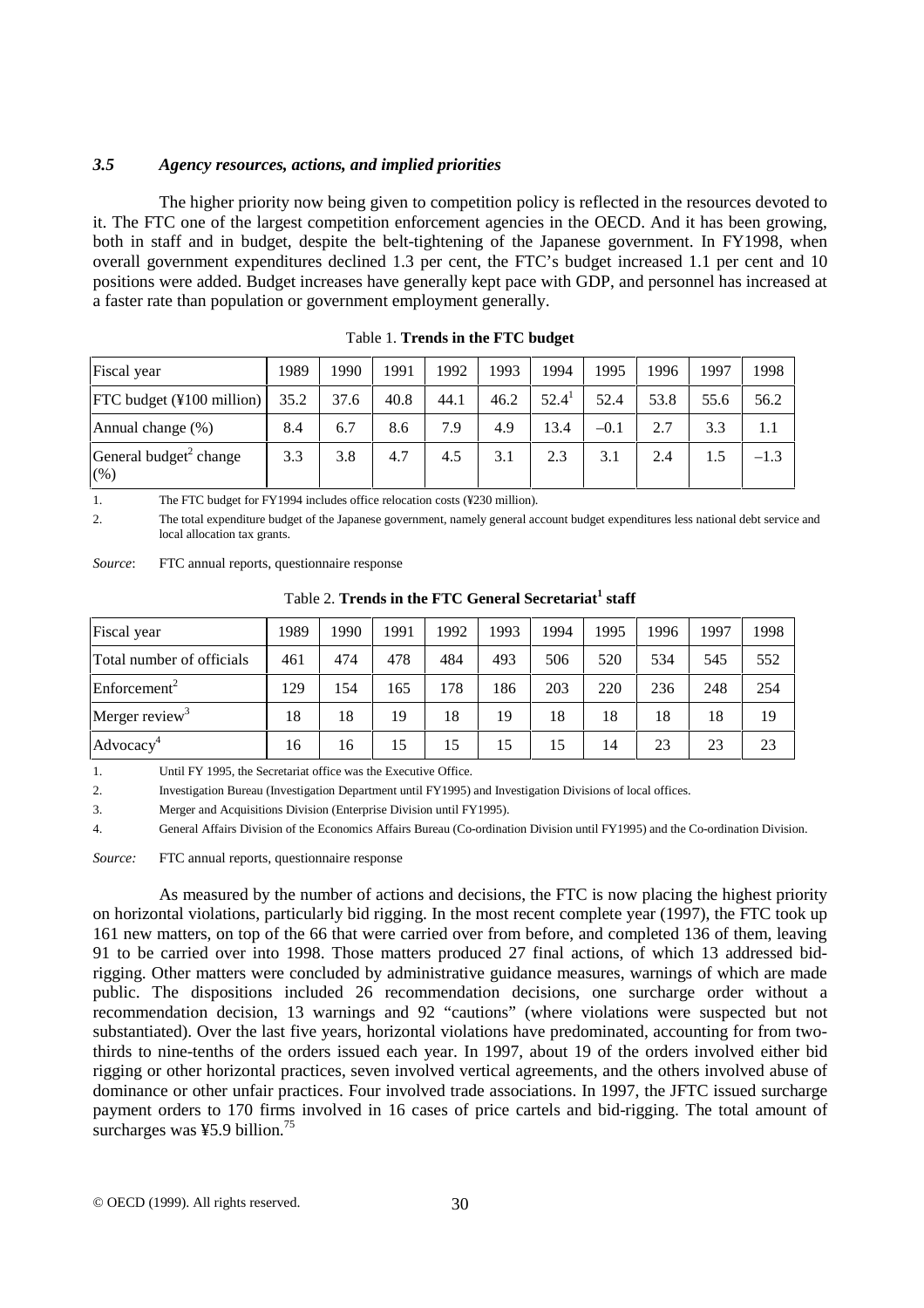Only about 30 staff are devoted to mergers and acquisitions. In 1997, when all such transactions had to be reported regardless of size, the JFTC received notifications for 3,596 planned mergers or acquisitions. This number was actually down slightly from previous years.<sup>76</sup> The FTC thus makes about the same resource commitment to this subject as the new Netherlands agency does, yet that agency is dealing with an economy one-tenth the size of Japan's, shares enforcement responsibility with the EU, and has already undertaken several major merger investigations. The FTC's extraordinarily low resource commitment<sup>77</sup> will have to change if the FTC is to play a significant role in ensuring post-reform competition as industries respond to changes in rules by trying to change their structures.

 The FTC understands the importance of addressing AMA violations in those economic sectors where government regulations are still influential, because those violations could nullify the benefits of deregulation. It has taken some actions to that purpose. It probably could take even more. Some recent cases demonstrate this interest. One was against a trade group of insurers, whose premiums and conditions required approval from the Ministry of Finance. They acted together to decide on the rates and terms they would apply for, apparently prodded by informal guidance from the Ministry; the FTC successfully challenged this agreement as a violation of the AMA. Another case involved hospital food service. A public foundation designated by the government, which set standards, conspired with a major dealer about the content of those standards in order to exclude other firms from the food service business.<sup>78</sup> In telecommunications, when it became possible to buy (rather than rent) a cellular phone, some firms tried to control their distributors' resale prices and advertising; the FTC took action against this in 1997. And the FTC has taken action against efforts to return to price-fixing in trucking and taxis.

# **4. The limits of competition policy for regulatory reform**

#### *4.1 Economy-wide exemptions or special treatments*

 The problem of government-sponsored anti-competitive behaviour is unusually great in Japan. It is broader than the familiar controversy over administrative guidance, extending to a wide range of actions that have historically protected non-competitive arrangements. Although there is no general exemption from the competition law for action mandated by a government authority, the law in fact cannot reach it because the AMA only deals with voluntary action. A provision of the AMA does make explicit that, where a specific statute governs an industry, conduct in accordance with that statute or an order properly issued under it does not violate the AMA.<sup>79</sup> As part of the deregulatory housecleaning, that provision is to be repealed.

 Even where national government regulation has been reformed to promote competition, local government levels have sometimes interfered. The AMA applies to entrepreneurs, not to government officials, and thus the only recourse under the competition law is for the FTC to try to persuade the local governments not to do it. For example, after much effort the national laws that restricted large-scale retail stores are being relaxed. But local laws and processes, concerning land use and environmental impact, were quickly adapted to the same purpose, of permitting existing firms to exercise substantial veto power over the entry of potentially strong competitors. In 1998, the FTC surveyed pharmacies and found that some prefectural governments required potential new entrants to consult with the pharmacy association or even obtain a recommendation from the association before applying to go into business or to fill prescriptions.<sup>80</sup> But the only action the FTC could take against this means of preventing competitive entry was to ask the Ministry of Health and Welfare to inform prefectural governments about the purpose of the Antimonopoly Act.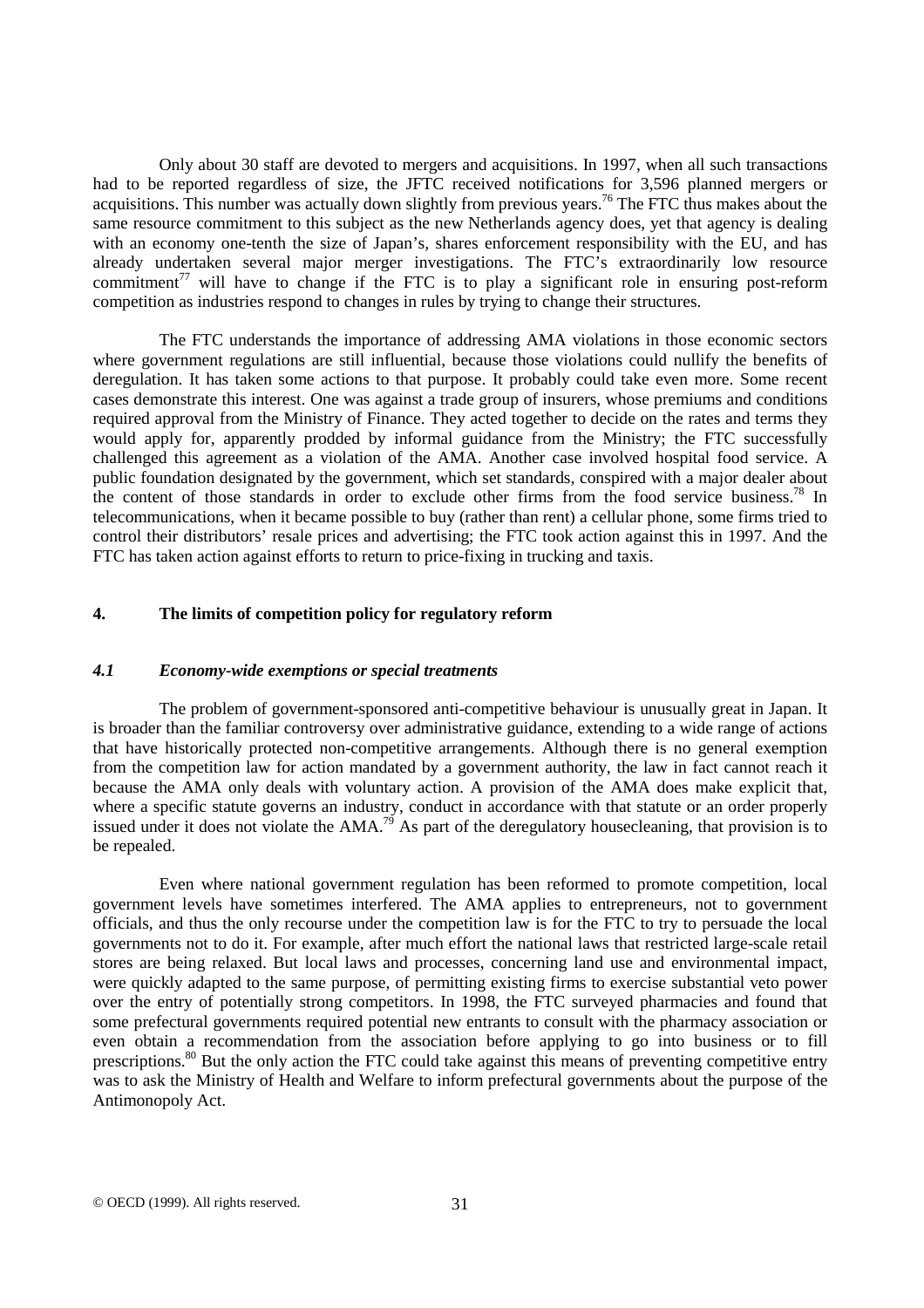Public entities are not completely immune from the law, though. A public entity that engages in economic activities from which it obtains an economic benefit could meet the statutory definition of a covered "entrepreneur. "<sup>81</sup> In 1989, the Supreme Court found that a municipal slaughterhouse competing with a private one could be reached by the AMA. And a district court found that government-printed postcards that carried pictures or lottery data competed with privately printed ones and hence lost an otherwise-applicable immunity. Suits against government as such under the AMA are probably not possible.

 Several aspects of the AMA may benefit small and medium sized entrepreneurs, who are in principle fully subject to the AMA. Legally-authorised, voluntary co-operative organisations of small entrepreneurs may be exempt from the prohibition against restraints of trade, as long as they do not restrain competition substantially or raise prices unjustly. The co-operative exemption does not extend to unfair trade practices.<sup>82</sup> Another benefit for small firms is that the surcharge rate applied to their price-related violations is generally half of what is applied to larger firms.

#### Box 5. **Scope of competition policy**

**Is there an exemption from liability under the general competition law for conduct that is required or authorised by other government authority?** Like about half of the Member countries (15 out of the 27 reporting), Japan provides for some degree of exemption from the general competition law, for conduct that is clearly required by other regulation or government authority.

**Does the general competition law apply to public enterprises?** Japan, like every Member country except Portugal and the US, applies its general competition law to public enterprises.

**Is there an exemption, in law or enforcement policy, for small and medium sized enterprises?** Four Member countries reported some kind of exemption or difference in treatment for small and medium sized enterprises: Belgium, France, Germany, and Japan.

#### *4.2 Sector-specific exclusions, rules and exemptions*

 At one time, statutes and other decisions provided for more than a thousand explicit exemptions from the AMA. That number has been cut about 90 per cent, and steps are underway to reduce or eliminate still more. Those that remain are significant, although not remarkable. Many appear in areas where other OECD countries also have had some history of exemption or special treatment. The extraordinary number at the peak measures the historical lack of support for competition policy.

 Exemptions came from several sources. Some were found in, or provided for in, the AMA itself. Many others are provided in the AMA Exemption Act. Most problematic are the multitude that were inserted into particular industrial laws. For several years, the FTC has been trying to get the number of exemptions down. After the SII talks, commitments were made to eliminate them by 1996; that target date has obviously been extended some. Plans are in place to eliminate nearly all of the exemptions that are still found in the AMA itself. An Omnibus Bill in 1997 eliminated many of the miscellaneous exemptions. The depression cartel system and the rationalisation cartel system based on the AMA, and the AMA Exemption Act itself, were set for repeal in the 1997 reform action plan.<sup>83</sup> Following up on that decision, the FTC held talks with the relevant ministries and agencies on the reform of all exemption systems. The three-year programme announced in 1998 included some fruits of those talks.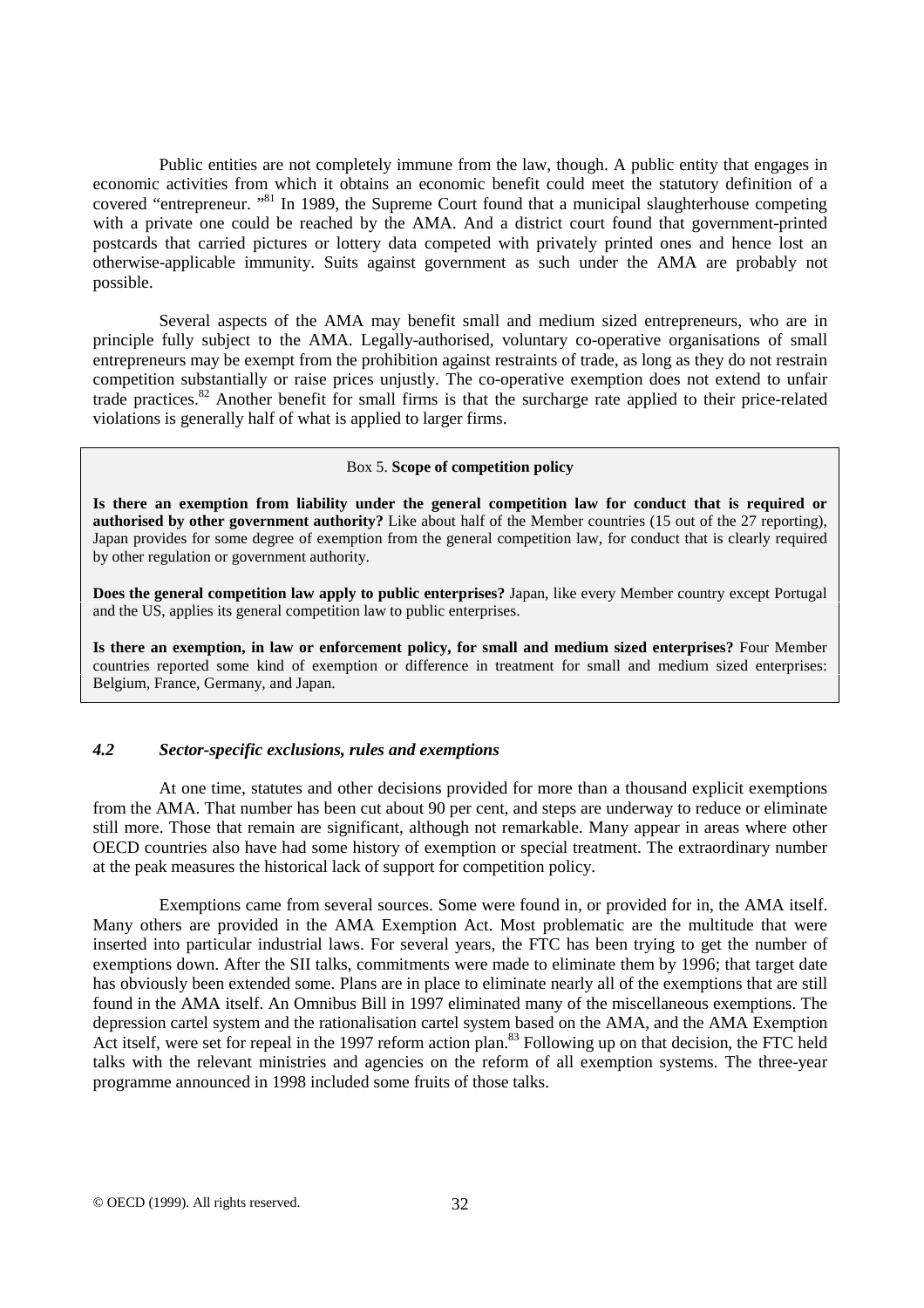The table at the end of this section summarises the recent actions and plans for reducing the extent of exemptions. Of the approximately 90 listed there as of 1997, about one-third have been eliminated, there are plans to eliminate about another third, and about a third will be retained, in many cases with modifications to reduce their scope. The large number of individual items on the list does not necessarily correspond to economic or competitive importance, for some of the dozens that have already been removed appear to have been substantively minor. The fact that most items discussed in the 1998 plan will be retained indicates that the remaining exemptions will be harder to eliminate.

 Eliminating a formal exemption will not always mean eliminating special competition-policy treatment for particular industries. Depression and rationalisation cartels will no longer be provided in the AMA itself, but other industry-specific laws should be monitored to ensure that they do not provide protection against competition law liability for firms that co-operate in restructuring under ministry guidance. Similarly, it appears that changing certain exemptions for co-operatives may still leave sectoral ministries with responsibilities that might be exercised inconsistently with the AMA. The AMA contains a provision that should permit co-operatives and trade associations to engage in legitimate activities. Despite this continuing general protection, plans evidently call for several industrial laws to continue to provide specially for co-operatives and associations in those industries. Those laws are to be made substantively consistent with the related parts of the AMA. A purpose of retaining separate laws may be to remove the subjects from FTC oversight, though. If so, whether this change will actually lead to a reduction in anticompetitive ministry action will depend on how particular judgements are actually made. At a minimum, some form of strong co-ordination needs to be established, if not a clear FTC veto.

 The problem that the exemptions represent will not be resolved completely just by the proposed changes in the laws, although those changes are certainly welcome. Much will depend on the sensitivity with which the no-longer exempted conduct is treated under the AMA. Conduct that is now formally exempted may be "exempted" *de facto* if the FTC finds it does not have an unacceptable effect on competition. Thus the proposed abolition of the AMA exemption for depression and rationalisation cartels does not necessarily mean that they will never again be permitted. Decisions not to sue in those conditions could well be defensible, under sound competition policy. Yet there may be some cause for concern that, in order to achieve the visible, tangible goal of eliminating exemptions, the FTC will compromise more than necessary in its own enforcement, by showing indulgence to ease the transition to real competition. Such a result would be entirely consistent with the Japanese process of policy development and consensus decision. But it would slow down the reform process by another half-generation.

 The extent of formal exemptions does not by itself measure the extent of anti-competitive conditions that are either directed or protected by government action. Government bodies are deeply involved in managing one of the most critical competitive strategy variables, entry, by using judgements about the appropriate supply-demand balance as a criterion for issuing licenses or other necessary permits, or for informal or even indirect administrative guidance to the same effect. The 1998 deregulation programme sets out some principles for the next stage of reform, which if implemented could help eliminate some of these sectoral problems. It calls for the FTC to survey and make proposals about fields where entry is restricted, by supply-demand balancing or other regulations. And the FTC is to study fields where there has already been some relaxation, to report on the results and recommend further steps. The programme states that the eventual goal is to ease or abolish such regulations. Reaching that goal is critical to the success of reform based on competition principles. Thus, it is unfortunate that the programme calls only for further study and does not set clear, specific targets for eliminating the most important and wellknown constraints by a date certain.

**Airlines:** The Ministry of Transport still controls entry and limits price competition. As a result, domestic airfares are about 20 per cent higher than in US. Some think real deregulation could save consumers about \$2 billion per year. Even though new airlines are now permitted in theory, authorisation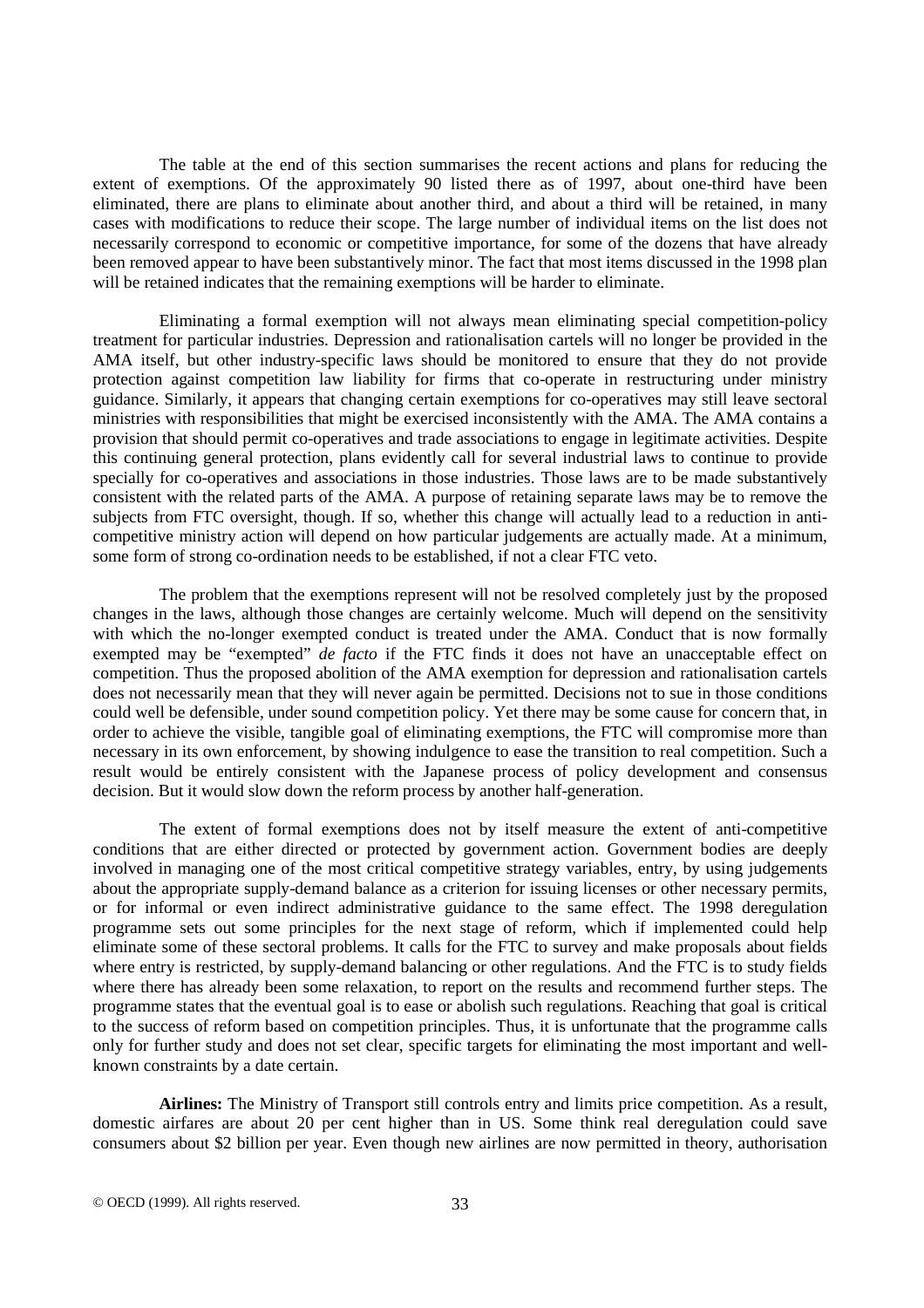takes two years (four times longer than in other major jurisdictions), and the ministry insists on the entrant proving that it will break even. Plans contemplate that demand and supply adjustment clauses will be phased out FY1999 and FY2001. But at least until 1999, and perhaps much longer, the ministry will retain power to determine who can operate and what prices they can charge on particular routes.

 **Coastal shipping:** There have been changes in the methods for industry restructuring. Technically, the "scrap and build" method for authorising new ship construction was eliminated. But that does not mean that entry is now free of control. To construct a new ship, a firm must get permission and pay a fee to cover the old ship's scrap value. According to some observers, the arrangements have the effect of limiting the tonnage available and increasing industry costs.<sup>84</sup> This "transition" measure will last until the funds balance; according to some observers, this could take 15 years.

**Road transport:** Entry costs are already lower in trucking, now that regulation has been relaxed some. But it has not been eliminated. The ministry imposes area control and requires a firm to have a minimum number of vehicles. Entry is thus still limited, despite the supposed repeal of the demand-supply adjustment clauses. Motor carriers must give advance notification of price changes, allegedly to prevent predation. This is likely to stifle effective price competition.<sup>85</sup>

**Insurance**: Some deregulation has happened here. For example, life insurance firms may now acquire casualty insurance firms, and vice versa. None have done so The FTC held a hearing but could find no "particular" anti-competitive administrative guidance from the Ministry of Finance discouraging mutual entry. It nonetheless asked the ministry to bear in mind the FTC's Guidelines about Administrative Guidance and enforce the revised Insurance Act to fulfil its promise of greater competition through mutual entry. There has now been some entry between these two sectors through the formation of subsidiary companies. Plans for the "big bang" include eliminating what was effectively a premium-fixing requirement. Formal rate setting agreements are evidently being eliminated, as they have been for interest rates on deposits at financial institutions. But it is not clear whether informal co-ordination has been eliminated.

**Natural monopolies**: The AMA now affords an exemption for the proper business operations of railroads, electric power, and gas, and other such industries to the extent they are inherently monopolies.<sup>86</sup> This exemption applies to production, sale, or supply in those industries. It is not clear whether it applies to all aspects of network function, including those that may have an impact on other, competitive industries and markets. This exemption will be retained. Although these industries are named in particular, their exemption evidently depends on the understanding that they are natural monopolies. If that changes as a matter of fact (or policy, in other laws), then this exemption might shrink. But the AMA's coverage of these network industries may still be displaced by sectoral regulation.

 If, after abolition of supply-demand controls, utility regulation is redesigned on the basis of competition policy, the FTC's role should be more important, but it may still be indirect. Although responsibility for competition policy might be assumed by the FTC, regulators may also be involved, and their decisions may be determinative, as a practical matter. In telecommunications, the Ministry of Post and Telecommunication will evidently apply competition principles indirectly. The FTC has tried to participate in decisions about reform in this sector, applying competition principles, but it is unclear that its contributions have had much influence. Technically, there is no formal exemption from the AMA, so the FTC and the ministry might share jurisdiction. But concerning mergers, for example, the ministry has statutory power to deny authorisation to acquisitions of major telecommunications businesses. The ministry thus has substantial influence concerning competition issues in this sector, although the FTC retains enforcement authority.

 Similarly, important competition issues in electric power are likely to be decided by MITI, and in transport, by the Ministry of Transport. The ostensible reason is to take advantage of sectoral expertise, and to co-ordinate competition policy with legitimate elements of industrial policy. But this approach is also consistent with the traditional practice of vertically-segmented regulation.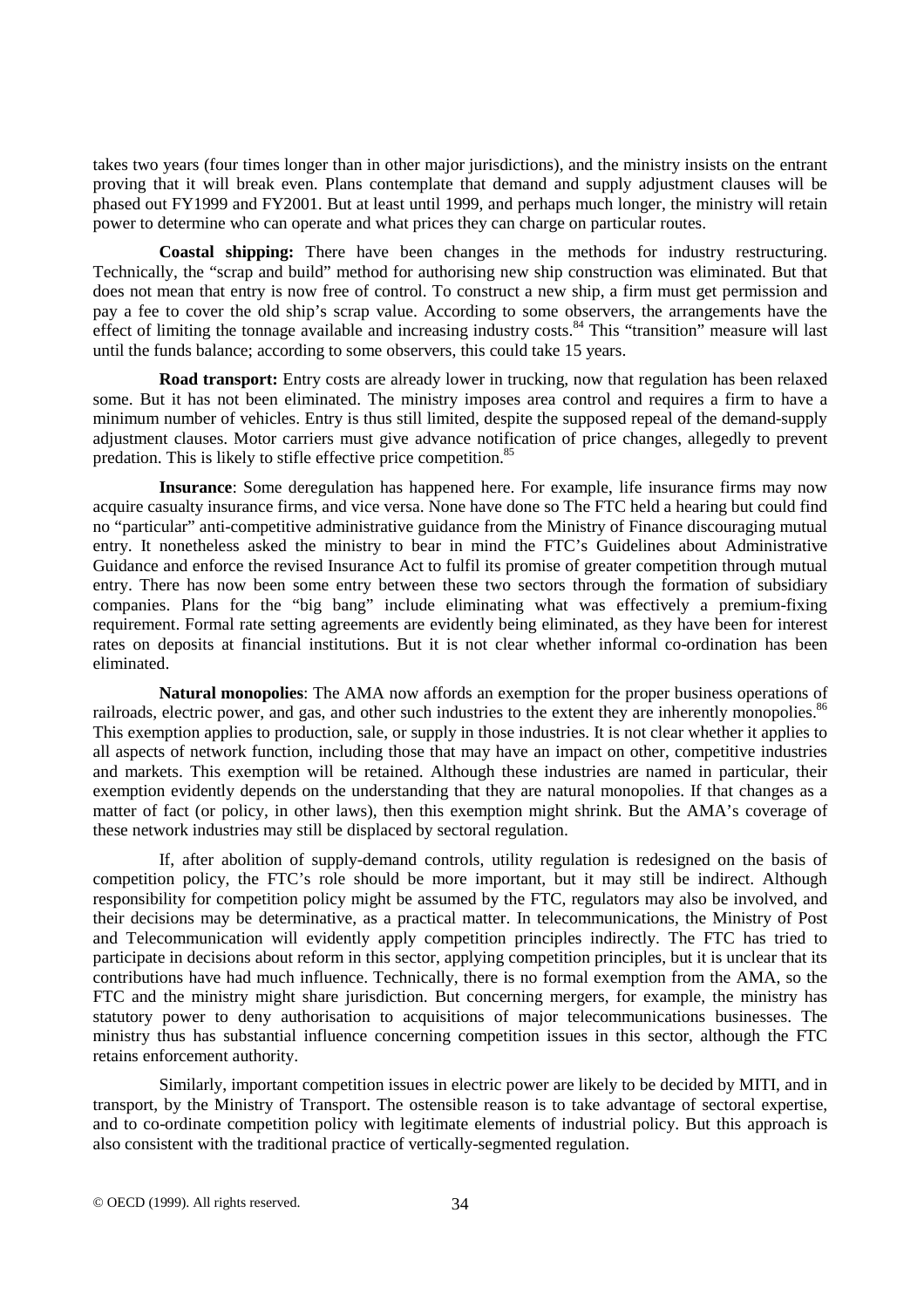| Table 3. Summary of status of exemptions from Antimonopoly Act |                         |                                            |                                                                                      |                                                                            |  |  |  |  |  |
|----------------------------------------------------------------|-------------------------|--------------------------------------------|--------------------------------------------------------------------------------------|----------------------------------------------------------------------------|--|--|--|--|--|
| <b>Description</b>                                             | <b>Sector</b>           | <b>Ministry</b>                            | <b>Legal</b> basis                                                                   | <b>Status or plan</b>                                                      |  |  |  |  |  |
| Intellectual property                                          | general                 | <b>FTC</b>                                 | AMA Sec. 23                                                                          | to be retained                                                             |  |  |  |  |  |
| Cooperatives                                                   | general                 | <b>FTC</b>                                 | AMA Sec. 24                                                                          | to be retained, amended                                                    |  |  |  |  |  |
| Natural monopolies                                             | general                 | <b>FTC</b>                                 | AMA Sec. 21                                                                          | under review                                                               |  |  |  |  |  |
| Government<br>authorization                                    | general                 | <b>FTC</b>                                 | AMA Sec. 22                                                                          | to be repealed; bill in next session                                       |  |  |  |  |  |
| Depression cartels                                             | general                 | <b>FTC</b>                                 | AMA Sec. 24-3                                                                        | to be repealed; bill in next session                                       |  |  |  |  |  |
| Rationalization cartels                                        | general                 | <b>FTC</b>                                 | AMA Sec. 24-4                                                                        | to be repealed; bill in next session                                       |  |  |  |  |  |
| Improvement projects                                           | general                 | <b>FTC</b>                                 | AMA Sec. 103                                                                         | to be repealed; bill in next session                                       |  |  |  |  |  |
| Agricultural<br>cooperatives                                   | agriculture             | Agriculture,<br>Forestry &<br>Fisheries    | AMA Exemption Act, AMA Sec. 8;<br><b>Agricultural Cooperative Association</b><br>Law | Cooperatives exemption to be based on AMA<br>Sec. 24; bill in next session |  |  |  |  |  |
| Agricultural disaster<br>relief                                | agriculture             | Agriculture,<br>Forestry &<br>Fisheries    | AMA Exemption Act, AMA Sec. 8;<br>Agricultural Disaster Indemnity Law                | to be abolished; bill in next session                                      |  |  |  |  |  |
| Agriculture credit<br>insurance                                | agriculture             | Agriculture,<br>Forestry &<br>Fisheries    | AMA Exemption Act, AMA Sec. 8;<br>Agriculture Credit Guarantee Insurance<br>Law      | to be abolished; bill in next session                                      |  |  |  |  |  |
| Rural debt relief<br>cooperatives                              | agriculture,<br>finance | Agriculture,<br>Forestry &<br>Fisheries    | AMA Exemption Act, AMA Sec. 8;<br>Rural Debt Liquidation Cooperative<br>Law          | to be abolished; bill in next session                                      |  |  |  |  |  |
| Cartels for material<br>purchase                               | fishing                 | Agriculture,<br>Forestry &<br>Fisheries    | Export Fisheries Development Law                                                     | abolished                                                                  |  |  |  |  |  |
| Cartels to prevent<br>export competition                       | fishing                 | Agriculture,<br>Forestry $\&$<br>Fisheries | Export Fisheries Development Law                                                     | abolished                                                                  |  |  |  |  |  |
| Certain activities by<br>designated<br>organizations           | fishing                 | Agriculture,<br>Forestry &<br>Fisheries    | Export Fisheries Development Law                                                     | abolished                                                                  |  |  |  |  |  |
| Cartels to adjust hauls<br>of fish                             | fishing                 | Agriculture,<br>Forestry &<br>Fisheries    | Fisheries Production Adjustment Co-<br>operatives Law                                | abolished                                                                  |  |  |  |  |  |
| Fisheries co-operative<br>associations                         | fishing                 | Agriculture,<br>Forestry &<br>Fisheries    | AMA Exemption Act, AMA Sec. 8;<br><b>Fisheries Co-operative Associations</b><br>Law  | Cooperatives exemption to be based on AMA<br>Sec. 24: bill in next session |  |  |  |  |  |
| Plan to reduce number<br>of fishing vessels                    | fishing                 | Agriculture,<br>Forestry &<br>Fisheries    | Special Measures Law for Fisheries<br>Reconstruction                                 | exemption clause deleted                                                   |  |  |  |  |  |
| Compensation for<br>fishing boat damage                        | fishing                 | Agriculture,<br>Forestry &<br>Fisheries    | AMA Exemption Act, and AMA Sec.<br>8; Fisheries Vessel Damage<br>Compensation Law    | to be abolished; bill in next session                                      |  |  |  |  |  |
| Fishing, vessel<br>damage                                      | fishing                 | Agriculture,<br>Forestry &<br>Fisheries    | AMA Exemption Act, AMA Sec. 8;<br><b>Fishing Vessel Damage Compensation</b><br>Law   | to be abolished; bill in next session                                      |  |  |  |  |  |
| Fishing, loan<br>guarantees for SMEs                           | fishing                 | Agriculture,<br>Forestry &<br>Fisheries    | AMA Exemption Act, AMA Sec. 8;<br>Small and Medium Fisheries Loan<br>Guarantee Law   | to be abolished; bill in next session                                      |  |  |  |  |  |
| Forestry cooperatives                                          | forestry                | Agriculture,<br>Forestry &<br>Fisheries    | AMA Exemption Act, AMA Sec. 8;<br>Forest Cooperatives Law                            | Cooperatives exemption to be based on AMA<br>Sec. 24; bill in next session |  |  |  |  |  |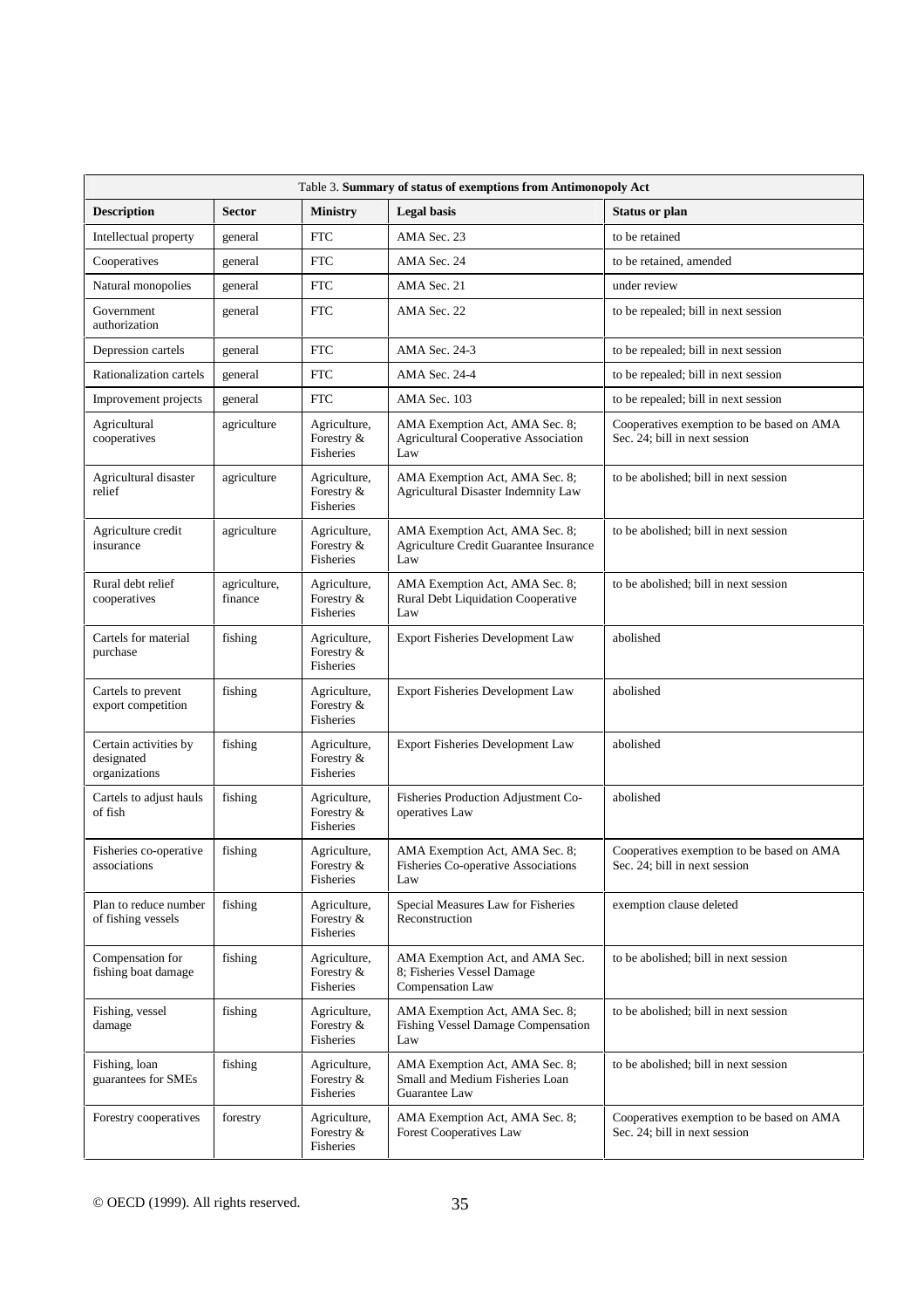| Table 3. Summary of status of exemptions from Antimonopoly Act |                             |                                                         |                                                                                                     |                                                                                        |  |  |  |  |  |
|----------------------------------------------------------------|-----------------------------|---------------------------------------------------------|-----------------------------------------------------------------------------------------------------|----------------------------------------------------------------------------------------|--|--|--|--|--|
| <b>Description</b>                                             | <b>Sector</b>               | <b>Ministry</b>                                         | <b>Legal</b> basis                                                                                  | <b>Status or plan</b>                                                                  |  |  |  |  |  |
| Cartels in trading of<br>materials for<br>processed fruits     | fruit                       | Agriculture,<br>Forestry &<br>Fisheries                 | Law of Production of Fruit Agriculture                                                              | abolished                                                                              |  |  |  |  |  |
| Cartels to prevent<br>excessive competition                    | pearls                      | Agriculture,<br>Forestry &<br>Fisheries                 | Pearl Aquaculture Adjustment<br>Provisional Measures Law                                            | abolished                                                                              |  |  |  |  |  |
| Cartels to improve<br>and maintain quality                     | pearls                      | Agriculture,<br>Forestry &<br>Fisheries                 | Pearl Aquaculture Adjustment<br>Provisional Measures Law                                            | abolished                                                                              |  |  |  |  |  |
| Cartels to restrict<br>production facilities                   | pearls                      | Agriculture,<br>Forestry &<br>Fisheries                 | Pearl Aquaculture Adjustment<br>Provisional Measures Law                                            | abolished                                                                              |  |  |  |  |  |
| Price cartels for<br>cocoons                                   | silk                        | Agriculture,<br>Forestry &<br>Fisheries                 | Sericultural Industry Law                                                                           | abolished                                                                              |  |  |  |  |  |
| Designated cartels                                             | sugar                       | Agriculture,<br>Forestry $\&$<br>Fisheries              | Law relating to Stabilization of Sugar<br>Price                                                     | abolished                                                                              |  |  |  |  |  |
| Mergers and<br>acquisitions among<br>wholesalers               | wholesale                   | Agriculture,<br>Forestry &<br>Fisheries                 | <b>Wholesale Market Law</b>                                                                         | abolished                                                                              |  |  |  |  |  |
| Cartels to prevent<br>excessive competition                    | wholesale                   | Agriculture,<br>Forestry &<br>Fisheries                 | Wholesale Market Law                                                                                | abolished                                                                              |  |  |  |  |  |
| Commodities<br>exchanges                                       | commodities,<br>agriculture | Agriculture,<br>Forestry &<br>Fisheries;<br><b>MITI</b> | AMA Exemption Act, AMA Sec. 8;<br>Commodities Exchange Act                                          | review continues, aiming for abolition; bill in<br>next session, perhaps               |  |  |  |  |  |
| Cartels for fees for<br>commercial usage of<br>music records   | recorded<br>music           | Education                                               | Copyright Law                                                                                       | retained; procedures with FTC to be established;<br>bill in next session               |  |  |  |  |  |
| Credit associations                                            | credit                      | Finance                                                 | AMA Exemption Act, AMA Sec. 8;<br><b>Credit Associations Law</b>                                    | Cooperatives exemption to be based on AMA<br>Sec. 24; bill in next session             |  |  |  |  |  |
| Credit guarantee<br>associations                               | credit                      | Finance                                                 | AMA Exemption Act, AMA Sec. 8;<br>Credit Guarantee Association Law                                  | to be abolished; bill in next session                                                  |  |  |  |  |  |
| <b>Financial futures</b>                                       | finance                     | Finance                                                 | AMA Exemption Act, AMA Sec. 8;<br><b>Financial Futures Law</b>                                      | review continues, aiming for abolition; bill in<br>next session                        |  |  |  |  |  |
| Insurance cartels                                              | insurance                   | Finance                                                 | Law Concerning Foreign Insurance<br>Groups                                                          | abolished                                                                              |  |  |  |  |  |
| Insurance cartels                                              | insurance                   | Finance                                                 | <b>Insurance Business Law</b>                                                                       | scope minimized, procedure with FTC                                                    |  |  |  |  |  |
| Rating organizations,<br>non-life insurance                    | insurance                   | Finance                                                 | AMA Exemption Act, and AMA Sec.<br>8; Law re Non-life Insurance Rating<br>Organizations             | to be abolished in principle; continued<br>exemption re auto, earthquake; bill in Diet |  |  |  |  |  |
| Ship mutual insurance                                          | insurance,<br>shipping      | Finance                                                 | AMA Exemption Act, AMA Sec. 8;<br>Shipowners' Mutual Insurance<br><b>Association Law</b>            | to be abolished; bill in next session                                                  |  |  |  |  |  |
| Cartels to prevent<br>excessive competition                    | liquor                      | Finance                                                 | Law Concerning Liquor Business<br>Associations and Measures for<br>Securing Revenue from Liquor Tax | abolished                                                                              |  |  |  |  |  |
| Resale price<br>maintenance contracts                          | liquor                      | Finance                                                 | Law Concerning Liquor Business<br>Associations and Measures for<br>Securing Revenue from Liquor Tax | abolished                                                                              |  |  |  |  |  |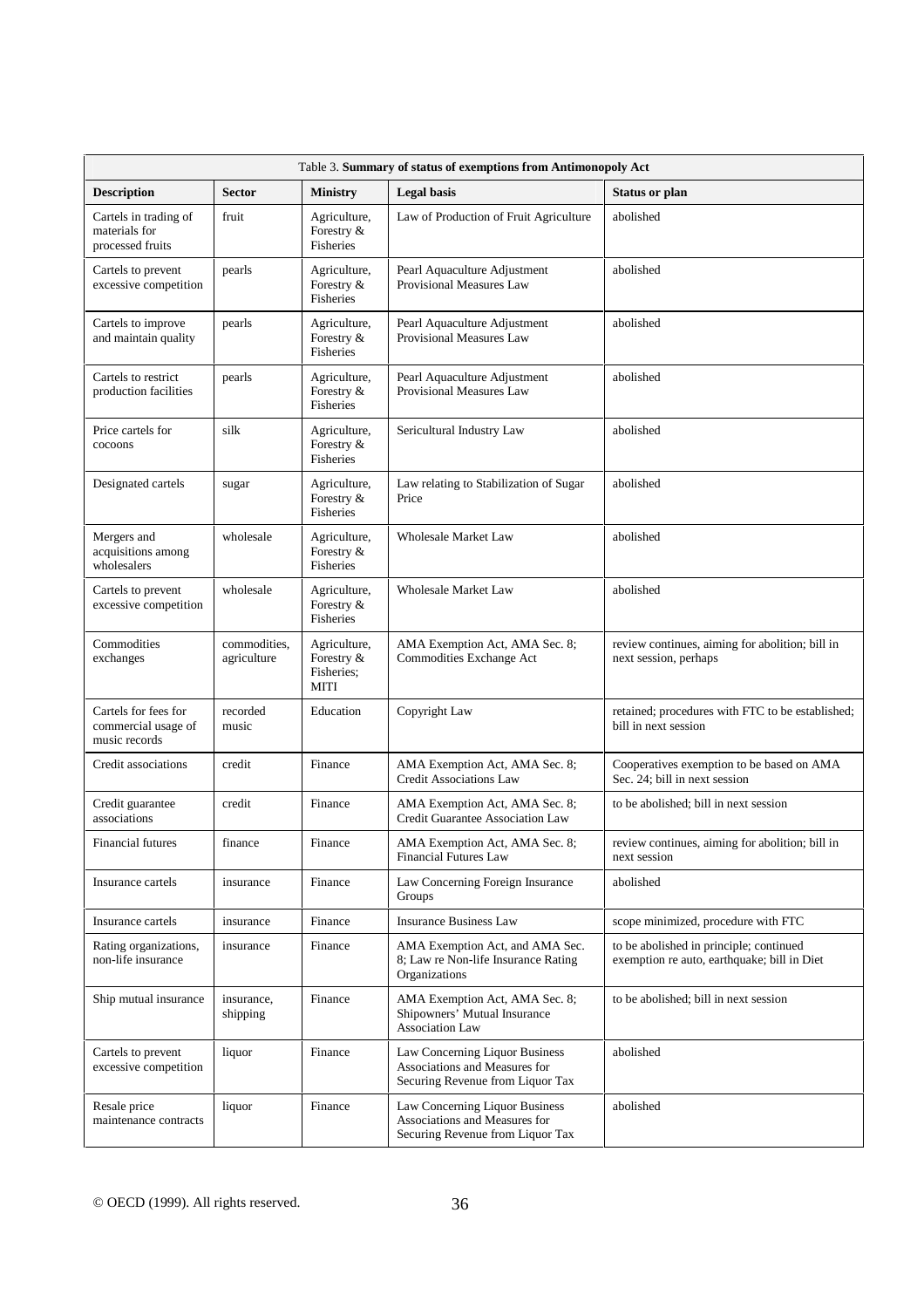| Table 3. Summary of status of exemptions from Antimonopoly Act                                    |                                                      |                     |                                                                                                     |                                                                                                             |  |  |  |  |  |
|---------------------------------------------------------------------------------------------------|------------------------------------------------------|---------------------|-----------------------------------------------------------------------------------------------------|-------------------------------------------------------------------------------------------------------------|--|--|--|--|--|
| <b>Description</b>                                                                                | <b>Sector</b>                                        | <b>Ministry</b>     | <b>Legal</b> basis                                                                                  | <b>Status or plan</b>                                                                                       |  |  |  |  |  |
| Rationalization cartels                                                                           | liquor                                               | Finance             | Law Concerning Liquor Business<br>Associations and Measures for<br>Securing Revenue from Liquor Tax | reduced scope of exemption                                                                                  |  |  |  |  |  |
| Acquisition or<br>possession of shares<br>by companies with<br>entrusted assets                   | securities                                           | Finance             | Securities Investment Trust Law                                                                     | abolished                                                                                                   |  |  |  |  |  |
| Securities associations                                                                           | securities                                           | Finance             | AMA Exemption Act, AMA Sec. 8;<br>Securities Exchange Act                                           | review continues, aiming for abolition; bill in<br>next session                                             |  |  |  |  |  |
| Economic business by<br>cooperatives                                                              | tobacco                                              | Finance             | Tobacco Cultivators' Union Law                                                                      | Cooperatives exemption based on AMA Sec. 24                                                                 |  |  |  |  |  |
| Tobacco growers'<br>union                                                                         | tobacco<br>(growing)                                 | Finance             | AMA Exemption Act, AMA Sec. 8;<br>Tobacco Cultivators' Union Law                                    | Cooperatives exemption to be based on AMA<br>Sec. 24; bill in next session                                  |  |  |  |  |  |
| Employees' pension<br>insurance                                                                   | pensions                                             | Health &<br>Welfare | AMA Exemption Act, AMA Sec. 8;<br>Employees' Pension Insurance Law                                  | to be abolished; bill in next session                                                                       |  |  |  |  |  |
| Consumer<br>cooperatives                                                                          | general                                              | Health &<br>Welfare | AMA Exemption Act, AMA Sec. 8;<br>Consumers' Livelihood Cooperative<br><b>Association Law</b>       | Cooperatives exemption to be based on AMA<br>Sec. 24; bill in next session                                  |  |  |  |  |  |
| Health insurance                                                                                  | health care                                          | Health &<br>Welfare | AMA Exemption Act, AMA Sec. 8;<br><b>Health Insurance Law</b>                                       | to be abolished; bill in next session                                                                       |  |  |  |  |  |
| Health insurance                                                                                  | health care                                          | Health &<br>Welfare | AMA Exemption Act, AMA Sec. 8;<br>National Health Insurance Law                                     | to be abolished; bill in next session                                                                       |  |  |  |  |  |
| Special contracts                                                                                 | barbers.<br>beauticians,<br>laundries, and<br>others | Health &<br>Welfare | Law Concerning Coordination and<br>Improvement of Hygienically<br><b>Regulated Business</b>         | abolished                                                                                                   |  |  |  |  |  |
| Cartels to prevent<br>excessive competition                                                       | barbers.<br>beauticians,<br>laundries, and<br>others | Health &<br>Welfare | Law Concerning Coordination and<br>Improvement of Hygienically<br><b>Regulated Business</b>         | exemption for unfair trade practices to be<br>abolished; bill in next session. Cartels already<br>abolished |  |  |  |  |  |
| Coal mining pension<br>fund                                                                       | mining,<br>pensions                                  | Health &<br>Welfare | AMA Exemption Act, AMA Sec. 8;<br>Coal Mining Industry Pension Fund<br>Law                          | to be abolished; bill in next session                                                                       |  |  |  |  |  |
| Public employees<br>insurance                                                                     | labor                                                | Home Affairs        | AMA Exemption Act, AMA Sec. 8;<br>Local Public Service Personnel Mutual<br>Aid Association law      | to be abolished; bill in next session                                                                       |  |  |  |  |  |
| Check clearinghouses                                                                              | finance                                              | Justice             | AMA Exemption Act, AMA Sec. 8;<br>Bills of Exchange and Promissory<br>Notes Act, Cheques Law        | to be abolished; bill in next session                                                                       |  |  |  |  |  |
| Acquisition of shares<br>of companies under<br>reorganization                                     | general                                              | Justice             | Cooperation Reorganization Law                                                                      | retained                                                                                                    |  |  |  |  |  |
| "Closed institutions"                                                                             |                                                      |                     | AMA Exemption Act, AMA Sec. 8;<br><b>Closed Institutions Ordinance</b>                              | to be abolished; bill in next session                                                                       |  |  |  |  |  |
| Workplace accidents                                                                               | labor                                                | Labor               | AMA Exemption Act, AMA Sec. 8;<br><b>Industrial Injury Prevention</b><br>Organizations Law          | to be abolished; bill in next session                                                                       |  |  |  |  |  |
| Cartels in domestic<br>trading of exports by<br>exporters and<br>exporters' trade<br>associations | foreign trade                                        | MITI                | <b>Export-Import Trading Law</b>                                                                    | abolished                                                                                                   |  |  |  |  |  |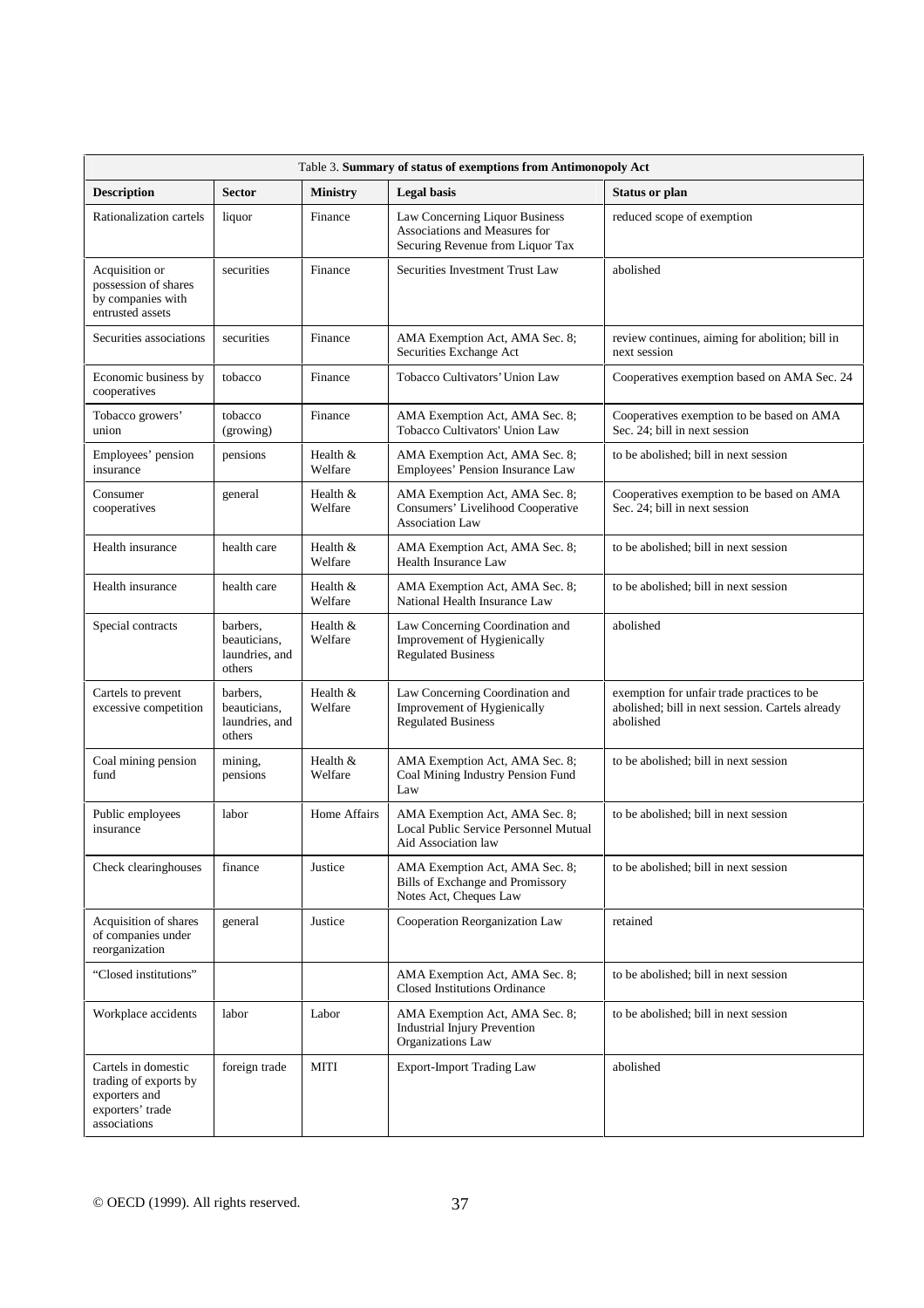| Table 3. Summary of status of exemptions from Antimonopoly Act                                                           |                              |                 |                                                                                                    |                                                                            |  |  |  |  |  |  |
|--------------------------------------------------------------------------------------------------------------------------|------------------------------|-----------------|----------------------------------------------------------------------------------------------------|----------------------------------------------------------------------------|--|--|--|--|--|--|
| <b>Description</b>                                                                                                       | <b>Sector</b>                | <b>Ministry</b> | <b>Legal basis</b>                                                                                 | <b>Status or plan</b>                                                      |  |  |  |  |  |  |
| Cartels in domestic<br>trading of exports by<br>producers and<br>distributors                                            | foreign trade                | <b>MITI</b>     | <b>Export-Import Trading Law</b>                                                                   | abolished                                                                  |  |  |  |  |  |  |
| Cartels in import by<br>importers and<br>importers' trade<br>associations                                                | foreign trade                | <b>MITI</b>     | <b>Export-Import Trading Law</b>                                                                   | abolished                                                                  |  |  |  |  |  |  |
| Cartels in domestic<br>trading by importers<br>and importers' trade<br>associations                                      | foreign trade                | <b>MITI</b>     | <b>Export-Import Trading Law</b>                                                                   | abolished                                                                  |  |  |  |  |  |  |
| Cartels for adjustment<br>of export and import<br>by exporters,<br>importers and export-<br>import trade<br>associations | foreign trade                | <b>MITI</b>     | <b>Export-Import Trading Law</b>                                                                   | abolished                                                                  |  |  |  |  |  |  |
| Cartels in exports by<br>exporters and exporter<br>trade associations                                                    | foreign trade                | <b>MITI</b>     | <b>Export-Import Trading Law</b>                                                                   | managed in accord with treaties and<br>international agreements            |  |  |  |  |  |  |
| <b>SME</b> associations                                                                                                  | general                      | <b>MITI</b>     | AMA Exemption Act, AMA Sec. 8;<br>Cooperative Societies of Minor<br>Enterprises Act                | Cooperatives exemption to be based on AMA<br>Sec. 24; bill in next session |  |  |  |  |  |  |
| Economic business by<br>cooperatives                                                                                     | general                      | <b>MITI</b>     | Laws Relating to Organization of Small<br>and Medium-Sized Business<br>Associations                | limited the scope of exemptions                                            |  |  |  |  |  |  |
| <b>Business stability</b><br>cartels                                                                                     | general                      | <b>MITI</b>     | Laws Relating to Organization of Small<br>and Medium-Sized Business<br>Associations                | partially abolished                                                        |  |  |  |  |  |  |
| Rationalization cartels                                                                                                  | general                      | <b>MITI</b>     | Laws Relating to Organization of Small<br>and Medium-Sized Business<br>Associations                | partially abolished                                                        |  |  |  |  |  |  |
| Activities by<br>designated<br>organizations                                                                             |                              | <b>MITI</b>     | <b>Export-Import Trading Law</b>                                                                   | abolished                                                                  |  |  |  |  |  |  |
| Activities by trade<br>unions                                                                                            | labor                        | <b>MITI</b>     | <b>Export-Import Trading Law</b>                                                                   | abolished                                                                  |  |  |  |  |  |  |
| Economic business by<br>cooperatives                                                                                     | retail                       | <b>MITI</b>     | Law on Cooperatives for the Promotion<br>of Shopping Areas                                         | Cooperatives exemption based on AMA Sec. 24                                |  |  |  |  |  |  |
| Small shopping<br>district promoters                                                                                     | retail trade,<br>real estate | <b>MITI</b>     | AMA Exemption Act, AMA Sec. 8                                                                      | Cooperatives exemption to be based on AMA<br>Sec. 24; bill in next session |  |  |  |  |  |  |
| Special contracts                                                                                                        | <b>SMEs</b>                  | <b>MITI</b>     | Laws Relating to Organization of Small<br>and Medium-Sized Business<br>Associations                | abolished                                                                  |  |  |  |  |  |  |
| Underwriting and<br>possession of shares<br>of small and medium-<br>sized companies                                      | <b>SMEs</b>                  | <b>MITI</b>     | Law on Investment Companies for the<br>Development of Small and Medium-<br><b>Sized Companies</b>  | retained                                                                   |  |  |  |  |  |  |
| <b>SME</b> Cooperatives                                                                                                  | general                      | MITI; others    | AMA Exemption Act, AMA Sec. 8;<br>Cooperative Associations for Medium<br>& Small-sized Enterprises | Cooperatives exemption to be based on AMA<br>Sec. 24; bill in next session |  |  |  |  |  |  |
| Aviation cartels<br>(international)                                                                                      | airlines                     | Transport       | Civil Aeronautics Law                                                                              | retained; procedures to be established; bill in<br>next session            |  |  |  |  |  |  |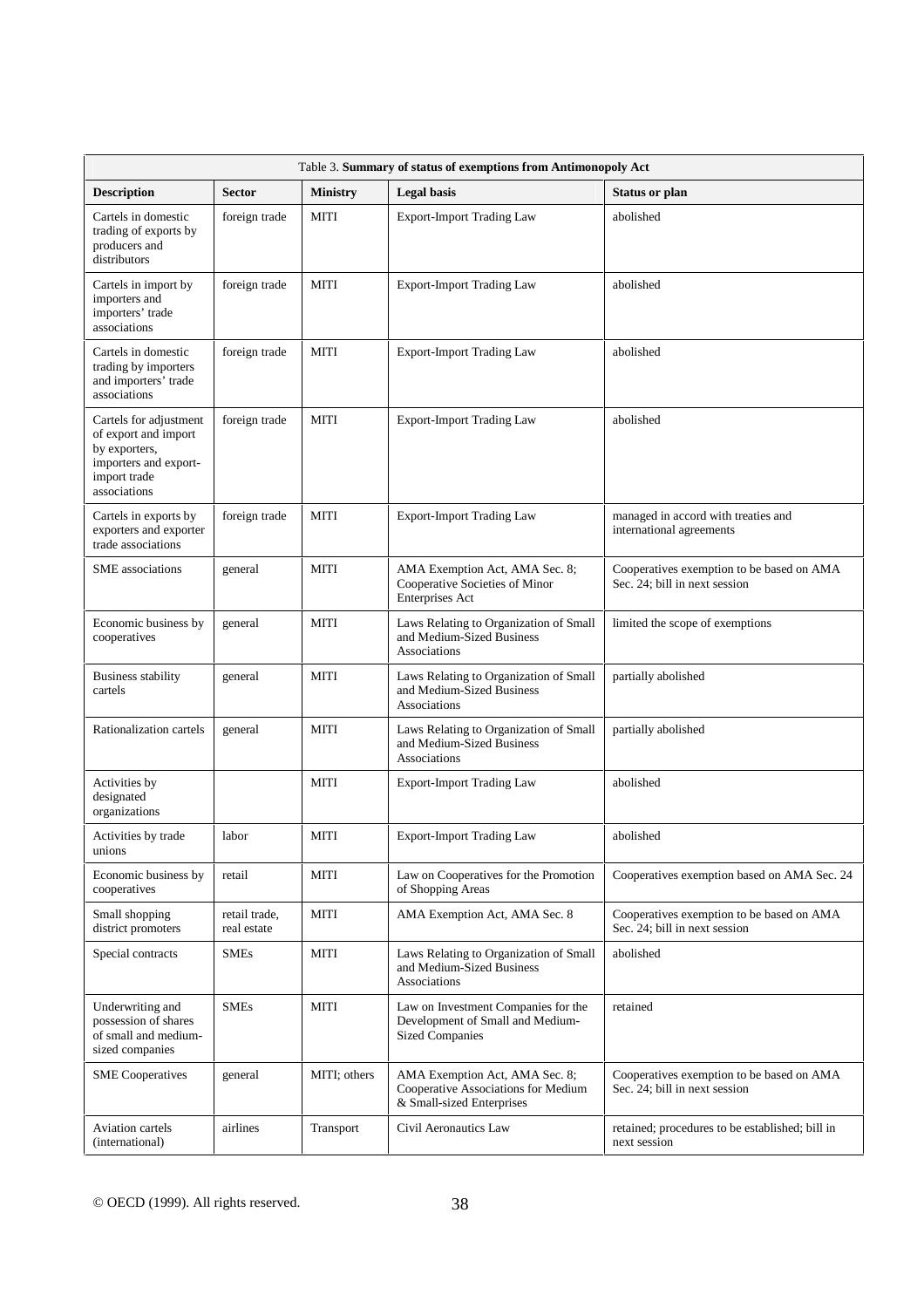| Table 3. Summary of status of exemptions from Antimonopoly Act |                    |                 |                                                                                                      |                                                                                                                                  |  |  |  |  |  |
|----------------------------------------------------------------|--------------------|-----------------|------------------------------------------------------------------------------------------------------|----------------------------------------------------------------------------------------------------------------------------------|--|--|--|--|--|
| <b>Description</b>                                             | <b>Sector</b>      | <b>Ministry</b> | <b>Legal</b> basis                                                                                   | <b>Status or plan</b>                                                                                                            |  |  |  |  |  |
| <b>Aviation cartels</b><br>(domestic)                          | airlines           | Transport       | Civil Aeronautics Law                                                                                | scope minimized, procedure with FTC                                                                                              |  |  |  |  |  |
| Transportation cartels                                         | auto transport     | Transport       | Freight Automobile Transportation<br><b>Business Law</b>                                             | abolished                                                                                                                        |  |  |  |  |  |
| <b>Transportation cartels</b>                                  | auto transport     | Transport       | Automobile Terminal Law                                                                              | abolished                                                                                                                        |  |  |  |  |  |
| Enterprise<br>coordination                                     | land transport     | Transport       | AMA Exemption Act; Land Transport<br><b>Enterprise Coordination Law</b>                              | to be abolished; bill in next session                                                                                            |  |  |  |  |  |
| Coastal shipping<br>cartels                                    | maritime           | Transport       | Coastal Shipping Association Law                                                                     | existing agreements to be abolished, but new<br>system to be established, with procedures<br>involving FTC; bill in next session |  |  |  |  |  |
| Joint shipping<br>businesses                                   | maritime           | Transport       | <b>Coastal Shipping Association Law</b>                                                              | retained for SMEs only; bill in next session                                                                                     |  |  |  |  |  |
| Maritime transport<br>cartels (ocean<br>shipping)              | maritime           | Transport       | Maritime Transportation Law                                                                          | retained; procedures to be established; bill in<br>next session                                                                  |  |  |  |  |  |
| Seamen's accidents                                             | maritime           | Transport       | AMA Exemption Act, AMA Sec. 8;<br>Law re Promotion of Activities for<br>Seamen's Accident Prevention | to be abolished: bill in next session                                                                                            |  |  |  |  |  |
| Coastal shipping<br>cartels                                    | maritime           | Transport       | Maritime Transportation Law                                                                          | to be limited to certain joint transport<br>managements                                                                          |  |  |  |  |  |
| Port-related cartels                                           | maritime,<br>ports | Transport       | Maritime Transportation Law                                                                          | abolished                                                                                                                        |  |  |  |  |  |
| Port-related cartels                                           | maritime,<br>ports | Transport       | Port Transportation Business Law                                                                     | abolished                                                                                                                        |  |  |  |  |  |
| <b>Transportation cartels</b>                                  | road transport     | Transport       | Road Transportation Law                                                                              | scope minimized, procedure with FTC                                                                                              |  |  |  |  |  |
| Warehousing cartels                                            | warehousing        | Transport       | <b>Warehousing Business Law</b>                                                                      | abolished                                                                                                                        |  |  |  |  |  |
| Small entrepreneurs'<br>mutual aid groups                      | general            |                 | AMA Exemption Act, AMA Sec. 8                                                                        | to be abolished; bill in next session                                                                                            |  |  |  |  |  |
| Potsdam Declaration<br>directives                              |                    |                 | AMA Exemption Act; directives based<br>on Potsdam Declaration                                        | to be abolished: bill in next session                                                                                            |  |  |  |  |  |

#### Box 6. **Sectoral exemptions**

**What is the extent of sectoral exclusions and exemptions?** In 1995, the FTC estimated that about 40 per cent of the Japanese economy was in regulated sectors, and about 20 per cent in sectors with entry, price and output controls..<sup>87</sup> That figure has probably declined, as some formal exemptions have been eliminated.

#### **5. Competition advocacy for regulatory reform**

 The FTC has a statutory responsibility to advise about laws and regulations that could affect competition.88 It has fulfilled this function principally through the products of academic study groups. Over the last decade, these efforts have helped support significant changes. Much more could be done, though. Most importantly, as several speakers pointed out during the December 1996 seminar in Tokyo about the role of competition agencies in regulatory processes, a stronger enforcement record will lend authority and significance to the FTC's advice about regulatory policy.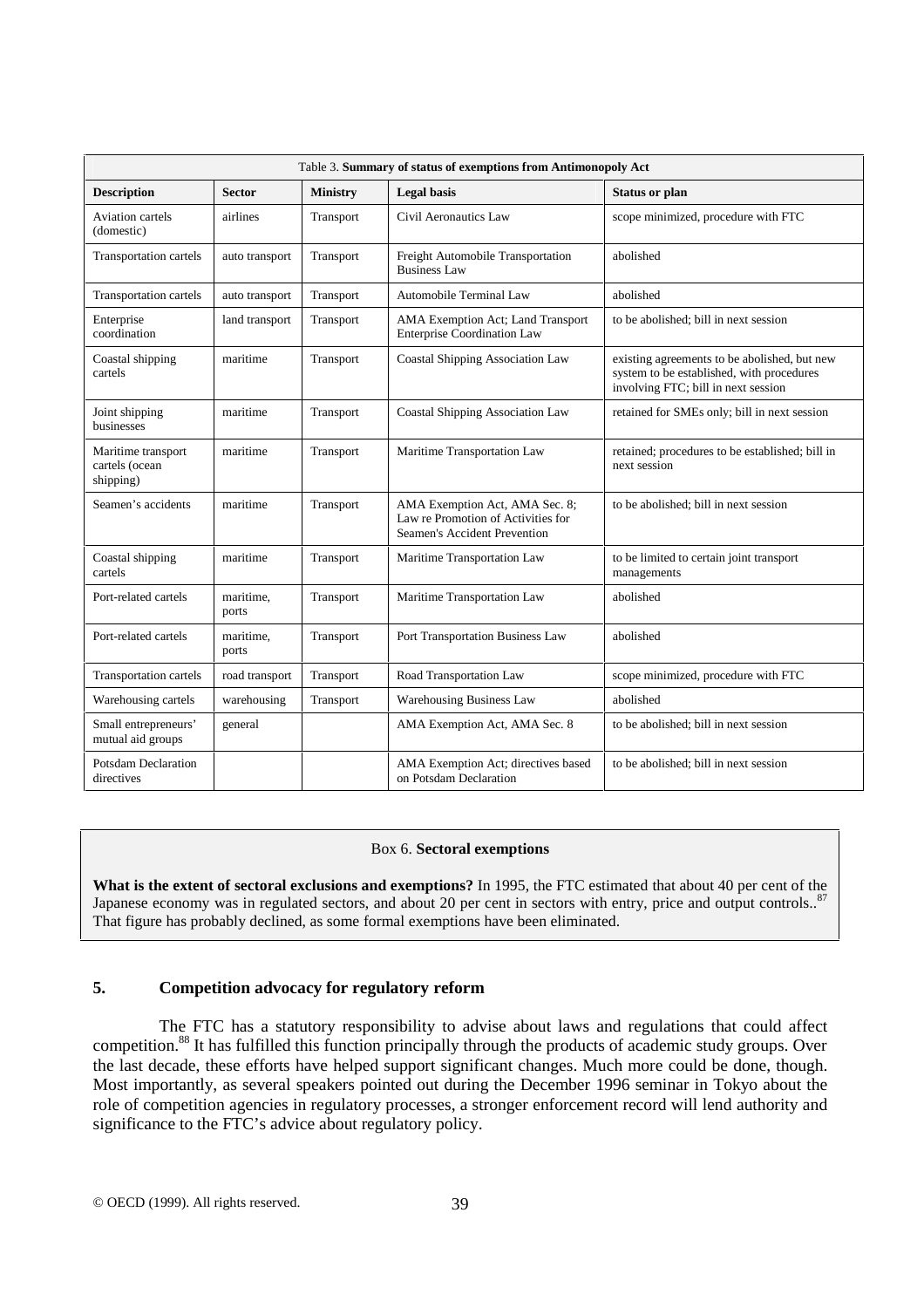When administrative bodies propose economic laws and ordinances, the FTC may consult at the planning and drafting stage if there is concern that they will include exemptions from the AMA or provisions which may restrict competition. In 1997, the FTC took part in discussions and consultations about the telecommunications laws and others.<sup>89</sup> Because the FTC is not in the cabinet, its views must be submitted through the Prime Minister's office, limiting the FTC's direct involvement. Organisations ordinarily have no authority to propose legislation outside their own jurisdiction. That is one reason to rely on study groups of outside experts to develop recommendations.

 The principal method for analysing policy problems and proposing solutions throughout the Japanese government is by appointing a study group. Study groups may include representatives from business, labour, media, and consumer groups. Producer interests reportedly dominate these groups, directly or by proxy. The study group process is frequently criticised. Most groups include representatives of the industry or issue under review. Ministries appoint the members, based on expectations that they will direct the process towards what the ministries want. To reach a consensus report, it may be necessary to make compromises and to refrain from clear recommendations. The groups may take a long time on an issue, perhaps because those with an interest in maintaining the status quo can delay the process to resist recommendations for change. And many groups operate virtually in secret. The problems with study groups affect the FTC's own advocacy opportunities. At other ministries, it may be the study group, not the ministry itself, that must be addressed. Yet access to the study group process may be difficult. When the Ministry of Finance recently convened a study group about financial regulations, the FTC sent a representative to one meeting; this was the first time even that limited degree of participation had been possible. The process is becoming more open, in response to public pressures for transparency and accountability. Proposals are sometimes publicised in advance over the internet. Some meetings are now open to the public, and documents and materials for committee members are also available to the public.

 The FTC has sponsored study groups on regulatory issues since 1985. The FTC's study groups do not seek to co-ordinate interests, but instead to gather expert advice. The fifteen members of its current study group on regulatory issues are mostly professors. The group's research work is done by the FTC staff. The group's current projects include trucking, airlines, electricity, gas, telecommunications, broadcasting, and resale price maintenance of copyright works.

 Recommendations and reports by FTC study groups are credited with helping accomplish several major goals already. The single most significant project is probably the overhaul and repeal of the AMA exemptions. And the group played a role in changing the policy and the law about large scale stores. Detailed FTC research about regional enforcement pointed out problems due to local administrative guidance.

 In 1997, three FTC study group reports were published: one on the domestic airline industry in March, and the others on the electric power industry and the gas industry, both in April. In airlines, the report found there had been some progress in domestic air passenger transport, and some effects could be seen, such as increased discounting. But the oligopolistic structure, of only three major airline companies, had not changed under partial deregulation, and competition in regular fares for competing routes has been limited since the introduction of the fare band system. The report concluded that more deregulation was necessary. Issues to be examined were the elimination of the supply and demand adjustment clause; the establishment of rules for reallocation of existing departure and arrival slots; the elimination of floor prices in the fare bands and the reconsideration of standard prices; and the elimination of the notification system for fares discounted by company policy.<sup>90</sup>

 In the utility sectors, the report again emphasised the importance of eliminating the supplydemand balance power. Traditionally, utilities were categorised as concessions of public undertakings, for which balance of supply and demand were indispensable. Licensing, price control, and merger permission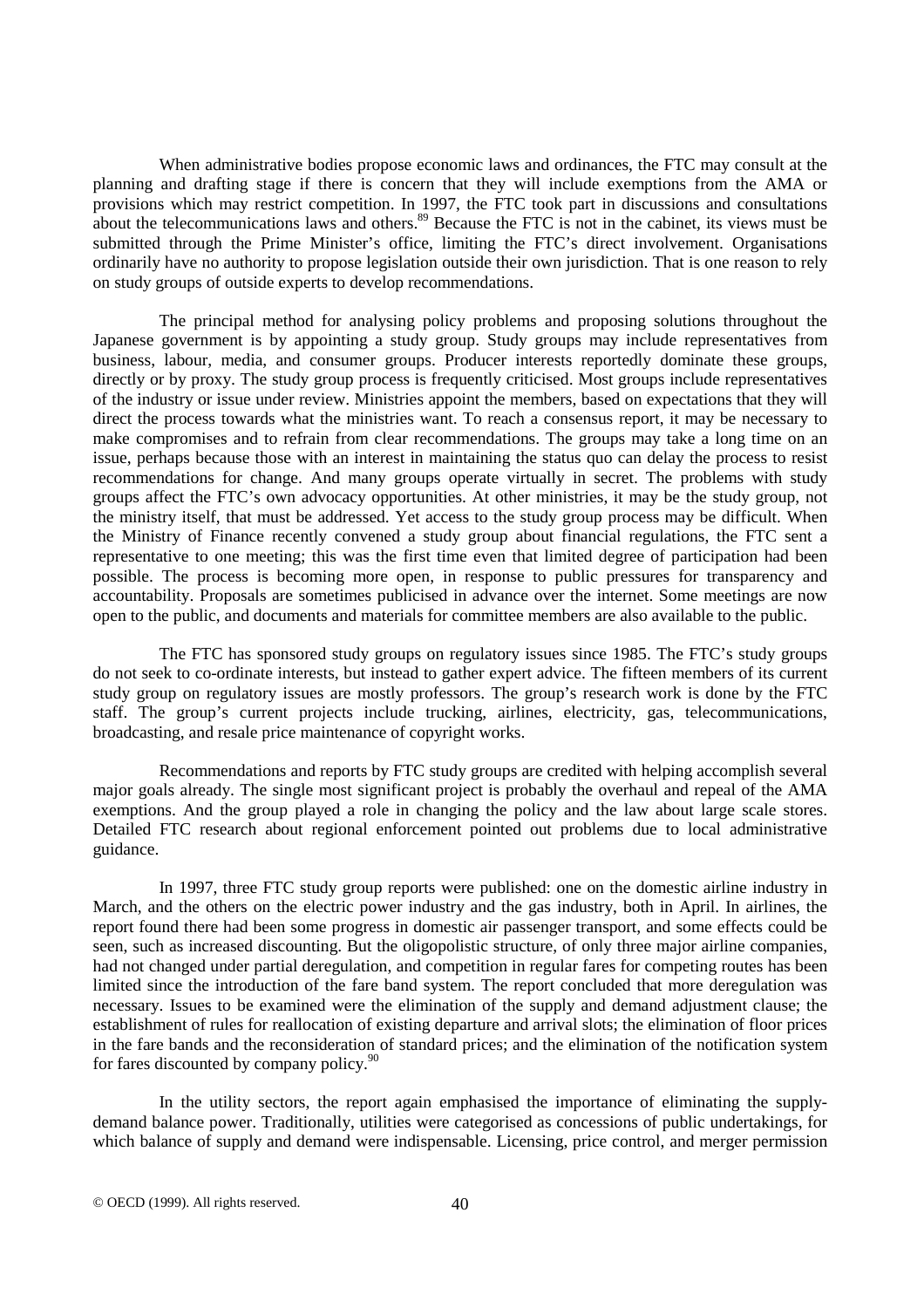were all based on balance of supply and demand. The study group pointed out how the balancing clause blocked new services and was used as a shield to protect vested interests, distorting both the market and the regulatory process. Alternatives could achieve the same objectives more openly and objectively.

 In electric power, the report called for deregulation, fostering of competitive conditions, and strict enforcement of the AMA. To introduce more competition in generation and retailing, the report proposed a bidding system, expanded retail supply, and self-generation in direct competition with the power companies. Issues identified for future discussion include liberalisation of retail supply, a review of the efficiency of vertically integrated systems of power generation, transmission, and distribution, development of competition between energy sectors, and the examination of the correct role of regulation through specific business laws. The responsible ministry has begun to undertake a reform program, but it is unclear to what extent the FTC study group recommendations are playing a role in it. In particular, it does not appear that strict enforcement of the AMA is part of the planned program.

 In the gas industry, the report proposed reducing dependence on large-scale supply in city gas operations with the aim of deregulating entry and fostering competitive conditions. It also proposed that the consignment of city gas operations be legalised and that licensed gas operators be permitted to form small-scale networks within supply districts. Issues for future discussion include uniform regulations for the city gas industry, the framework for supply districts of city gas operators, vertical integration, and crossover entry between the electric and gas industries.

 Despite a history of problems such as lack of transparency, the study group process is deeply entrenched in Japanese government practice. The FTC is thus likely to continue to rely on this method for much of its advocacy. FTC study group work has reportedly been influential on some matters, leading other ministries to treat the FTC as a more significant source of policy. More could be done to demonstrate the FTC's seriousness. In the current deregulation programme, the FTC may have an important new avenue for access and advocacy as part of the Secretariat to the Deregulation Committee. And the FTC's views would be taken even more seriously if the study group work was connected clearly to the FTC's main law enforcement responsibilities. The FTC staff who are already doing the background research for the study group could be a natural nucleus of expertise for bringing enforcement actions in these industries under study, where permitted by the AMA's jurisdictional constraints and other sources of exemption.

#### **6. Conclusions and policy options for reform**

# *6.1 General assessment of current strengths and weaknesses*

 The substantive legal basis for competition policy in Japan is sound. The competition law is essentially adequate to the task. Resources applied to enforcement, in budget and personnel, are increasing despite belt-tightening elsewhere in the government. The FTC has a record of more vigorous action over the last several years, and a reputation of some success in many manufacturing and distribution areas. Supporting the further extension of competition policy, a growing number in the government recognise the need for reform of regulatory systems that affect business initiative, for more competitive, self-reliant industry, and for less central direction.

 But the countervailing weaknesses are troubling. There is pervasive scepticism, in the public and the government, about the process and benefits of competition, which supports a long-standing habit of relying on central direction and control. Support for, or even interest in, competition policy has been rare at the highest levels of the government. (Former Prime Minister Hashimoto, whose father was a principal author of the original AMA, was an exception to this history of indifference. ) Even those who accept the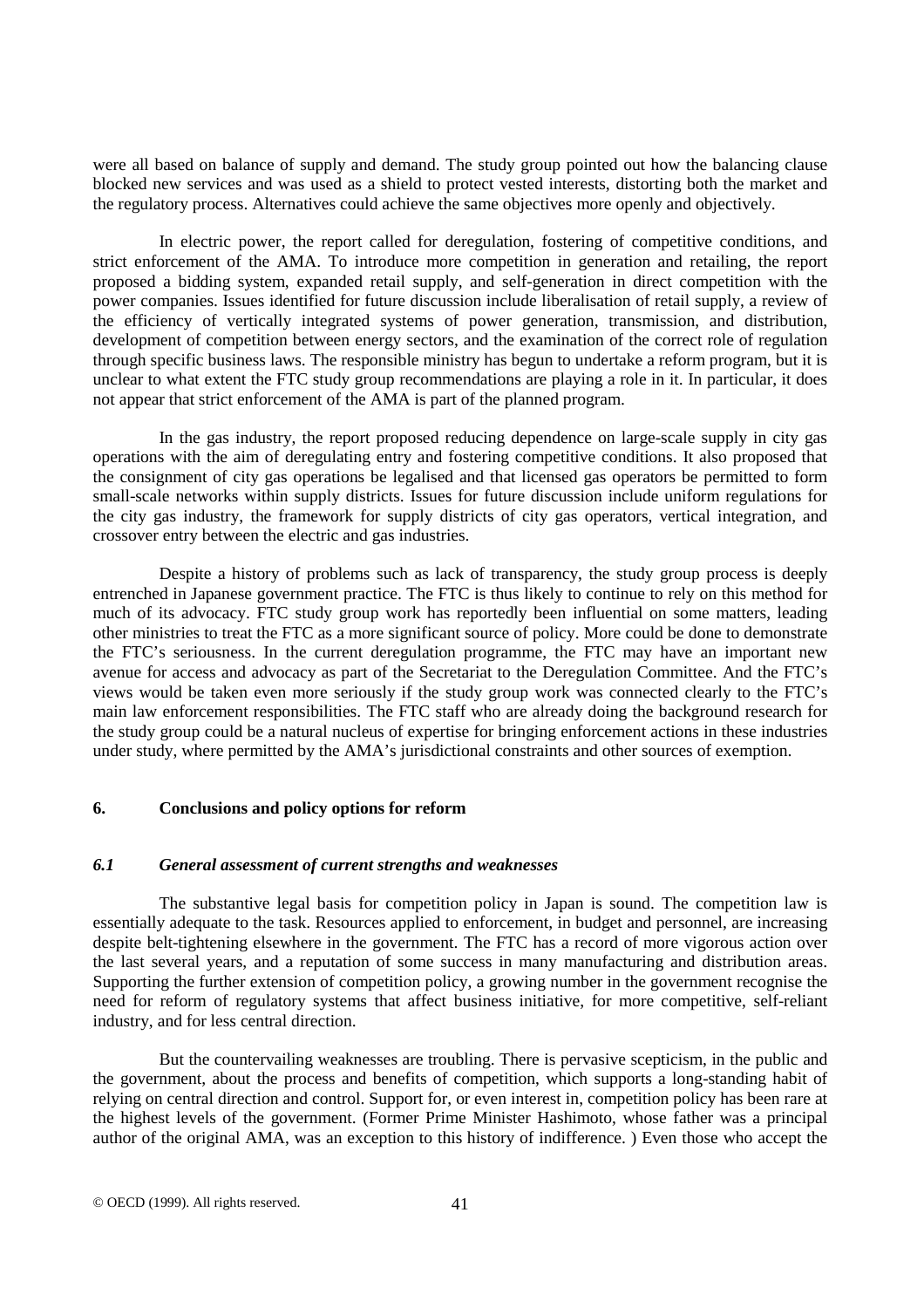need to move toward more competitive markets tend to see opportunities and needs for government direction, to facilitate the flow of capital and talent into new industries. That focus can obscure the more fundamental issue of ensuring that competitive decisions are made freely and independently by market actors as the basis for sustainable growth. Calls for stronger antitrust enforcement have traditionally come from labour and consumer groups, which are often somewhat suspicious of reform in other respects. Thus, it is not clear that the interests promoting reform understand the need for competition as part of that process. Meanwhile sectoral fiefdoms uniting industry and related ministries resist change and try to control competition, and the agency that represents competition policy has a reputation for weakness that it has not shaken. Because the recent strengthening of competition enforcement is a response to economic diplomacy, it is "more vulnerable, more superficial, and more eccentrically biased" than it would be if it sprang from a stronger domestic foundation.<sup>9</sup>

# *6.2 The dynamic view: the pace and direction of change*

 The present deregulation programme promises to continue in the right direction. But the pace has been slow, and the plans do not seem to call for speeding it up. Gradual introduction of competitive institutions permits inefficiency to survive for too long and thus delays potential gains in investment, innovation, and growth. Meanwhile, competition enforcement, though intensified, has not been strong enough to take a leading role. In other Member countries, antitrust challenge has opened up anticompetitive systems, such as exclusive distributorships that kept out new entrants. That is not happening yet in Japan. The objectives of the 1998 programme cannot be achieved without stronger competition policy enforcement, which can energise the process of regulatory reform by challenging existing structures that are no longer working. The programme implicitly recognises this by assigning an important role to the FTC.

# *6.3 Potential benefits and costs of further regulatory reform*

 The likely benefits of further competitive reform are incremental but significant. Consumer benefits, from lower prices, could be very large in many sectors. Synergies from increased competition and lower costs in business service sectors (such as telecommunications, transport, and finance) could be substantial and cross-cutting. Even if a major goal of Japan's reform process is improving its international competitiveness, rather than aiding consumers, greater reliance on competition should yield substantial benefits. Cross-country comparisons show that high productivity is best explained by the strength of competition.92

 The costs due to transitional disruptions could also be large, though. The fear of those dislocations preserves the status quo and encourages rationalisations such as the belief that competitively efficient firms would not support local communities. There will certainly be tangible costs of restructuring, to move assets into more productive uses, and this risk should not be minimised. But a related cost, one that is difficult to quantify and address, will be psychological. Greater reliance on competitive processes will require changing expectations about the importance, and sources, of stability and security.

# *6.4 Policy options for consideration*<sup>93</sup>

 $\bullet$  *Strengthen rights of private action by providing for injunctions in independent private suits, easing the proof of damages in competition cases, and facilitating consumer and customer recoveries in price-fixing cases. The quota on new lawyers should be eliminated.*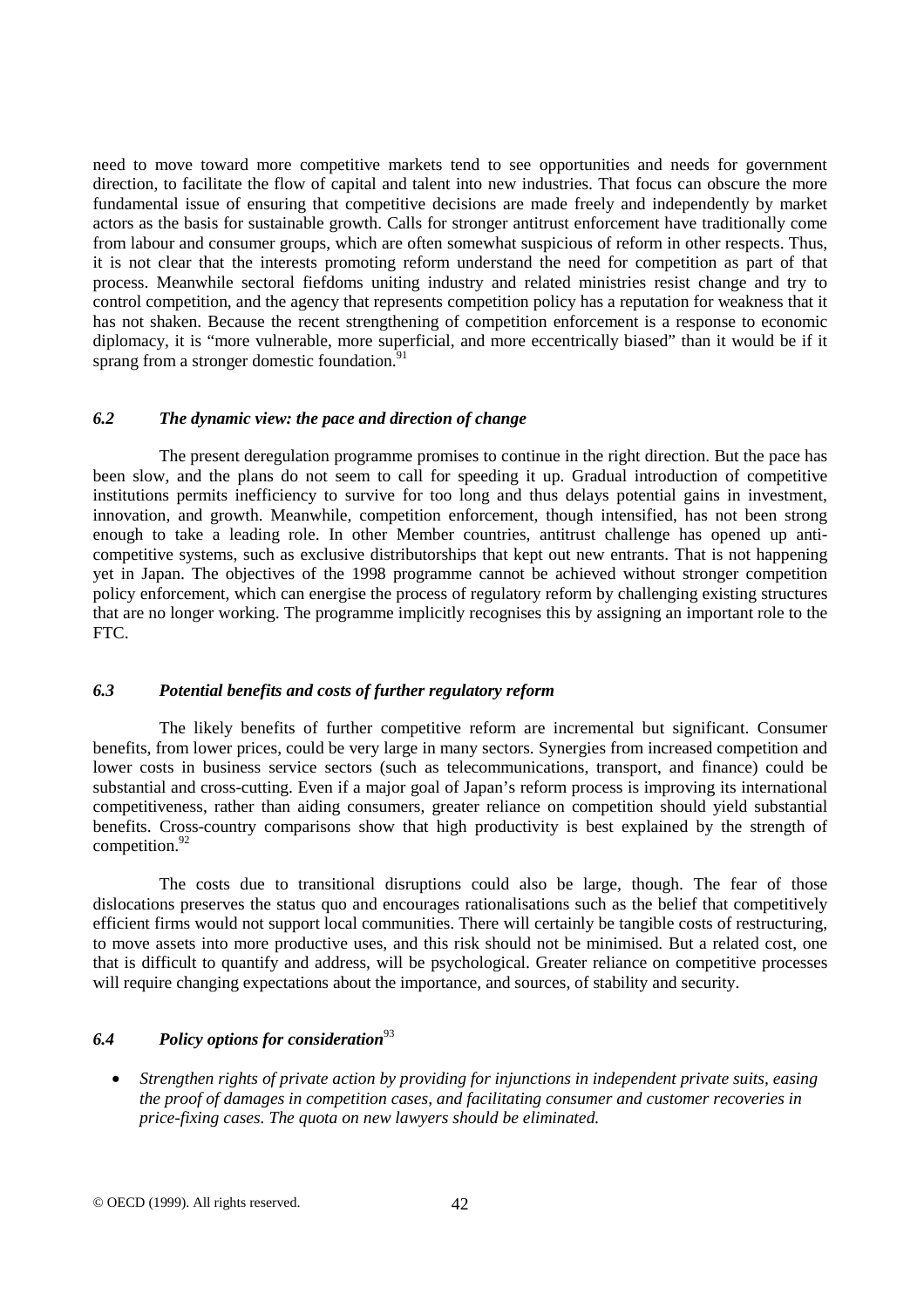These steps would apply more resources to competition policy issues, expand the base of support for it, and enlist other institutions in developing important policy principles. Broader rights of private action, more effectively vindicated, would signify that competition policy creates basic legal rights for market actors and is not just a technical regulatory speciality. Other, related institutions may also need attention to make expanded private rights practically available. In addition to the obvious need to end the limit on the number of lawyers, it may also be necessary to add judges or establish a special court division, similar to the one that handles patent issues, to hear complex economic matters such as competition cases. Unless resources are added or streamlining procedures are developed, the promise of new avenues of relief may be disappointed by delays.

# • Increase the visibility and impact of FTC participation in policy-making.

 Establishing a forum for discussing and clearly deciding about matters that affect competition in the context of overall economic policy is critical for reform to succeed. The FTC should become in fact what it is in theory, the principal "horizontal" authority responsible for assessing as well as applying competition policy. This will require preserving the FTC's independence from political direction while permitting it to take a more central role in policy formation. Both directions will help it overcome overcoming its image as a weak agency. The FTC already has a new opportunity for substantial input into government-wide issues, through its assignments under the 1998 deregulation programme and its role on the secretariat to the Deregulation Council. It already has statutory responsibilities and opportunities for consultation, which it could and should exercise more vigorously. The plan for a Ministry of General Affairs, to which the FTC will be attached, may also promote a more visible and central policy role.

# • Explicitly include in the mandates of sectoral ministries and regulators the responsibility to support *competition principles and enforcement. .*

 Making other ministries responsible for eliminating constraints on competition within their own jurisdiction would also extend the scope of competition policy and emphasise its broad, horizontal importance. To maintain the FTC's central responsibility, ministries should also be held responsible for coordinating with the FTC so that enforcement issues are referred there quickly. Major ministries might have antitrust bureaux (similar to MITI's Industrial Organisation section), to work with the FTC and to advise industries about their compliance obligations. These steps could be elements of the revisions of the ministries' foundation laws to clarify the relationship between the administration and the market, which are recommended in Chapter 2.

# - *Establish a clear, public, effective relationship between consumer policy and competition policy.*

 Another policy area to which competition policy should be better connected is consumer policy. A clearer institutional relationship should be developed between competition policy and consumer policy. This may require first the establishment of a stronger authority for consumer protection matters. Alternatively, the relationship might be underscored by assigning to the FTC the responsibility for implementing a market-oriented consumer protection policy complementary to the AMA. The FTC is already responsible for special statutes, such as those concerning premiums and representations, as well as provisions of the AMA that can be conceived in terms of consumer protection policy.

# • Complete the planned elimination and narrowing of sectoral and other exemptions from the AMA.

 These plans have been underway for several years, in several stages. It is imperative to follow through on the plans already announced for legislative action. For those items calling for further study, that process should be completed and legislation drafted to narrow any remaining exemptions as much as possible.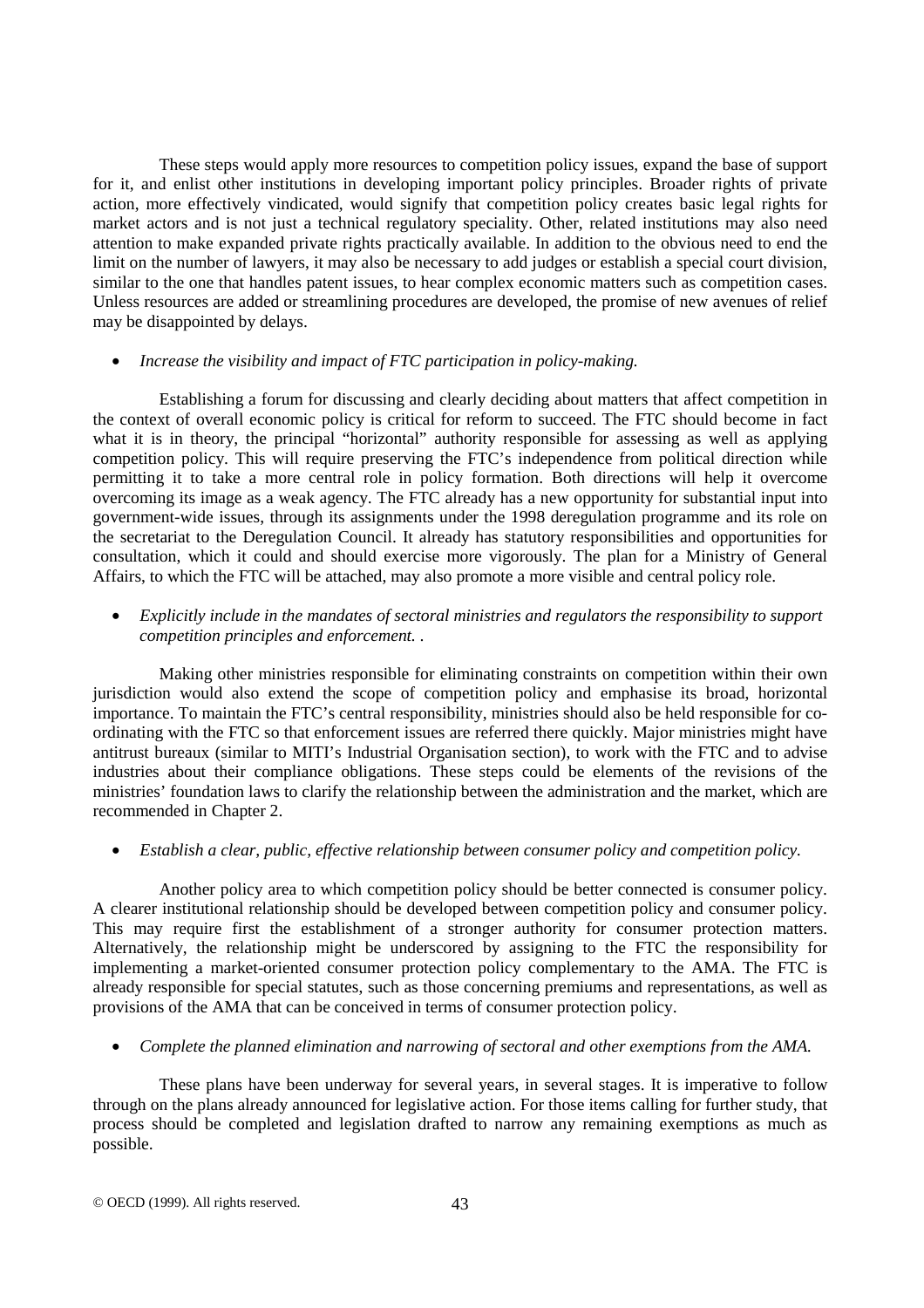• Improve the FTC's economic and legal resources, to enable it to undertake more sophisticated *merger and monopoly enforcement, prepare more successful cartel cases and resolve market access problems.* 

 To demonstrate its seriousness and relevance, the FTC must not only maintain and even increase its attention to cartels and bid-rigging, but it should prepare to do more economically sophisticated cases as well, especially mergers, to deal with the restructurings that will inevitably follow more effective enforcement against cartels. This will call for continuing to deepen its expertise and improve the mix of skills, with greater emphasis on both economic analysis and on investigative and legal techniques. Continuing to bring in more persons with prosecutorial experience, in leadership positions, as permanent staff, and in personnel exchanges, should sharpen the FTC's enforcement capacities.

 $\bullet$  *Target enforcement on practices that have been tolerated or promoted by informal administrative guidance, to reinforce the shift in regulatory philosophy away from central direction.* 

 Exemplary enforcement actions should vigorously implement the principles set out in the 1994 FTC guidelines about administrative guidance. Steps against co-ordination sponsored by other ministries are at the heart of the regulatory reform agenda. It will not be enough to consult with other ministries and ask them to stop encouraging or tolerating non-competitive behaviour. Rather, effective and visible sanctions must be applied to the private parties who use the cover of ministerial acceptance or instruction to prevent competition. The FTC faced up to some anti-competitive actions by other ministries even in the 1950s and 1960s. The FTC appears stronger now, and thus it should be able to do so with more confidence. FTC oversight of trade associations activities, where much of the impact of administrative guidance is felt, must be maintained and even intensified. The trend toward seeking stronger sanctions in trade association cases is right and should continue.

 $\bullet$  *Publicise actions and reasoning, to educate the public and the business community about the effects and benefits of competition policy and law enforcement.* 

 The FTC has already taken many steps to correct historic problems of lack of transparency, by issuing detailed, updated guidelines based on its actual decisions, and by devising ways to explain to the public the cases it has disposed of without formal decisions, such as mergers. The FTC's efforts to explain its decisions and to open up its own regulatory process may be a model for other ministries to study. The FTC should continue to devise ways to explain its actions in as much detail as possible. This will not only assist business in understanding its obligations under the AMA, but it will develop public support for competition enforcement by demonstrating how it protects the public interest. And it will encourage the development of sound legal and economic policies, by making available more authoritative raw material for academic study and public debate.

 $\bullet$  *Eliminate all "supply-demand balancing" aspects of permitting, licensing, and other forms of advice or intervention, formal or informal, within a fixed period, such as one year. Fix sunset dates of preferably less than two years on all such requirements that remain.* 

 The most important broad-ranging competition-based reform would be the elimination of all of these "supply-demand balancing" functions that serve to control and prevent pro-competitive entry. The current programme promises to move in the right direction, but the concrete content is disappointingly limited and the target dates are imprecise. Perhaps some further research would reveal obscure requirements that also deserve attention. But the major ones, such as those that still limit entry into transport sectors, are well known and need no further study. The action needed now is a firm, short deadline for their repeal.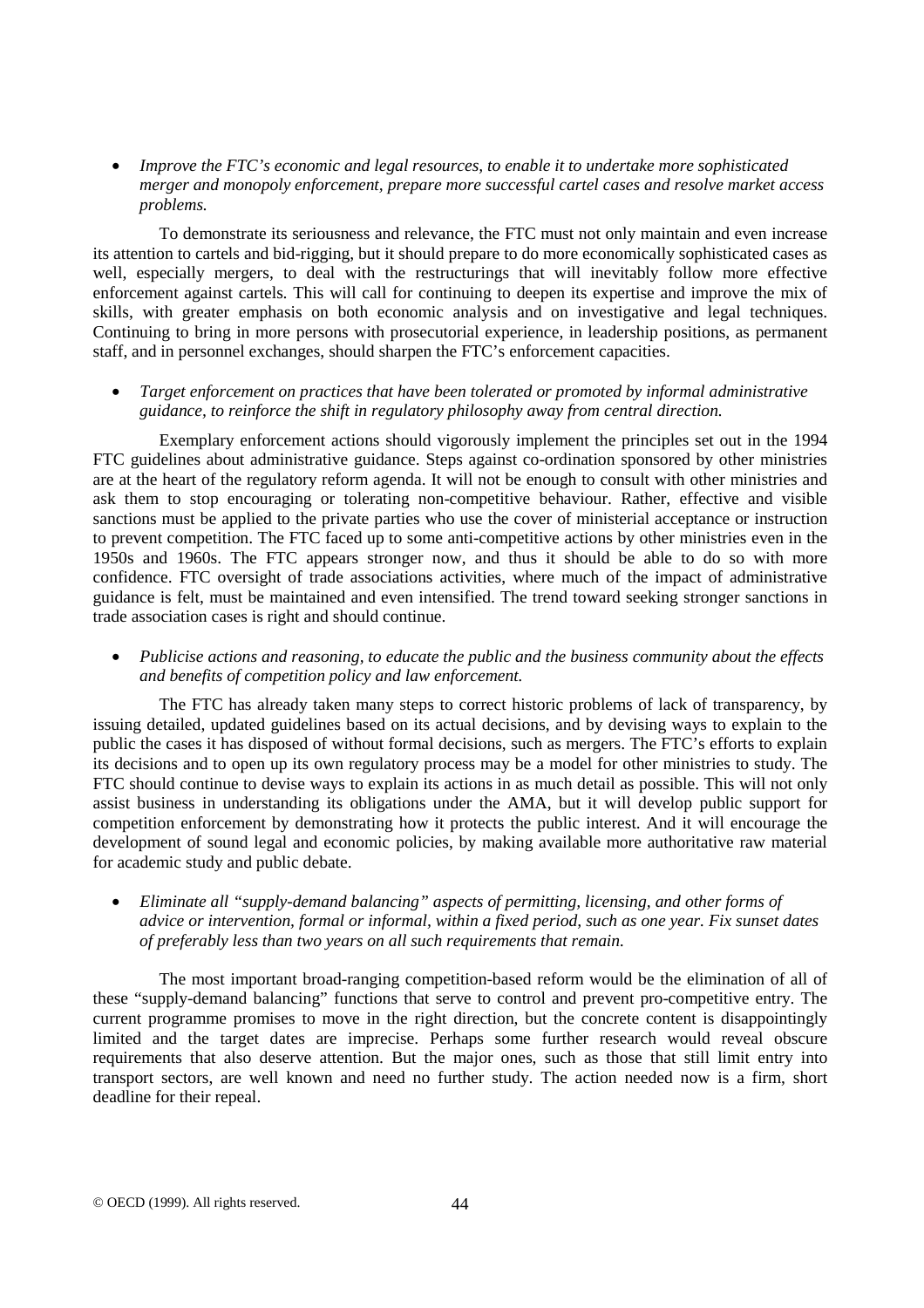- *Improve capacities to address international competition problems by reaching agreements with other countries on cooperation and enforcement* 

 The FTC should enter bilateral co-operation agreements with other major international competition agencies. As the scope of its international jurisdiction expands, and as the market in Japan continues to open to more foreign trade and investment, the proportion of enforcement matters with significant international dimensions will only increase. Without clear arrangements with the enforcement authorities of its major trading partners, the FTC will be at an increasing disadvantage in taking accurate, timely action in these matters.

#### *6.5 Managing regulatory reform*

 Many of these recommendations have been proposed by others, or are already under serious study in Japan. Thus, few would likely be considered too controversial. Planning and co-ordinating action to be sure that the public understands how it can benefit consumers and taxpayers should help overcome traditional scepticism. The current crisis presents the FTC with a great challenge, and a great opportunity. The policies of openness and market-driven competition that the FTC promotes increasingly represent the international standard. The FTC may thus become a leader, not a follower, if Japan chooses to work its way out of the economic slump by harmonising its regulatory policies with those of its major trading partners.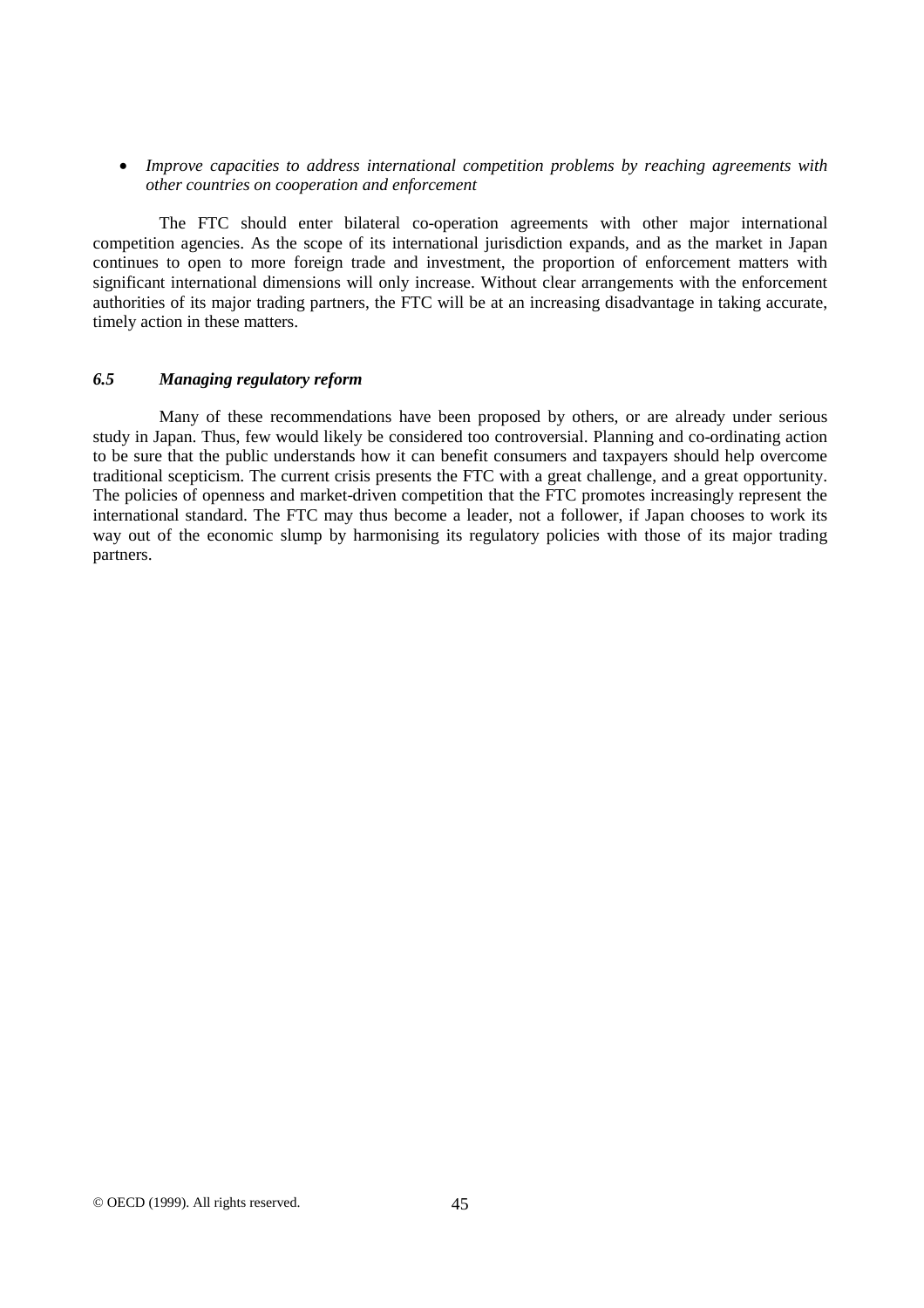#### **NOTES**

- 1. *See* Iyori, H. and Uesugi, A. (1994), *The Antimonopoly Laws and Policies of Japan*, New York, pp. 30-52.
- 2. Act Concerning Prohibition of Private Monopolisation and Maintenance of Fair Trade (law No. 54 of 1947) ("AMA"), Sec. 1.
- 3. Oil cartel case, Supreme Court, 24 Feb. 1984. The Court said that the law's most important objective was to guarantee that price is determined freely in the market, but it also justified administrative intervention affecting price as long as the intervention was done by appropriate means that were not substantially incompatible with the law's "ultimate purpose" of promoting democratic and wholesome economic development and assuring the interest of consumers.
- 4. AMA, Sec. 2(4).
- 5. Tilton, M. (1996), Restrained Trade: Cartels in Japan's Basic Materials Industries, Ithaca, pp. 17-18.
- 6. See Iyori, H. and Uesugi, A. (1994), The Antimonopoly Laws and Policies of Japan, pp. 41-48, New York.
- 7. See First, H. (1995), "Antitrust Enforcement in Japan," Antitrust Law Journal, Vol. 64, p. 144.
- 8. First (1995), pp. 138-140.
- 9. See also Chapter 2 for additional discussion of the general style and purpose of regulation in Japan.
- 10. Iyori and Uesugi (1994), pp. 1-11.
- 11. Iyori and Uesugi (1994), pp. 11-20, 30-39.
- 12. Sanekata, K. and Wilks, S. (1996), "The Fair Trade Commission and the Enforcement of Competition Policy in Japan," in Comparative Competition Policy: National Institutions in a Global Market, G. B. Doern and S. Wilks, ed., pp. 102-138, Oxford.
- 13. See First (1995), p. 157.
- 14. Sanekata and Wilks (1996).
- 15. Iyori and Uesugi (1994), pp. 215-16.
- 16. Sanekata and Wilks (1996), p. 102.
- 17. Act Against Delay in Payment of Subcontract Proceeds, etc., to Subcontractors (law no. 120 of 1956); Act Against Unjustifiable Premiums and Misleading Representations (law No. 134 of 1962).
- 18. AMA, Sec. 2(6).
- 19. AMA, Secs. 89-100.
- 20. Criminal Code, Art. 96-3.
- 21. Iyori and Uesugi (1994), p. 73.
- 22. Fair Trade Commission (1998), Annual Report on Competition Policy in Japan, January–December 1997.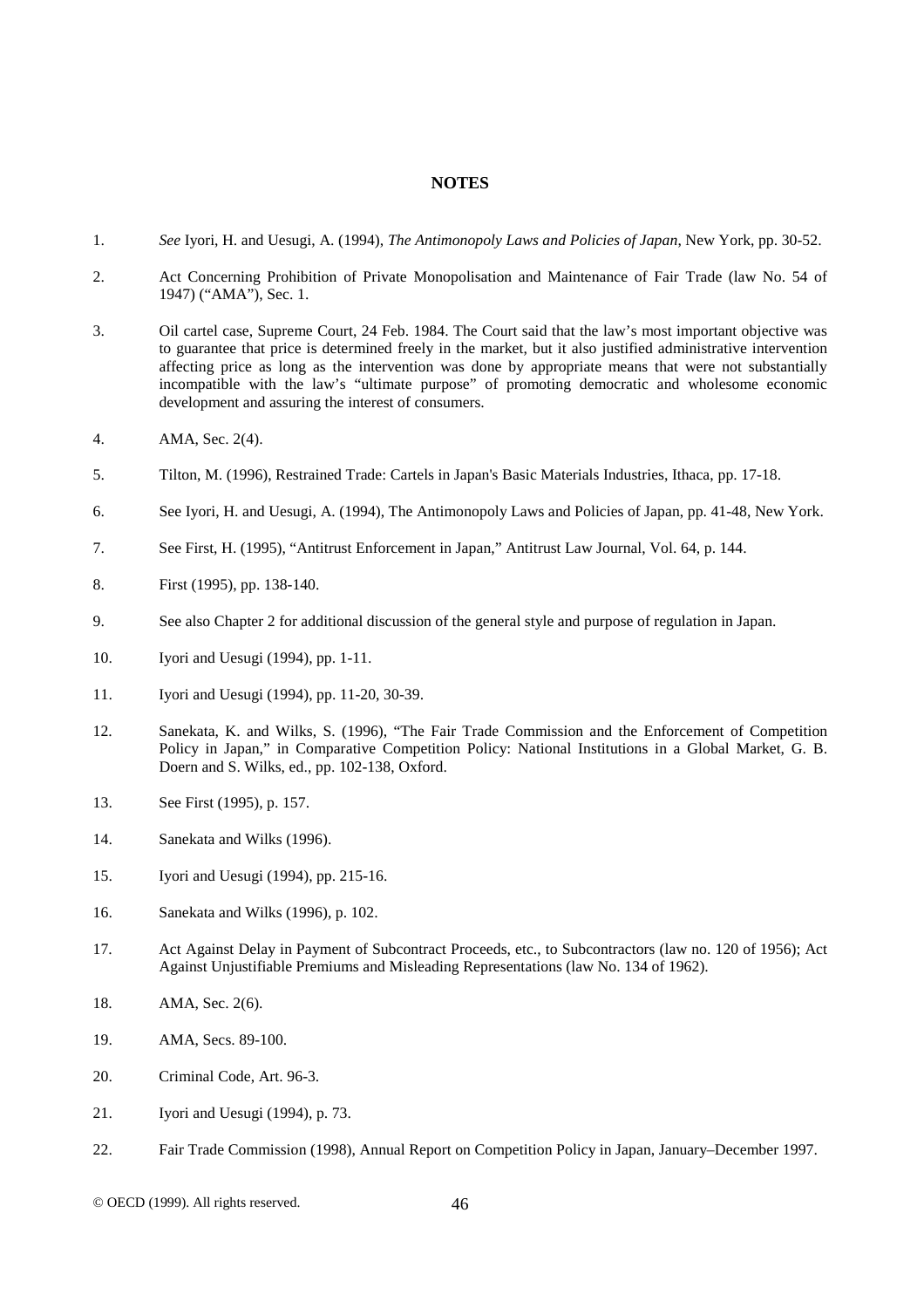- 23. Fair Trade Commission (1997), Annual Report on Competition Policy Developments in Japan, 1996.
- 24. Sanekata and Wilks (1996), pp. 111-13; First (1995), pp. 174-75.
- 25. Iyori and Uesugi (1994), p. 91-92.
- 26. Sanekata and Wilks (1996), refer to the FTC's political "tightrope," p. 112.
- 27. Sanekata and Wilks (1996), p. 113, argue that the permitted information exchanges "effectively perpetuated" the anti-competitive practices.
- 28. Asahi News (Internet), 9 September 1998.
- 29. Tilton (1996), pp. 13-14 and *passim*.
- 30. Fair Trade Commission (1997).
- 31. AMA, Sec. 8.
- 32. Sanekata and Wilks (1996), p. 133.
- 33. Tilton (1996); TILTON, M. (1998), "Regulatory Reform, Antitrust, and Market Opening in Japan," in *Is Japan Really Changing Its Ways? Regulatory Reform and the Japanese*, Lonny E. Carlile and Mark C. Tilton, ed., Washington.
- 34. *See* OECD (1997), *Report on Regulatory* Reform, vol. 2, pp. 108-109; Iyori and Uesugi (1994), p. 293.
- 35. *See* Tilton (1998).
- 36. Fair Trade Commission (1998).
- 37. Fair Trade Commission (1998).
- 38. AMA, Sec. 3.
- 39. AMA, Sec. 8-4(1).
- 40. AMA, Sec. 2(7)(I). The standard is also met by a combined share of the top two firms over 75 per cent.
- 41. Guidelines Concerning "Specific Business Fields" as Defined in the Provisions of "Monopolistic Situations," November 29, 1977 (last revised June 1, 1997).
- 42. The Guidelines about monopolistic practices apply the terms of Sec. 2 of the AMA, which refer to goods of the "same description" or those "having strikingly similar function and utility" supplied in Japan. The proposed Guidelines for mergers interpret the terms of Sec. 15 of the AMA, "particular field of trade," to embrace goods or services that have "similar functions and uses. " The merger statute addresses combinations of firms "in Japan," while the Sec. 2 defines "monopolistic situation" in terms of the share of sales or supply "in Japan."
- 43. Fair Trade Commission (1998).
- 44. Fair Trade Commission (1998).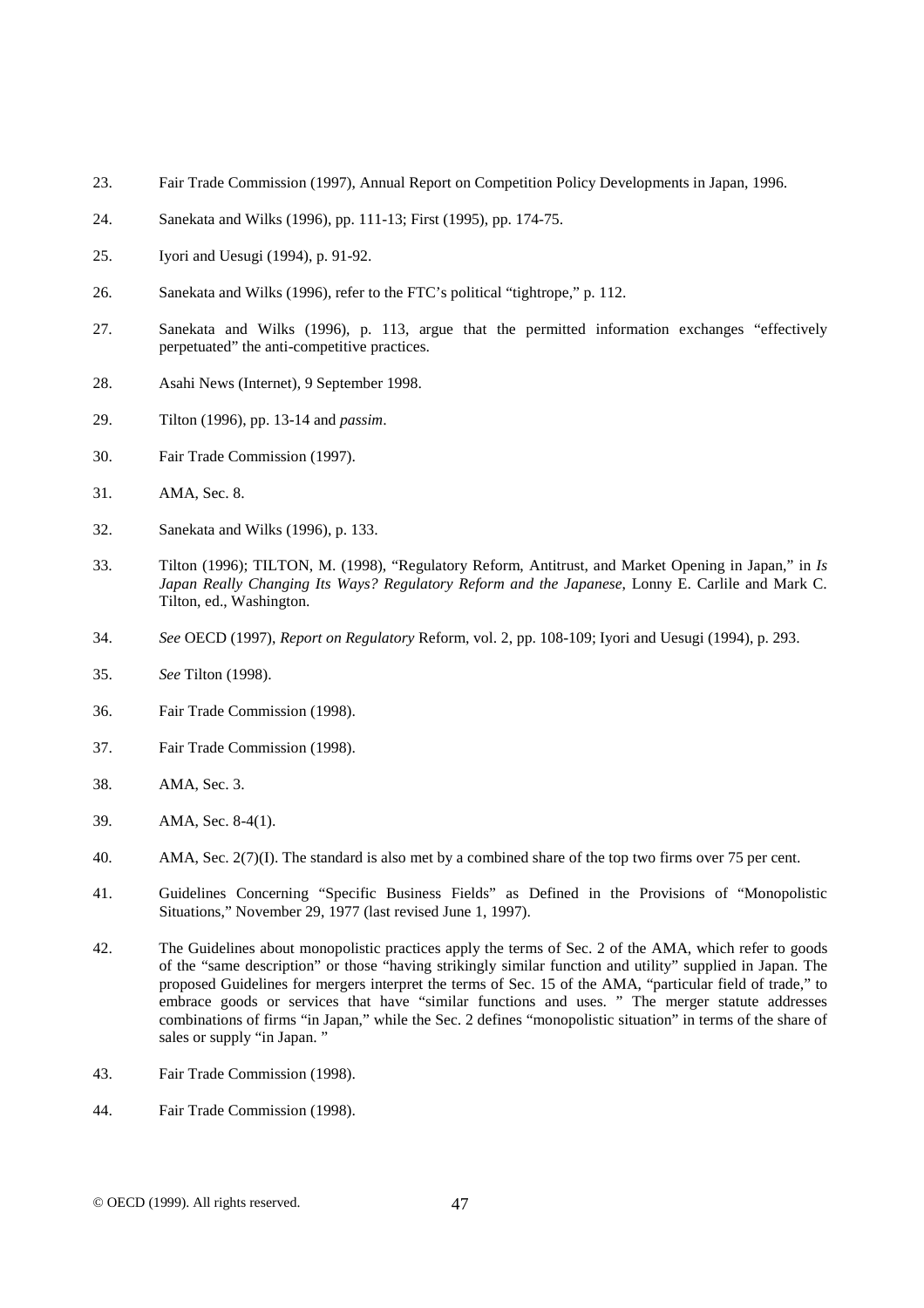- 45. The FTC guidelines thus do not use the Herfindahl index ("HHI"), an estimate of industry concentration used in several other Member states. The HHI is the sum of the squares of the individual market shares of all the firms in the industry. When these are expressed as percentages, the index ranges from zero, for atomistic competition, to 10 000, for pure monopoly. For comparison, the first and fourth tests in the FTC's guidelines would usually correspond to HHI levels of about 1 400 (although the first test could in theory be satisfied by an HHI as low as 700). The second and third tests do not clearly correspond to any particular HHI level; indeed, the second test could in theory be met at virtually any HHI level.
- 46. For purposes of comparison, this test of oligopoly structure implies an HHI of about 2 000. The lowest HHI that could theoretically meet this test is about 1 650.
- 47. Fair Trade Commission (1998).
- 48. Fair Trade Commission (1998).
- 49. Fair Trade Commission (1997).
- 50. Fair Trade Commission, 1998.
- 51. AMA, Sec. 71.
- 52. Iyori and Uesugi (1994), pp. 144-150.
- 53. Tilton (1998).
- 54. Fair Trade Commission (1997).
- 55. Consumer Protection Law, Art. 10.
- 56. Sanekata and Wilks (1996), pp. 123-24, contend that the FTC's "actual independence has been ambivalent and ambiguous," and its "denial that the Commissioners consider the interests of their parent ministries lacks plausibility. … Thus, in practice, the constitution of the JFTC has been an actual impediment to the active enforcement of the Act. "
- 57. First (1995), p. 175, citing news services and personal communications with FTC officials.
- 58. Fair Trade Commission (1998).
- 59. Sanekata and Wilks (1996), p. 106.
- 60. Sanekata and Wilks (1996), pp. 105-106; *cf*. (1995), p. 178.
- 61. AMA, Sec. 27-2.
- 62. AMA, Sec. 8-4.
- 63. Sanekata and Wilks (1996), p. 126-27.
- 64. AMA, Sec. 94-2.
- 65. First (1995), pp. 167-68; Fair Trade Commission (1998). The FTC's "continuing hesitancy" to bring criminal actions "has led observers to suggest that criminal sanctions against individuals have become an inherited treasure sword—used only for decoration. " Sanekata and Wilks (1996), p. 119.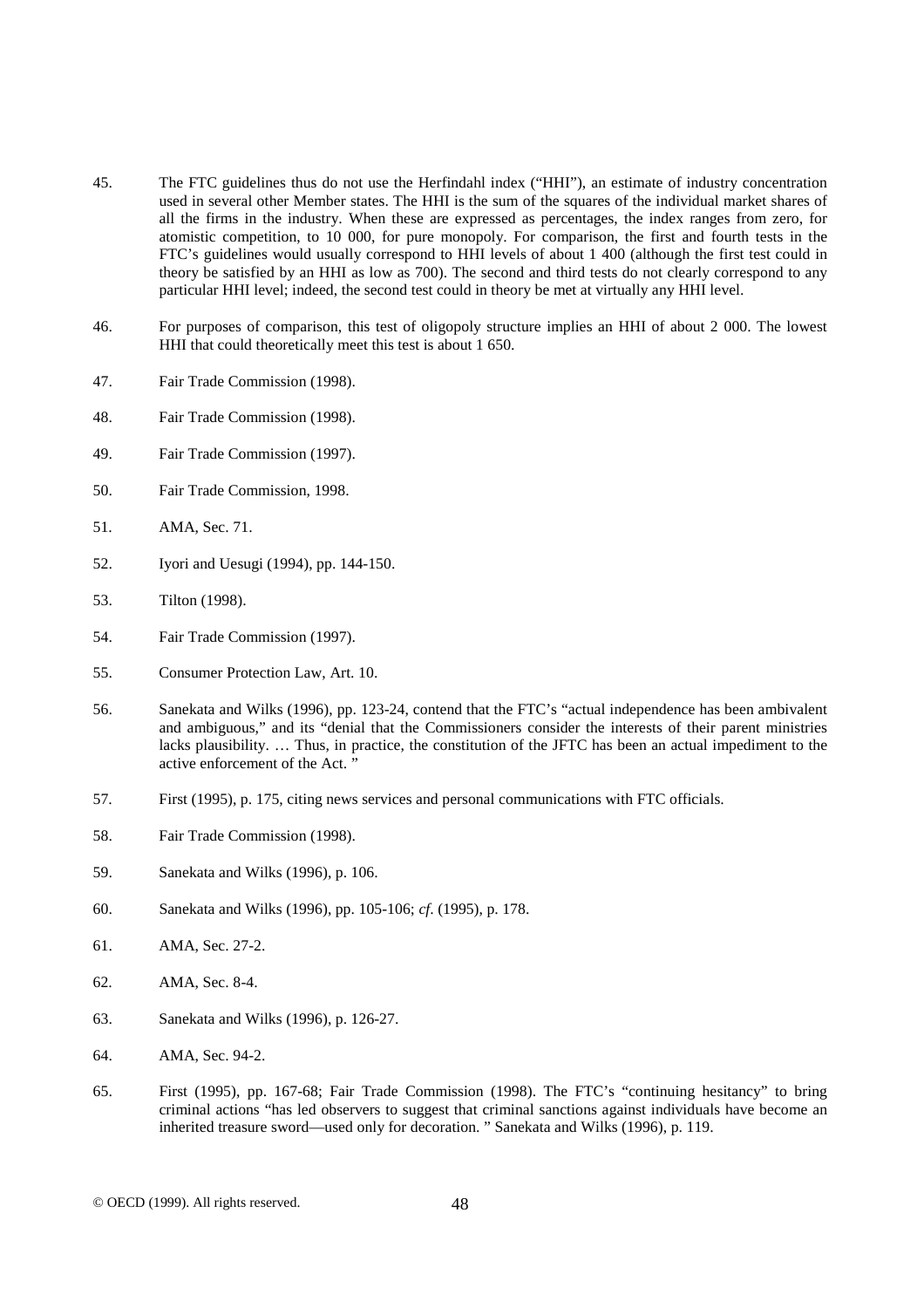- 66. That is much lower than the ¥500 million that the FTC wanted, though. Resistance from the LDP construction *zoku* led to the lower figure. The largest fine collected so far is ¥60 million. Sanekata and Wilks (1996), pp. 113-17.
- 67. First (1995), p. 174.
- 68. Iyori and Uesugi (1994), p. 87.
- 69. Sanekata and Wilks (1996), p. 132; Iyori and Uesugi (1994), p. 67.
- 70. AMA, Section 45.
- 71. Civil Code, Section 709.
- 72. AMA, Section 84.
- 73. Sanekata and Wilks (1996), pp. 120-23, 130.
- 74. Sanekata and Wilks conclude that studies like these have been done in conjunction with MITI in order to develop "defences to criticism from overseas. " Sanekata and Wilks (1996), pp. 106-7.
- 75. Fair Trade Commission (1998).
- 76. Fair Trade Commission (1998).
- 77. First (1995), p. 159.
- 78. Fair Trade Commission (1998).
- 79. AMA, Sec. 22. The specific statutes are listed in the Section 1 of the Act Concerning Exemptions from the Antimonopoly Act, which is to be repealed.
- 80. *Cf*. description of Kraft experience in Tilton (1998).
- 81. AMA, Sec. 2(1).
- 82. AMA, Sec. 24.
- 83. Fair Trade Commission (1998)
- 84. Prof. Ushio CHUJO, presentation to OECD mission seminar at EPA (July 1998).
- 85. Prof. Ushio CHUJO, presentation to OECD mission seminar at EPA (July 1998).
- 86. AMA, Sec. 21.
- 87. Fair Trade Commission, Annual report for FY1995, p. 132.
- 88. AMA, Sec. 27-2(v).
- 89. Fair Trade Commission (1998).
- 90. Fair Trade Commission (1998).